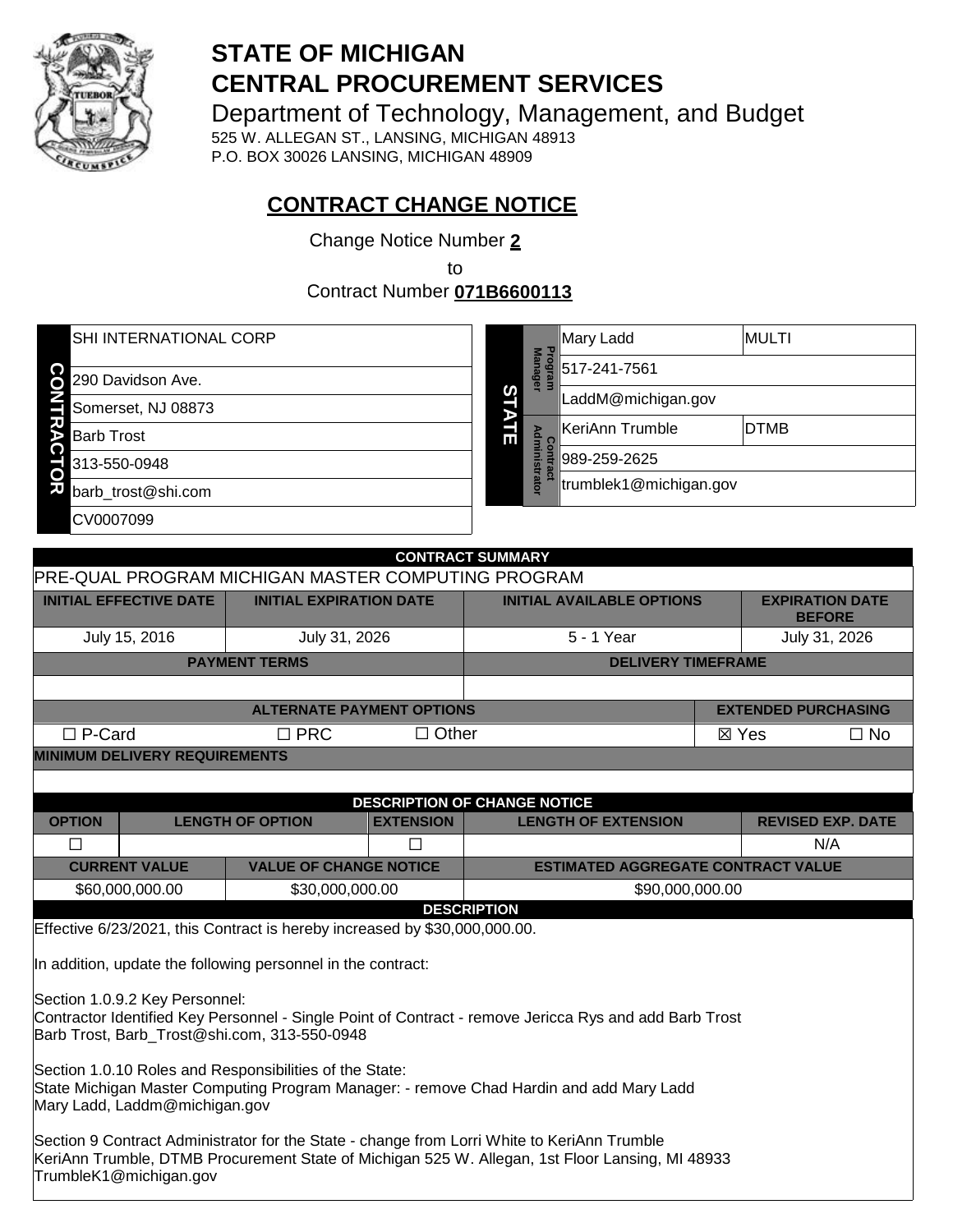All other terms, conditions, specifications and pricing remain the same per Contractor and Agency agreement, DTMB Procurement approval, and State Administrative Board approval dated June 21, 2016.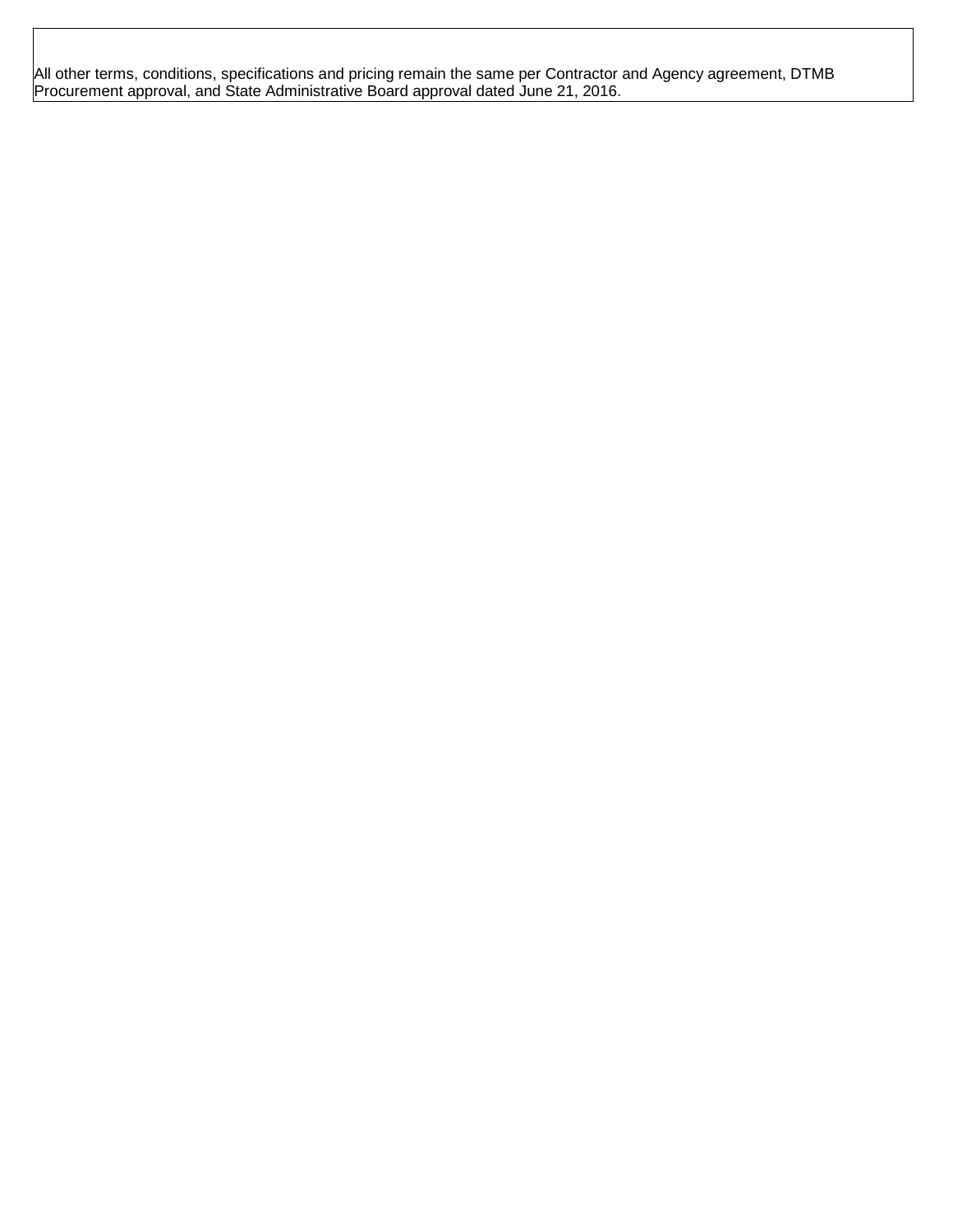

# **STATE OF MICHIGAN CENTRAL PROCUREMENT SERVICES**

Department of Technology, Management, and Budget

525 W. ALLEGAN ST., LANSING, MICHIGAN 48913 P.O. BOX 30026 LANSING, MICHIGAN 48909

# **CONTRACT CHANGE NOTICE**

Change Notice Number **1**

to

Contract Number **071B6600113**

|        | SHI International Corp. | Program<br><b>Manager</b><br>S |                        | Mary Ladd          | <b>MULTI</b>   |  |  |  |
|--------|-------------------------|--------------------------------|------------------------|--------------------|----------------|--|--|--|
| CO     | 290 Davidson Ave.       |                                |                        |                    | (517) 241-7561 |  |  |  |
|        | Somerset, NJ 08873      |                                |                        | LaddM@michigan.gov |                |  |  |  |
| ኛ      | Jericca Rys             | 딆                              | $\Omega$               | Joshua Wilson      | <b>DTMB</b>    |  |  |  |
|        | (248) 561-0747          | Е<br>inistrator<br>ntract      |                        | (517) 249-0444     |                |  |  |  |
| Ö<br>刀 | jericca_rys@shi.com     |                                | wilsonj31@michigan.gov |                    |                |  |  |  |
|        | CV0007099               |                                |                        |                    |                |  |  |  |

|                                                                                                                                                 |                                     |                                    |                            | <b>CONTRACT SUMMARY</b>                                                     |  |                            |           |
|-------------------------------------------------------------------------------------------------------------------------------------------------|-------------------------------------|------------------------------------|----------------------------|-----------------------------------------------------------------------------|--|----------------------------|-----------|
|                                                                                                                                                 |                                     |                                    |                            | MICHIGAN MASTER COMPUTING PROGRAM (MMCP) - PREQUALIFICATION PROGRAM         |  |                            |           |
| <b>INITIAL EFFECTIVE DATE</b>                                                                                                                   |                                     | <b>INITIAL EXPIRATION DATE</b>     |                            | <b>INITIAL AVAILABLE OPTIONS</b><br><b>EXPIRATION DATE</b><br><b>BEFORE</b> |  |                            |           |
| July 15, 2016                                                                                                                                   |                                     | July 31, 2026                      |                            | 5 - 1 Year                                                                  |  | July 31, 2026              |           |
|                                                                                                                                                 |                                     | <b>PAYMENT TERMS</b>               |                            | <b>DELIVERY TIMEFRAME</b>                                                   |  |                            |           |
|                                                                                                                                                 |                                     | NET45                              |                            | N/A                                                                         |  |                            |           |
|                                                                                                                                                 |                                     | <b>ALTERNATE PAYMENT OPTIONS</b>   |                            |                                                                             |  | <b>EXTENDED PURCHASING</b> |           |
| $\Box$ P-Card                                                                                                                                   |                                     |                                    | $\Box$ Direct Voucher (DV) | $\Box$ Other                                                                |  | ⊠ Yes                      | $\Box$ No |
| <b>MINIMUM DELIVERY REQUIREMENTS</b>                                                                                                            |                                     |                                    |                            |                                                                             |  |                            |           |
| N/A                                                                                                                                             |                                     |                                    |                            |                                                                             |  |                            |           |
|                                                                                                                                                 | <b>DESCRIPTION OF CHANGE NOTICE</b> |                                    |                            |                                                                             |  |                            |           |
| <b>OPTION</b>                                                                                                                                   |                                     | <b>LENGTH OF OPTION</b>            | <b>EXTENSION</b>           | <b>LENGTH OF EXTENSION</b>                                                  |  | <b>REVISED EXP. DATE</b>   |           |
| □                                                                                                                                               |                                     | N/A                                | Π                          | N/A                                                                         |  |                            |           |
| <b>CURRENT VALUE</b>                                                                                                                            |                                     | <b>VALUE OF CHANGE NOTICE</b>      |                            | <b>ESTIMATED AGGREGATE CONTRACT VALUE</b>                                   |  |                            |           |
| \$40,000,000.00                                                                                                                                 |                                     | \$20,000,000.00<br>\$60,000,000.00 |                            |                                                                             |  |                            |           |
| <b>DESCRIPTION</b>                                                                                                                              |                                     |                                    |                            |                                                                             |  |                            |           |
| Effective September 21, 2018, this Contract is hereby increased by \$20,000,000.00.                                                             |                                     |                                    |                            |                                                                             |  |                            |           |
| Please note that the Contract Administrator is hereby updated to Joshua Wilson (Standard Contract Terms, Section 9. Contract<br>Administrator). |                                     |                                    |                            |                                                                             |  |                            |           |

All other terms, conditions, specifications and pricing remain the same per Contractor and Agency agreement, DTMB Procurement approval and State Administrative Board approval dated June 21, 2016.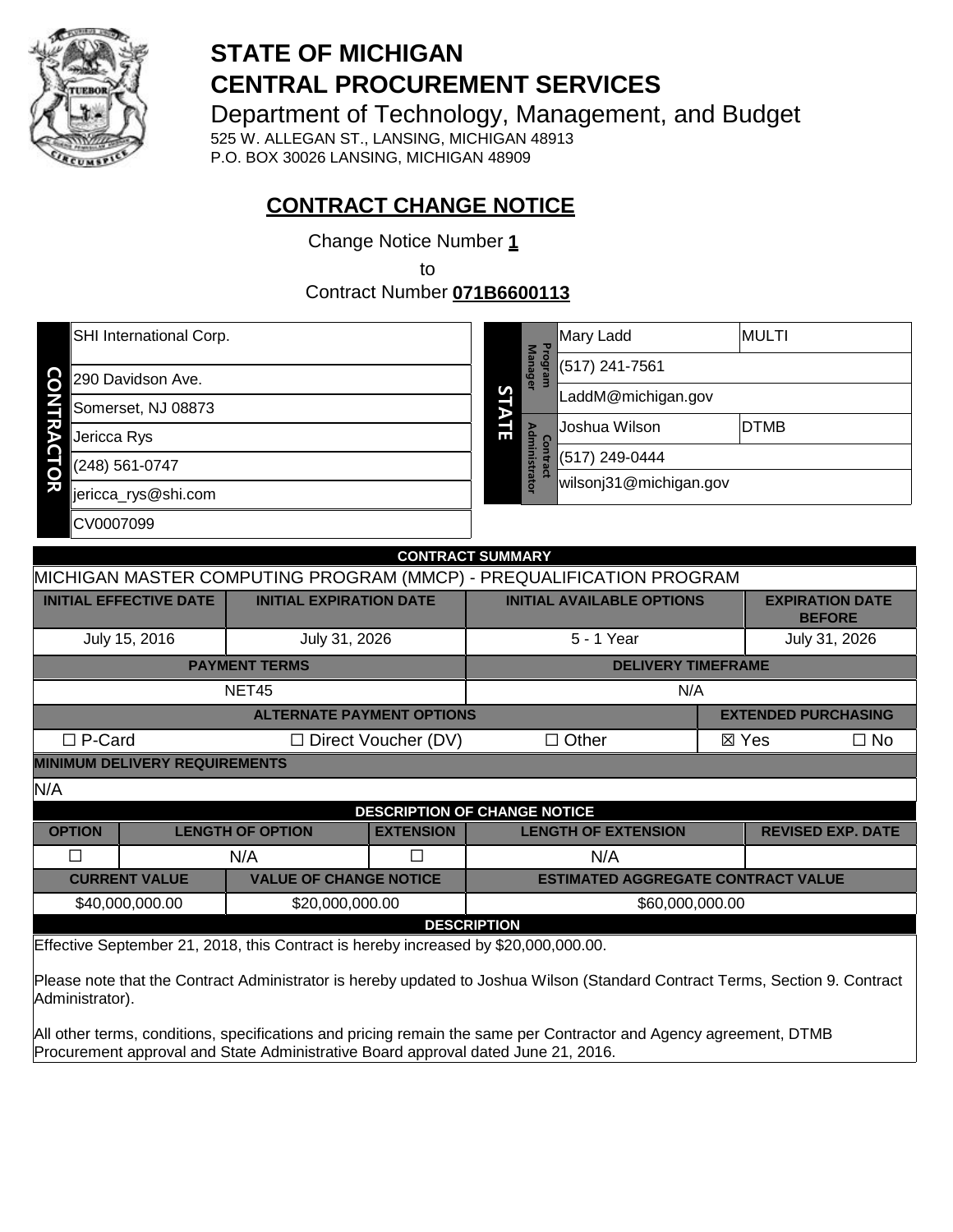#### **STATE OF MICHIGAN**

DEPARTMENT OF TECHNOLOGY, MANAGEMENT & BUDGET

PROCUREMENT

525 W. ALLEGAN STREET<br>LANSING, MI 48933

P.O. BOX 30026<br>LANSING, MI 48909

#### NOTICE OF CONTRACT NO. **071B6600113**

between

THE STATE OF MICHIGAN

and

| <b>NAME &amp; ADDRESS OF CONTRACTOR</b> | <b>PRIMARY CONTACT</b> | <b>EMAIL</b>                                     |
|-----------------------------------------|------------------------|--------------------------------------------------|
| <b>SHI International Corp.</b>          | Jericca Rys            | Jericca_rys@shi.com                              |
| 290 Davidson Ave.                       | <b>PHONE</b>           | <b>VENDOR TAX ID#</b><br>(LAST FOUR DIGITS ONLY) |
| Somerset, NJ 08873                      | 248-561-0747           | 9648                                             |

| <b>STATE CONTACTS</b>                   | <b>AGENCY</b> | <b>NAME</b> | <b>PHONE</b> | <b>EMAIL</b>          |
|-----------------------------------------|---------------|-------------|--------------|-----------------------|
| <b>PROGRAM MANAGER</b>                  | OTMB          | Chad Hardin | 517-241-7114 | Hardinc1@michigan.gov |
| <b>CONTRACT</b><br><b>ADMINISTRATOR</b> | DTMB.         | Lorri White | 517-284-7088 | WhiteL13@michigan.gov |

#### CONTRACT SUMMARY

#### **DESCRIPTION:**

Michigan Master Computing Program Contract – To purchase standardized and as-needed IT commodities and services.

| <b>INITIAL TERM</b>                                  | EFFECTIVE DATE             | <b>INITIAL EXPIRATION DATE</b> |                            | <b>AVAILABLE OPTIONS</b> |
|------------------------------------------------------|----------------------------|--------------------------------|----------------------------|--------------------------|
| 10 years                                             | 07/15/2016                 | 07/31/2026                     |                            | 1, 3, or 5 year options. |
| <b>PAYMENT TERMS</b>                                 | F.O.B.                     | <b>SHIPPED TO</b>              |                            |                          |
| <b>Net 45</b>                                        | Delivered                  | Per Contract                   |                            |                          |
| <b>ALTERNATE PAYMENT OPTIONS</b>                     |                            |                                | <b>EXTENDED PURCHASING</b> |                          |
| $\square$ P-card                                     | $\Box$ Direct Voucher (DV) | $\Box$ Other                   | $\boxtimes$ Yes            | $\Box$ No                |
| <b>MINIMUM DELIVERY REQUIREMENTS</b>                 |                            |                                |                            |                          |
| Per Contract                                         |                            |                                |                            |                          |
| <b>MISCELLANEOUS INFORMATION</b>                     |                            |                                |                            |                          |
|                                                      |                            |                                |                            |                          |
|                                                      |                            |                                |                            |                          |
| <b>ESTIMATED CONTRACT VALUE AT TIME OF EXECUTION</b> |                            |                                |                            | \$40,000,000.00          |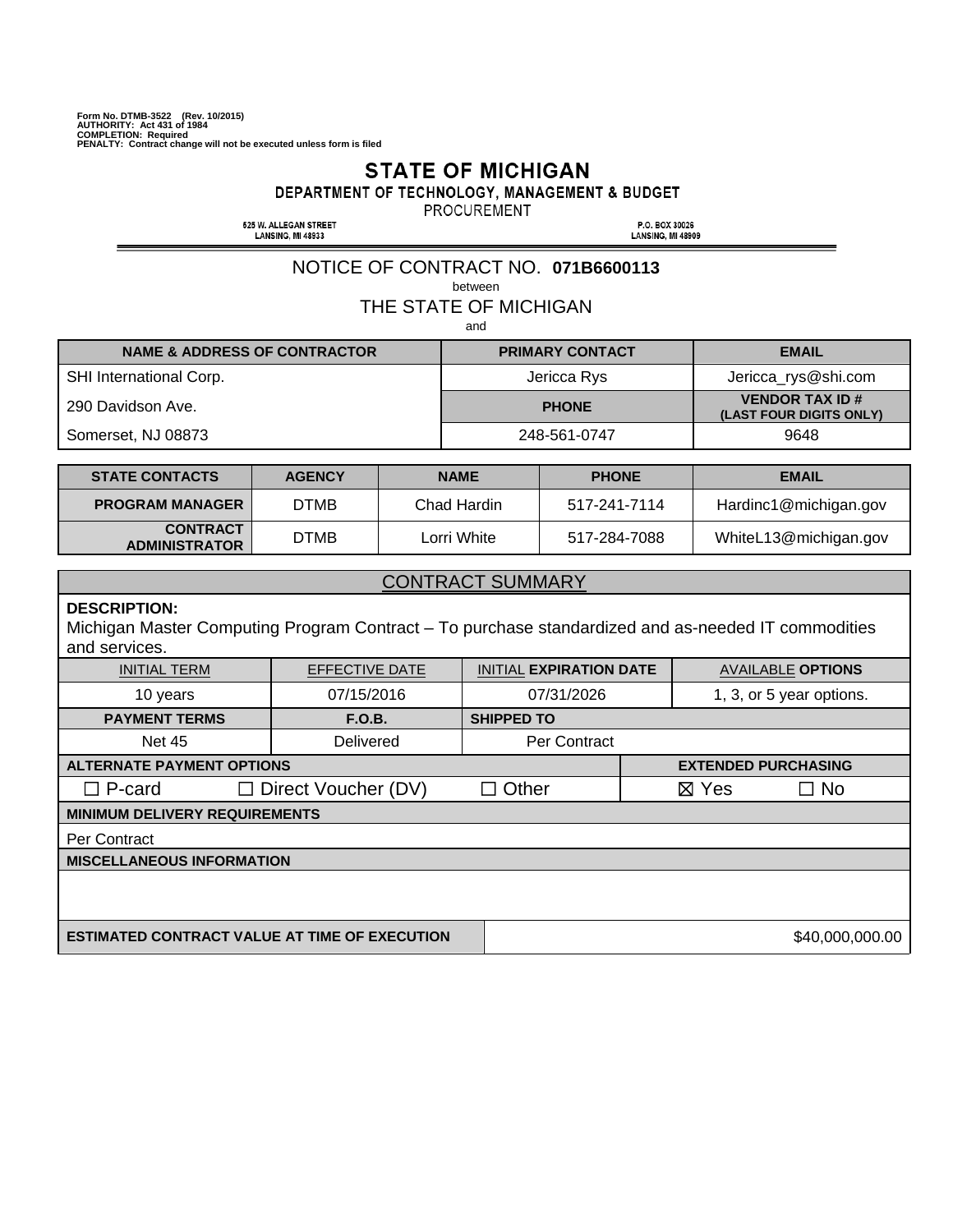**For the Contractor:** 

**Natalie Slowik, Senior Manager – Contracts & RFP's SHI International Corp.**

**Date** 

**\_\_\_\_\_\_\_\_\_\_\_\_\_\_\_\_\_\_\_\_\_\_\_\_\_\_\_\_\_\_\_\_\_\_\_ \_\_\_\_\_\_\_\_\_\_\_\_\_\_\_\_\_\_** 

**\_\_\_\_\_\_\_\_\_\_\_\_\_\_\_\_\_\_\_\_\_\_\_\_\_\_\_\_\_\_\_\_\_\_\_ \_\_\_\_\_\_\_\_\_\_\_\_\_\_\_\_\_\_** 

**For the State:** 

**William Pemble, Director, IT Procurement State of Michigan** 

**Date**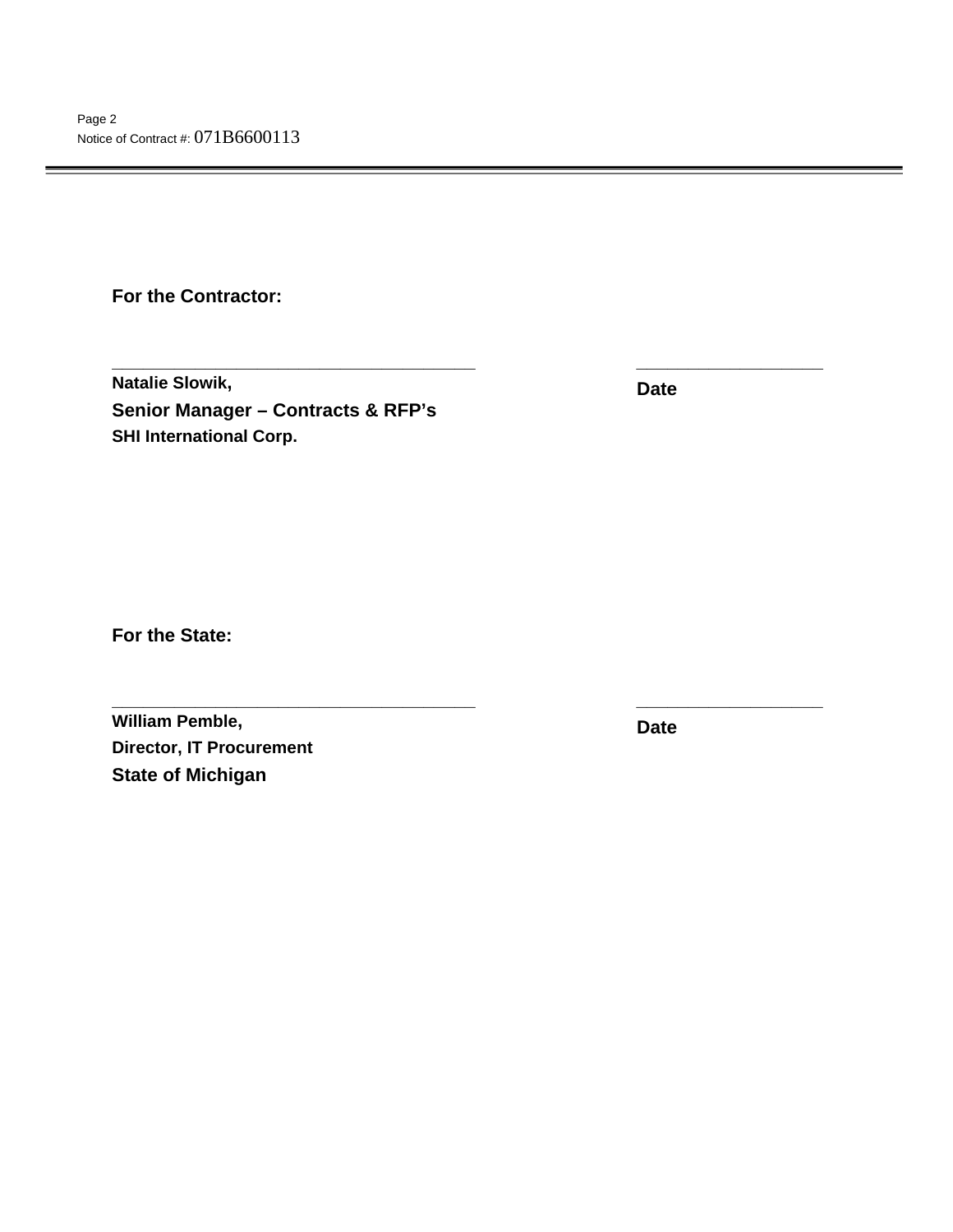# **STATE OF MICHIGAN**

## **STANDARD CONTRACT TERMS**

This STANDARD CONTRACT ("**Contract**") is agreed to between the State of Michigan (the "**State**") and SHI International Corp. ("**Contractor**"), a New Jersey Corporation. This Contract is effective on July 15, 2016 ("**Effective Date**"), and unless terminated, expires on July 31, 2026 (the "**Term**").

This Contract may be renewed at the discretion of the State, in one-year, three-year, or five-year periods. Renewal must be by written notice from the State and will automatically extend the Term of this Contract.

The parties agree as follows:

**1. Definitions**. For the purposes of this Contract, the following terms have the following meanings:

**"Agency Business Owner"** is the individual appointed by the end-user agency procuring Services or Deliverables under an Engagement SOW to (a) act as such agency's representative in all matters relating to such Engagement SOW, and (b) co-sign off on the State's notice of acceptance for all Services and Deliverables. The Agency Business Owner will be identified in the Engagement SOW.

"**Authorized Users**" means all Persons authorized by the State to access and use the Products, Services and Deliverables under this Contract, subject to the maximum number of users specified in an applicable Purchaser Order or Engagement SOW.

"**Business Day**" means a day other than a Saturday, Sunday or other day on which the State is authorized or required by Law to be closed for business.

"**Confidential Information**" has the meaning set forth in **Section 30.a**.

"**Contract**" has the meaning set forth in the preamble.

"**Contract Administrator**" is the individual appointed by each party to (a) administer the terms of this Contract, and (b) approve any Change Notices under this Contract. Each party's Contract Administrator will be identified in **Section 9**.

"**Contract SOW**" means the statement of work entered into by the parties and attached as **Schedule A** to this Contract.

"**Contractor**" has the meaning set forth in the preamble.

"**Contractor Personnel**" means all employees of Contractor or any Subcontractors involved in the performance of Services hereunder.

**"Data Exchange Gateway"** means the State's secure electronic file transfer solution.

"**Deliverables**" means documentation, reports, and all other materials that Contractor or any Subcontractor is required to provide to the State under this Contract and otherwise in connection with any Services, including all items specifically identified as Deliverables in the Contract SOW or an individual Engagement SOW.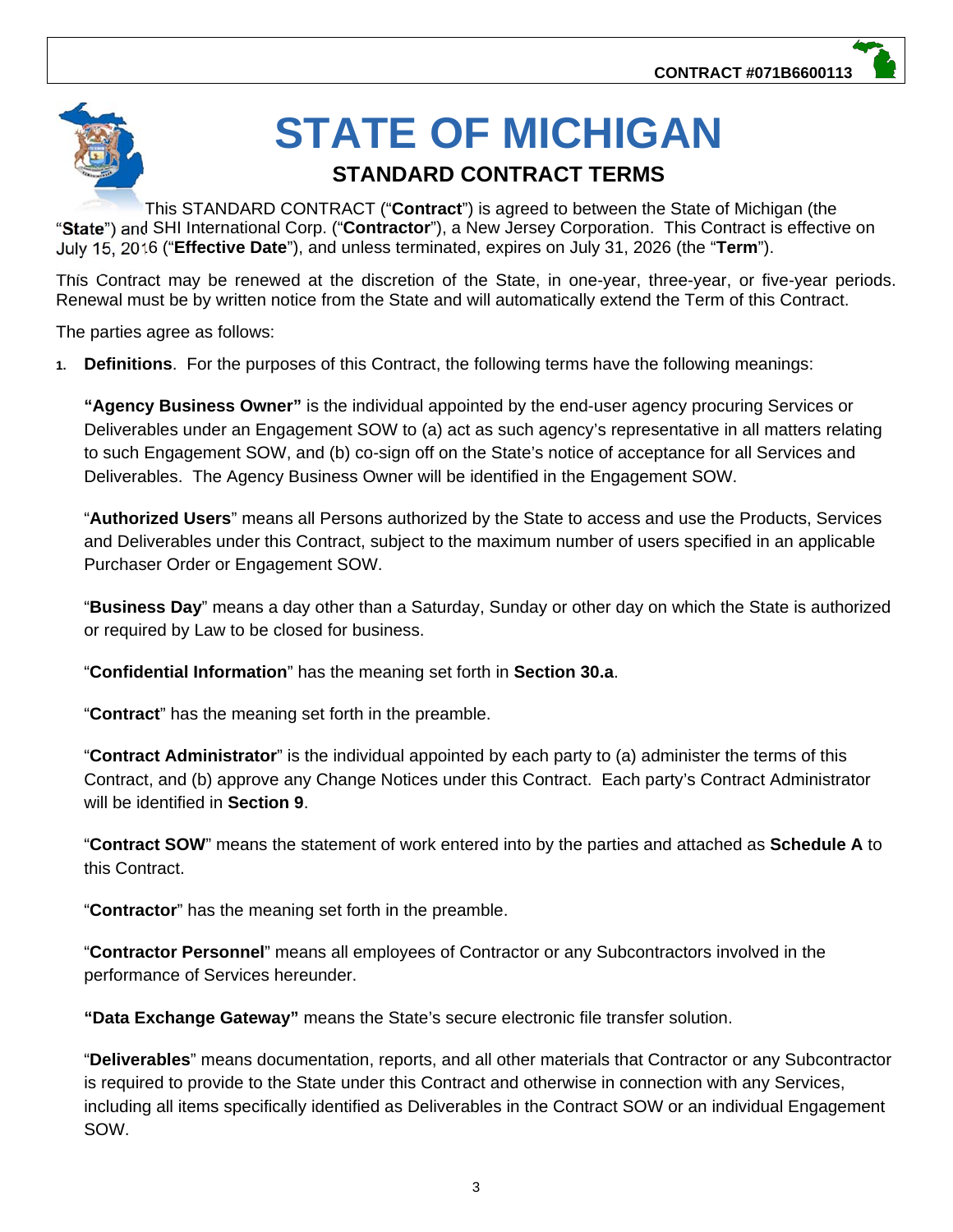#### "**Dispute Resolution Procedure**" has the meaning set forth in **Section 40**.

"**Documentation**" means all user manuals, operating manuals, technical manuals and any other instructions, specifications, documents or materials, in any form or media, that describe the functionality, installation, testing, operation, use, maintenance, support, technical or other components, features or requirements of the Products.

"**DTMB**" means the Michigan Department of Technology, Management and Budget.

**"DTMB Business Manager"** means the applicable business relationship manager or comparable identified authority.

"**DTMB IT Project Manager**" is the individual appointed by each party under an Engagement SOW to (a) monitor and coordinate the day-to-day activities of the Engagement SOW, and (b) in the case of the State, co-sign off on its notice of acceptance for all Services and Deliverables. Each party's IT Project Manager will be identified in the Engagement SOW

"**Effective Date**" has the meaning set forth in the preamble.

"**Engagement SOW**" means a statement of work entered into by the State and Contractor for the provision of specified Services and Deliverables by the Contractor or its Subcontractor.

**"Incident"** means any interruption in Services.

"**Intellectual Property Rights**" means all or any of the following: (a) patents, patent disclosures, and inventions (whether patentable or not); (b) trademarks, service marks, trade dress, trade names, logos, corporate names, and domain names, together with all of the associated goodwill; (c) copyrights and copyrightable works (including computer programs), mask works and rights in data and databases; (d) trade secrets, know-how and other confidential information; and (e) all other intellectual property rights, in each case whether registered or unregistered and including all applications for, and renewals or extensions of, such rights, and all similar or equivalent rights or forms of protection provided by applicable Law in any jurisdiction throughout the world.

**"ITAM"** means the State's Information Technology Asset Management System.

**"ITRAC"** means the State's web application for requesting and tracking IT commodity, maintenance, and service purchases.

"**Key Personnel**" means any Contractor Personnel identified as key personnel in the Statement of Work.

"**Law**" means any statute, law, ordinance, regulation, rule, code, order, constitution, treaty, common law, judgment, decree or other requirement or rule of any federal, state, local or foreign government or political subdivision thereof, or any arbitrator, court or tribunal of competent jurisdiction.

"**Loss or Losses**" means all losses, damages, liabilities, deficiencies, claims, actions, judgments, settlements, interest, awards, penalties, fines, costs or expenses of whatever kind, including reasonable attorneys' fees and the costs of enforcing any right to indemnification hereunder and the cost of pursuing any insurance providers.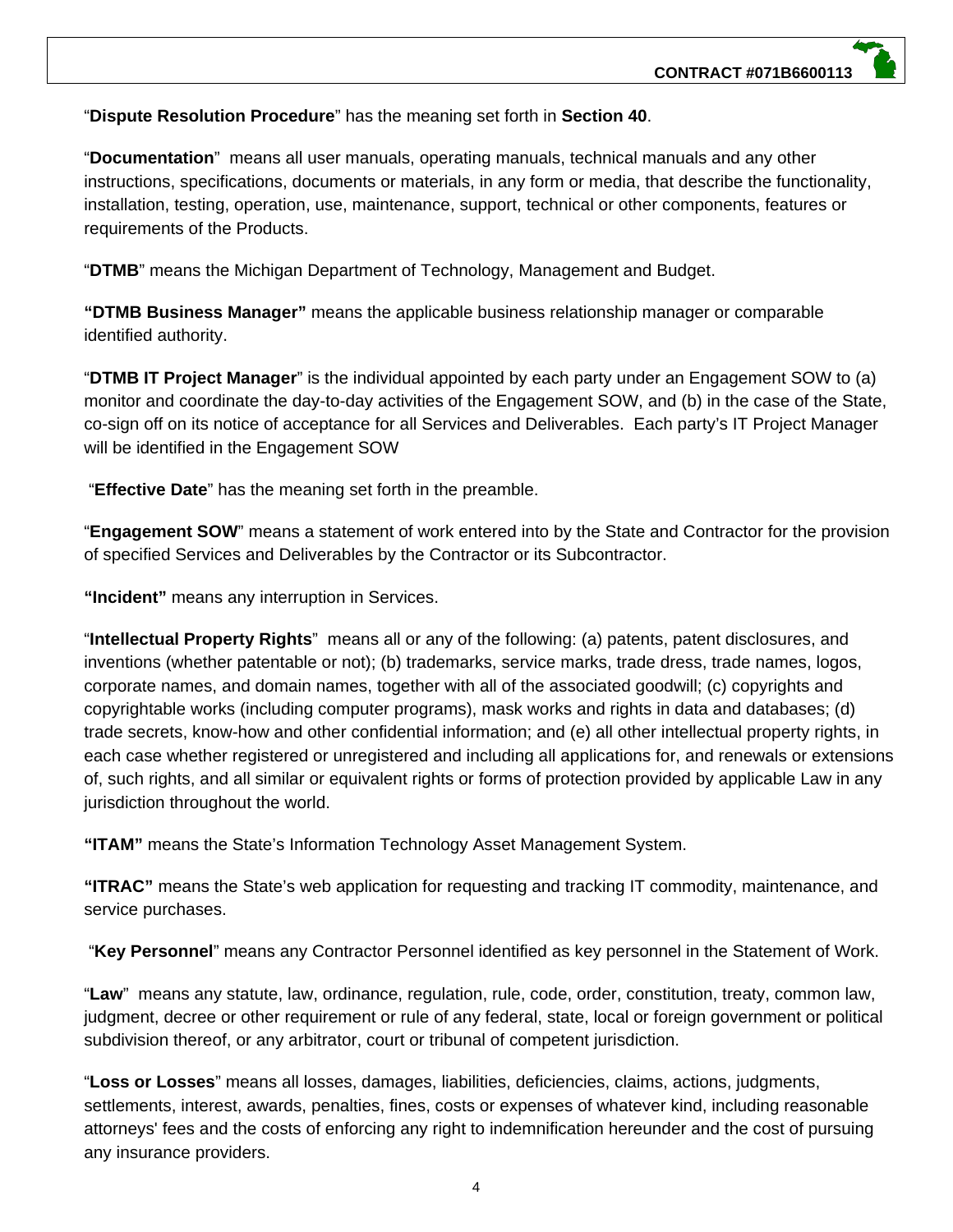**"OEM"** Original Equipment Manufacturer

"**Person**" means an individual, corporation, partnership, joint venture, limited liability company, governmental agency, governmental department, governmental commission, governmental authority, unincorporated organization, trust, association or other entity.

"**Products**" means hardware, software, components, and accessories that are sold to or provided to the State.

**"Product Web Catalog**" mean the online list of State-approved Products.

**"Recycling**" The series of activities by which materials that are no longer useful to the generator are collected, sorted, processed, and converted into raw materials and used in the production of new products. This definition excludes the use of these materials as a fuel substitute or for energy production.

"**Reports**" means any and all reports that Contractor is obligated to or otherwise does provide under the Contract SOW.

"**Representatives**" means a party's employees, officers, directors, partners, shareholders, agents, attorneys, successors and permitted assigns.

**"Reuse"** means using a product or component of municipal solid waste in its original form more than once.

**"RFP"** means a Request for Proposal.

"**Services"** means any of the services Contractor, or any Subcontractor, is required to or otherwise does provide under this Contract, or an Engagement SOW, including but not limited to installation, implementation, integration, field support, and incident response."**SIGMA**" means the Statewide Integrated Governmental Management Applications, which is the State's future ERP system.

**"SLA"** means Service Level Agreement

**"SPOC"** means a Single Point of Contact.

"**State**" means the State of Michigan.

"**State Data**" has the meaning set forth in **Section 29.a.**

"**Stop Work Order**" has the meaning set forth in **Section 20**.

"**Subcontractor**" means any Person with whom Contractor contracts with to provide Services or Deliverables under an Engagement SOW.

"**Supplier**" means any third-party manufacturer, publisher, supplier or material provider that provides Products to the State.

"**Term**" has the meaning set forth in the preamble.

"**Transition Period**" has the meaning set forth in **Section 23**.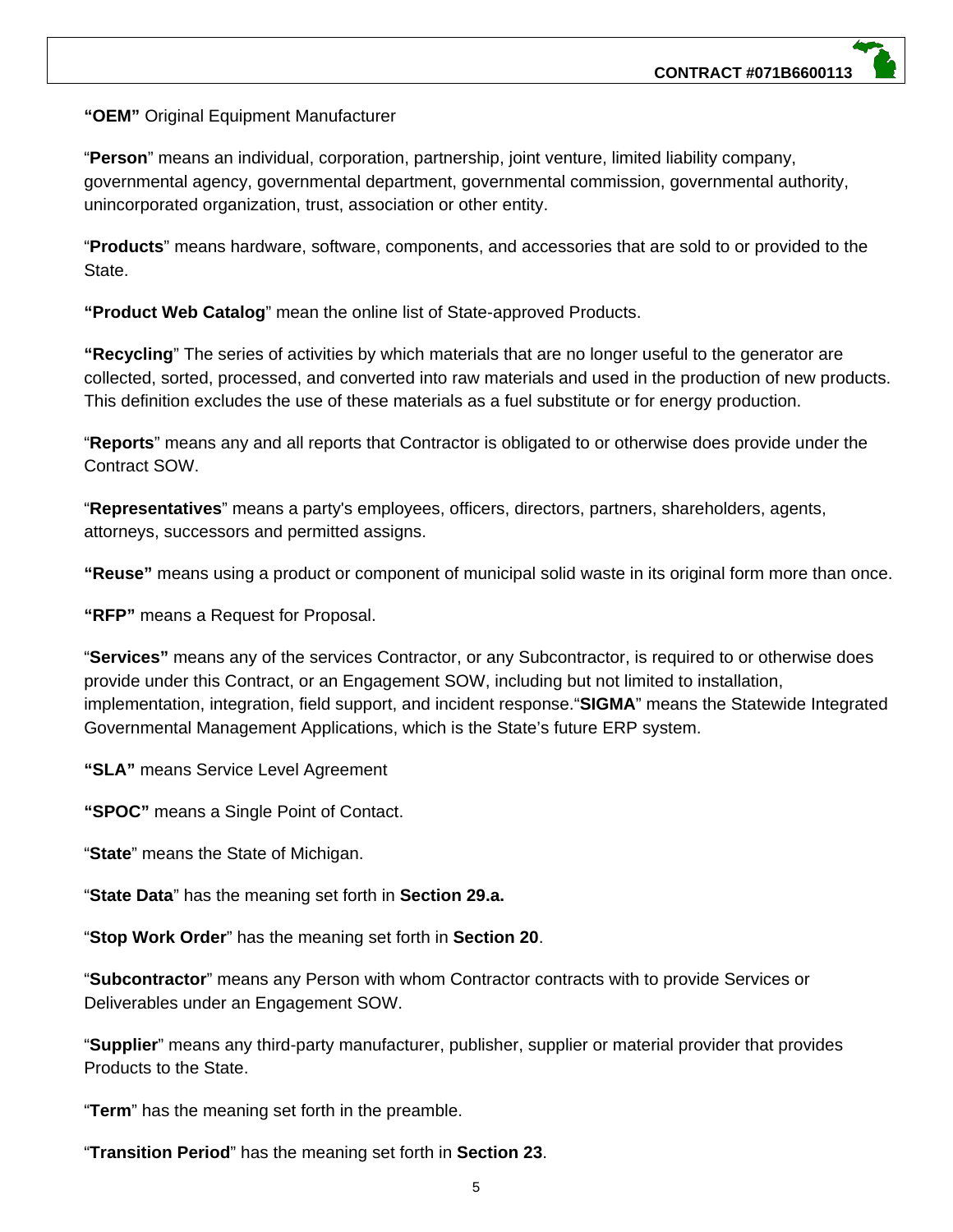"**Transition Responsibilities**" has the meaning set forth in **Section 23**.

"**Unauthorized Removal**" has the meaning set forth in **Section 7.d.ii**.

"**Unauthorized Removal Credit**" has the meaning set forth in **Section 7.d.iii**.

"**User Data**" means all data, information and other content of any type and in any format, medium or form, whether audio, visual, digital, screen, GUI or other, that is input, uploaded to, placed into or collected, stored, processed, generated or output by any device, system or network by or on behalf of the State, including any and all works, inventions, data, analyses and other information and materials resulting from any use of the Software by or on behalf of the State under this Contract, except that User Data does not include the Software or data, information or content, including any GUI, audio, visual or digital or other display or output, that is generated automatically upon executing the Software without additional user input.

**"Verifiable Price Index"** ('VPI") mean prices recorded in a catalog, price list, schedule, or other verifiable and established record that is regularly maintained by Contractor and is published or otherwise available for customer inspections.

- **2. Ordering**. Products, Services and Deliverables must be ordered by one of the following two methods:
	- a. **Engagement Statements of Work**. The State may order Services and Deliverables pursuant to an Engagement SOW. For billing purposes, all Engagement SOWs must have an associated Purchase Order issued by the State. THE TERMS AND CONDITIONS OF THIS CONTRACT WILL APPLY AT ALL TIMES TO ANY ENGAGEMENT SOW ENTERED INTO BETWEEN THE PARTIES.

Engagement SOWs entered into under this Contract shall be developed and agreed to by the parties as set forth below:

- i. The State shall deliver its proposed Engagement SOW to the Contractor engaged to perform the Services, whereupon the Contractor shall review and approve, or raise any exceptions or clarifications to the State's proposed Engagement SOW. If Contractor raises any such exceptions, the parties shall negotiate in good faith to amend the proposal, provided that:
	- 1. to the extent that the Contractor's response does not comply with the requirements of this Contract and the business requirements set forth in the State's proposed Engagement SOW, it shall be amended to so comply; and
	- 2. either party may terminate negotiations if the parties fail to agree on a final Engagement SOW.
- ii. Upon the parties' agreement to a final Engagement SOW, each party shall cause the same to be signed by its duly authorized representative. The only individuals authorized to sign on behalf of the State are the DTMB Business Manager and the Agency Business Owner, both of whom must sign for the final Engagement SOW to be valid. Upon its mutual execution, the final Engagement SOW shall be attached to its associated Purchase Order.
- b. **Purchase Orders**. The State may order Products, Services and Deliverables pursuant to a Purchase Order issued by the State, and signed by Contactor. The State reserves the right to cancel any Purchase Order at any time prior to shipment of the Products or delivery of the Services or Deliverables and shall not be subject to any charges or other fees whatsoever as a result of such cancellation. The State may, by written communication, make changes to any Purchase Order subject to an equitable adjustment in the price, delivery schedule, or both, where appropriate. Notwithstanding the foregoing, if Contractor's quote contains notice of non-returnable or non-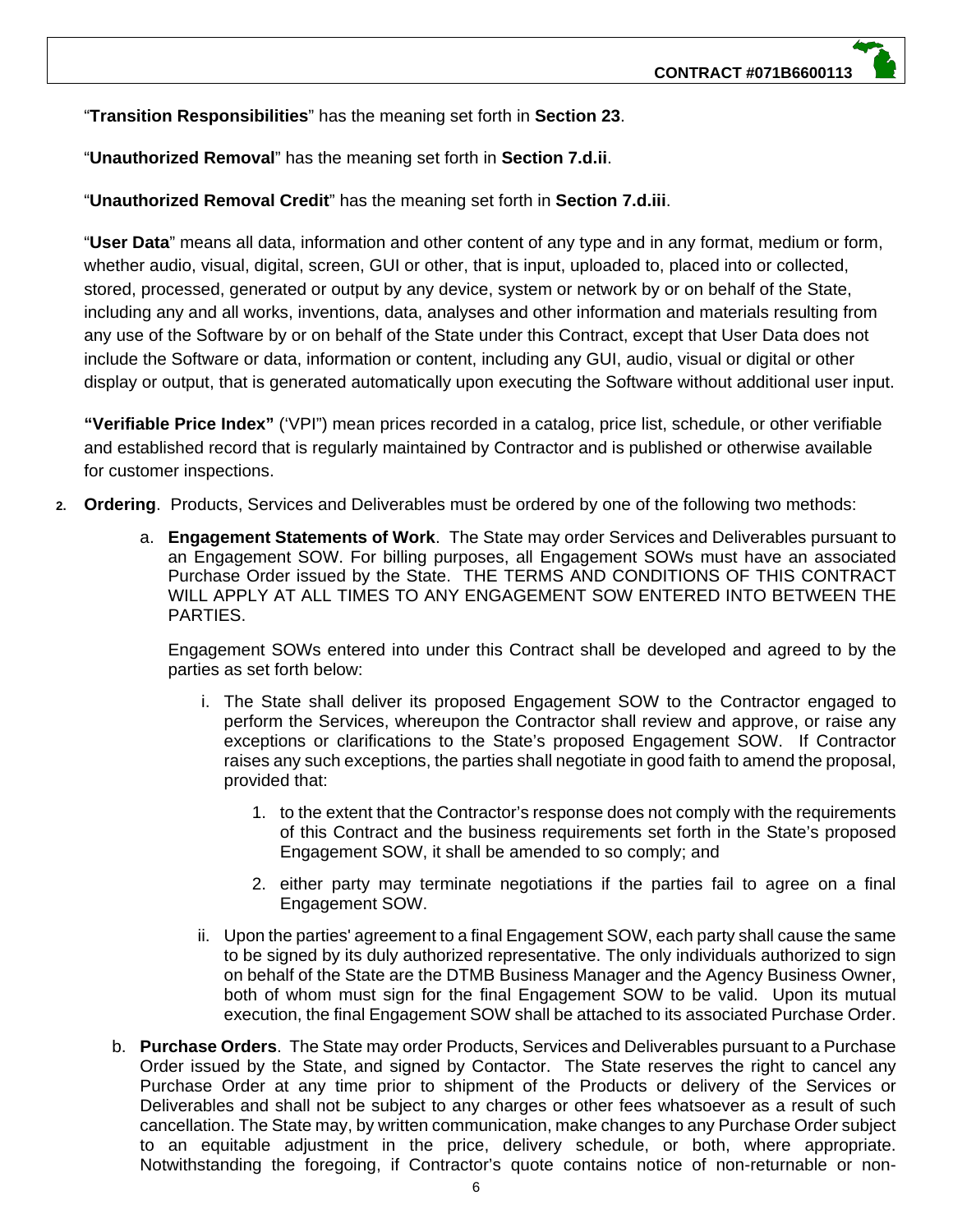cancelable Products, the previous two sentences shall not apply. THE TERMS AND CONDITIONS OF THIS CONTRACT WILL APPLY AT ALL TIMES TO ANY PURCHASE ORDERS ISSUED BY THE STATE.

- **3. Invoicing**. Requirements for invoicing are set forth in the Contract SOW. THE TERMS AND CONDITIONS OF THIS CONTRACT WILL APPLY AT ALL TIMES TO ANY INVOICES.
- **4. Quotes**. Requirements for quotes are set forth in the Contract SOW. THE TERMS AND CONDITIONS OF THIS CONTRACT WILL APPLY AT ALL TIMES TO ANY QUOTES
- **5. Delivery**. Delivery requirements are set forth in the Contract SOW.
- **6. Warranty**. For orders placed under a Purchase Order, to the extent permitted by the Supplier, Contractor will assign to the State all manufacturer or publisher's warranties on all Products. For orders placed under an Engagement SOW, the terms of the Engagement SOW will control Contractor's and Subcontractor's warranty obligations, if any.
- **7. Performance of Services**. Contractor, and all Subcontractors will provide all Services and Deliverables in a timely, professional and workmanlike manner and in accordance with the terms, conditions, and specifications set forth in this Contract, the Contract SOW, and any applicable Engagement SOW.

#### **a. State Standards**

- i. The Contractor and all Subcontractors must adhere to all existing standards as described within the comprehensive listing of the State's existing technology standards at http://www.michigan.gov/dmb/0,4568,7-150-56355-108233--,00.html
- ii. To the extent that Contractor or any Subcontractor has access to the State's computer system, Contractor or Subcontractor must comply with the State's Acceptable Use Policy, see http://michigan.gov/cybersecurity/0,1607,7-217-34395\_34476---,00.html. All Contractor and Subcontractor personnel will be required, in writing, to agree to the State's Acceptable Use Policy before accessing the State's system. The State reserves the right to terminate Contractor's or Subcontractor's access to the State's system if a violation occurs.

#### **b. Contractor Personnel**

- i. Contractor is solely responsible for all Contractor personnel and for the payment of their compensation, including, if applicable, withholding of income taxes, and the payment and withholding of social security and other payroll taxes, unemployment insurance, workers' compensation insurance payments and disability benefits.
- ii. Prior to any Contractor personnel performing any Services, Contractor will:
	- 1. ensure that such Contractor personnel have the legal right to work in the United States; and
	- 2. require such Contractor personnel to execute written agreements, in form and substance acceptable to the State, that bind such Contractor personnel to confidentiality provisions that are at least as protective of the State's information (including all Confidential Information) as those contained in this Contract.
- iii. Contractor and all Contractor Personnel will comply with all rules, regulations, and policies of the State that are communicated to Contractor in writing, including security procedures concerning systems and data and remote access, building security procedures, including the restriction of access by the State to certain areas of its premises or systems, and general health and safety practices and procedures.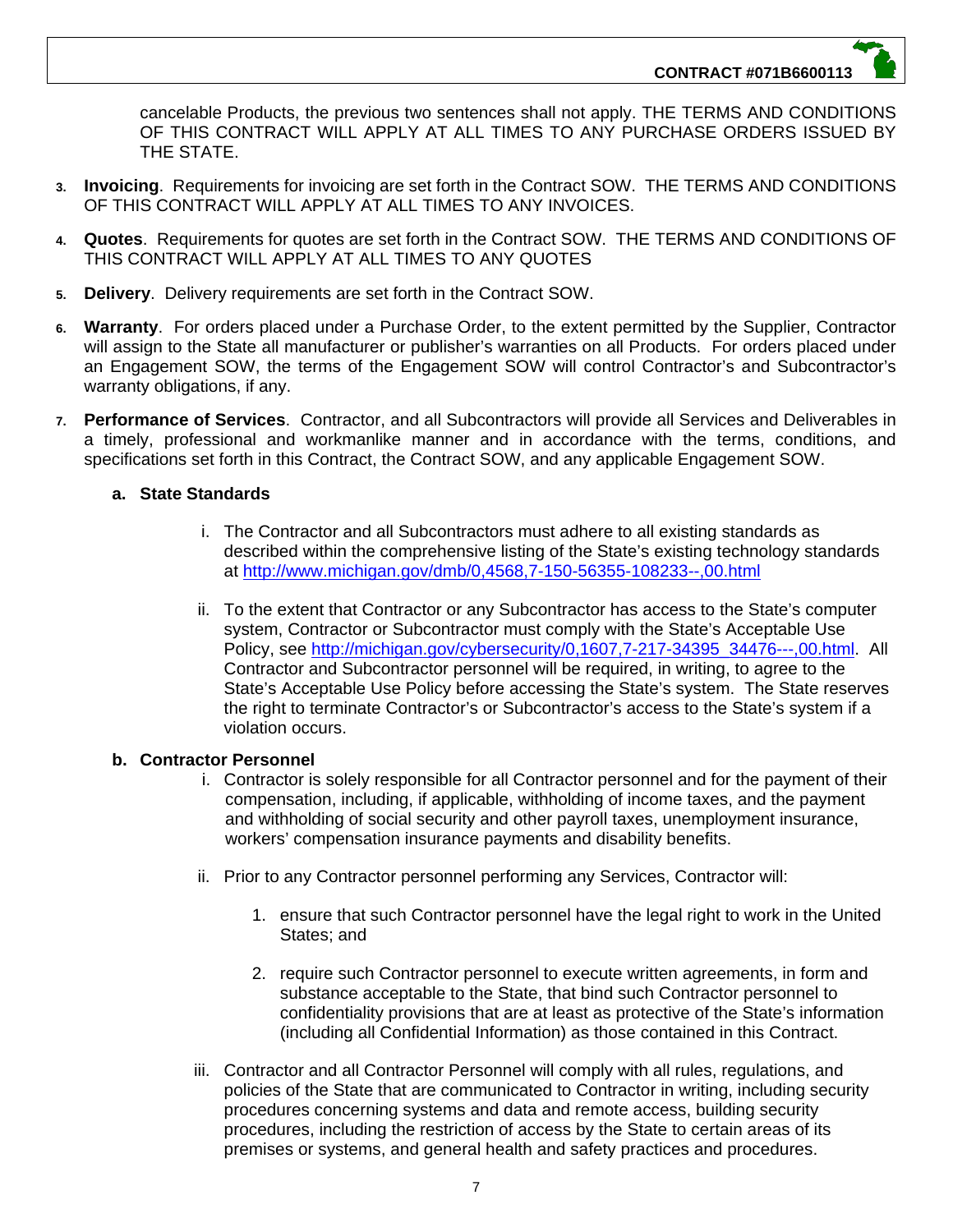- iv. The State reserves the right to require the removal of any Contractor Personnel found, in the judgment of the State, to be unacceptable. The State's request must be written with reasonable detail outlining the reasons for the removal request. Replacement personnel for the removed person must be fully qualified for the position. If the State exercises this right, and Contractor cannot immediately replace the removed personnel, the State agrees to negotiate an equitable adjustment in schedule or other terms that may be affected by the State's required removal.
- c. **Background Checks.** If Contractor or its Subcontractor will have access to State systems, State facilities, or State Data, upon request, Contractor must perform background checks on all employees and Subcontractors and its employees prior to their assignment. The scope is at the discretion of the State and documentation must be provided as requested. Contractor is responsible for all costs associated with the requested background checks. The State, in its sole discretion, may also perform background checks.

#### d. **Contractor's Key Personnel**

- i. The State has the right to recommend and approve in writing the initial assignment, as well as any proposed reassignment or replacement, of any Key Personnel. Before assigning an individual to any Key Personnel position, Contractor will notify the State of the proposed assignment, introduce the individual to the State's Contract Administrator, and provide the State with a resume and any other information about the individual reasonably requested by the State. The State reserves the right to interview the individual before granting written approval. In the event the State finds a proposed individual unacceptable, the State will provide a written explanation including reasonable detail outlining the reasons for the rejection.
- ii. Contractor will not remove any Key Personnel from their assigned roles on this Contract without the prior written consent of the State. The Contractor's removal of Key Personnel without the prior written consent of the State, not to be unreasonably withheld, is an unauthorized removal ("**Unauthorized Removal**"). An Unauthorized Removal does not include replacing Key Personnel for reasons beyond the reasonable control of Contractor, including illness, disability, leave of absence, personal emergency circumstances, resignation, or for cause termination of the Key Personnel's employment. Any Unauthorized Removal may be considered by the State to be a material breach of this Contract, in respect of which the State may elect to terminate this Contract for cause under **Section 21**.
- iii. It is further acknowledged that an Unauthorized Removal will interfere with the timely and proper completion of this Contract, to the loss and damage of the State, and that it would be impracticable and extremely difficult to fix the actual damage sustained by the State as a result of any Unauthorized Removal. Therefore, Contractor and the State agree that in the case of any Unauthorized Removal in respect of which the State does not elect to exercise its rights under **Section 21**, Contractor will issue to the State the corresponding credits set forth below (each, an "**Unauthorized Removal Credit**"):
	- 1. For the Unauthorized Removal of any Key Personnel designated in the applicable Statement of Work, the credit amount will be \$25,000.00 per individual if Contractor identifies a replacement approved by the State and assigns the replacement to shadow the Key Personnel who is leaving for a period of at least 30 calendar days before the Key Personnel's removal.
	- 2. If Contractor fails to assign a replacement to shadow the removed Key Personnel for at least 30 calendar days, in addition to the \$25,000.00 credit specified above, Contractor will credit the State \$833.33 per calendar day for each day of the 30 calendar-day shadow period that the replacement Key Personnel does not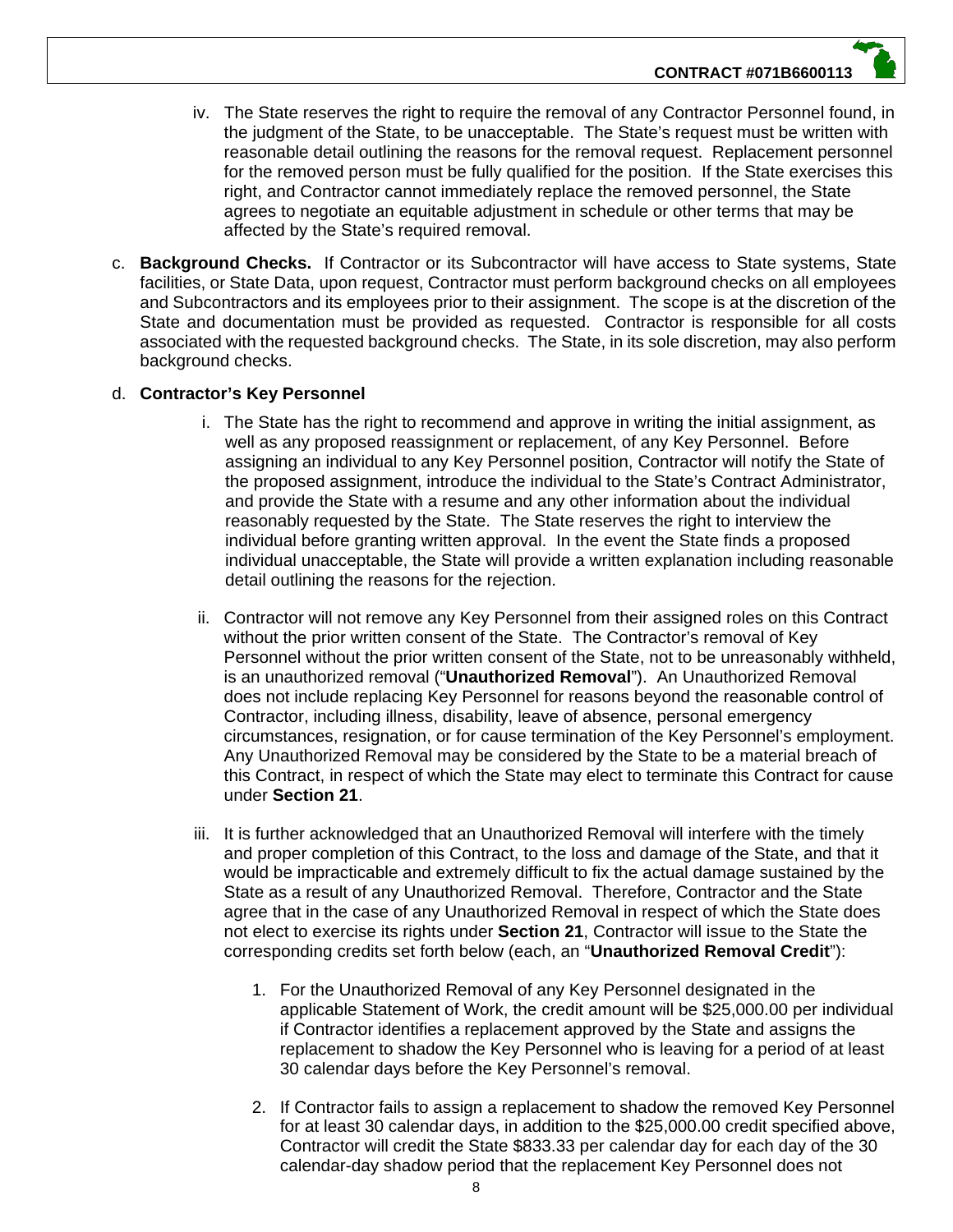shadow the removed Key Personnel, up to \$25,000.00 maximum per individual. The total Unauthorized Removal Credits that may be assessed per Unauthorized Removal and failure to provide 30 calendar days of shadowing will not exceed \$50,000.00 per individual.

- iv. Contractor acknowledges and agrees that each of the Unauthorized Removal Credits assessed under **Subsection iii** above: (i) is a reasonable estimate of and compensation for the anticipated or actual harm to the State that may arise from the Unauthorized Removal, which would be impossible or very difficult to accurately estimate; and (ii) may, at the State's option, be credited or set off against any Fees or other charges payable to Contractor under this Contract.
- **8. Notices.** All notices and other communications required or permitted under this Contract must be in writing and will be considered given and received: (a) when verified by written receipt if sent by courier; (b) when actually received if sent by mail without verification of receipt; or (c) when verified by automated receipt or electronic logs if sent by facsimile or email.

| If to State:                  | If to Contractor:     |
|-------------------------------|-----------------------|
| Lorri White, DTMB Procurement | <b>Nick Grappone</b>  |
| State of Michigan             | 290 Davidson Avenue   |
| 525 W. Allegan, 1st Floor     | Somerset, NJ 08873    |
| Lansing, MI 48933             | Nick_grappone@shi.com |
| whitel13@michigan.gov         | 732-564-8189          |
| 517-284-7088                  |                       |

**9. Contract Administrators.** The following individuals are each party's Contract Administrator:

| State:                                | Contractor:           |
|---------------------------------------|-----------------------|
| Lorri White, DTMB Procurement         | <b>Nick Grappone</b>  |
| State of Michigan                     | 290 Davidson Avenue   |
| 525 W. Allegan, 1 <sup>st</sup> Floor | Somerset, NJ 08873    |
| Lansing, MI 48933                     | Nick_grappone@shi.com |
| whitel13@michigan.gov                 | 732-564-8189          |
| 517-284-7088                          |                       |

*10.* **Insurance Requirements.** Contractor must maintain the insurances identified below and is responsible for all deductibles. All required insurance must: (a) protect the State from claims that may arise out of, are alleged to arise out of, or result from Contractor's or a Subcontractor's performance; (b) be primary and noncontributing to any comparable liability insurance (including self-insurance) carried by the State; and (c) be provided by an company with an A.M. Best rating of "A-" or better and a financial size of VII or better.

| <b>Insurance Type</b>                                                                                                                                                                       | <b>Additional Requirements</b>                                                                                                                                                                                               |
|---------------------------------------------------------------------------------------------------------------------------------------------------------------------------------------------|------------------------------------------------------------------------------------------------------------------------------------------------------------------------------------------------------------------------------|
| <b>Commercial General Liability Insurance</b>                                                                                                                                               |                                                                                                                                                                                                                              |
| Minimal Limits:<br>\$1,000,000 Each Occurrence Limit<br>\$1,000,000 Personal & Advertising Injury Limit<br>\$2,000,000 General Aggregate Limit<br>\$2,000,000 Products/Completed Operations | Contractor must have their policy endorsed to<br>add "the State of Michigan, its departments,<br>divisions, agencies, offices, commissions,<br>officers, employees, and agents" as additional<br>insureds - see endorsement. |
| <b>Umbrella or Excess Liability Insurance</b>                                                                                                                                               |                                                                                                                                                                                                                              |
| Minimal Limits:<br>\$5,000,000 General Aggregate                                                                                                                                            | Coverage must follow form of underlying primary<br>policies.                                                                                                                                                                 |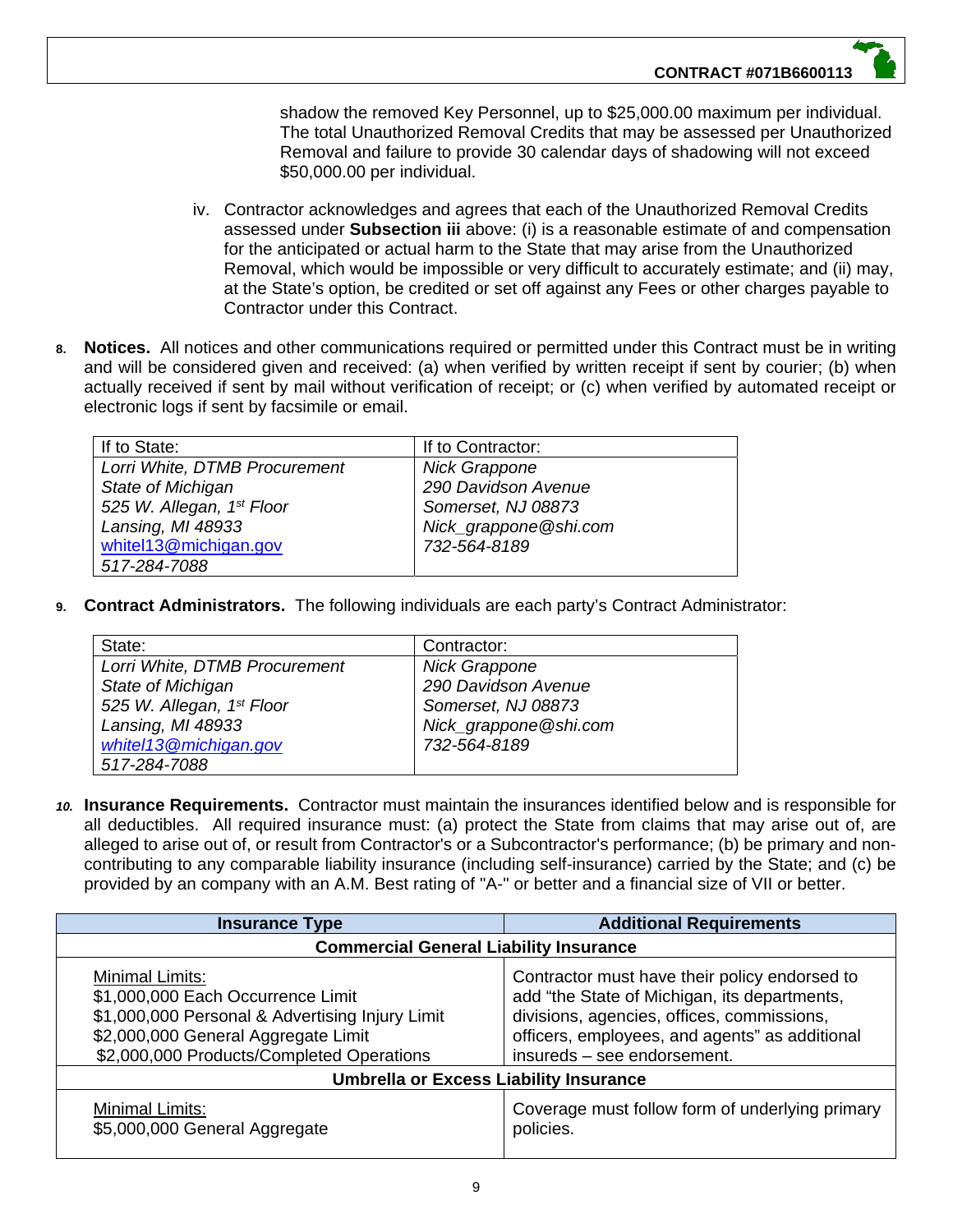**CONTRACT #071B6600113**

| Automobile Liability & Hired and Non-Owned Vehicle Insurance                                                            |                                                                                                                                                                                                            |  |  |  |  |
|-------------------------------------------------------------------------------------------------------------------------|------------------------------------------------------------------------------------------------------------------------------------------------------------------------------------------------------------|--|--|--|--|
| <b>Minimal Limits:</b><br>\$1,000,000 Per Occurrence                                                                    | Contractor must have their policy endorsed to<br>add "the State of Michigan, its departments,<br>divisions, agencies, offices, commissions,<br>officers, employees, and agents" as additional<br>insureds. |  |  |  |  |
| <b>Workers' Compensation Insurance</b>                                                                                  |                                                                                                                                                                                                            |  |  |  |  |
| <b>Minimal Limits:</b><br>Coverage according to applicable laws governing<br>work activities.                           | Waiver of subrogation, except where waiver is<br>prohibited by law.                                                                                                                                        |  |  |  |  |
| <b>Employers Liability Insurance</b>                                                                                    |                                                                                                                                                                                                            |  |  |  |  |
| <b>Minimal Limits:</b><br>\$500,000 Each Accident<br>\$500,000 Each Employee by Disease<br>\$500,000 Aggregate Disease. |                                                                                                                                                                                                            |  |  |  |  |
| <b>Privacy and Security Liability (Cyber Liability) Insurance</b>                                                       |                                                                                                                                                                                                            |  |  |  |  |
| <b>Minimal Limits:</b><br>\$1,000,000 Each Occurrence<br>\$1,000,000 Annual Aggregate                                   | Policy must cover information security and<br>privacy liability, privacy notification costs,<br>regulatory defense and penalties, and website<br>media content liability.                                  |  |  |  |  |
|                                                                                                                         |                                                                                                                                                                                                            |  |  |  |  |
| <b>Professional Liability (Errors and Omissions) Insurance</b>                                                          |                                                                                                                                                                                                            |  |  |  |  |
| Minimal Limits:<br>\$3,000,000 Each Occurrence<br>\$3,000,000 Annual Aggregate                                          |                                                                                                                                                                                                            |  |  |  |  |

If any of the required policies provide claim-made coverage, the Contractor must: (a) provide coverage with a retroactive date before the effective date of the contract or the beginning of Services; (b) maintain coverage and provide evidence of coverage for at least three (3) years after completion of the Services; and (c) if coverage is canceled or not renewed, and not replaced with another claims-made policy form with a retroactive date prior to the contract effective date, Contractor must purchase extended reporting coverage for a minimum of three (3) years after completion of work.

Contractor must: (a) provide insurance certificates to the Contract Administrator, containing the agreement or purchase order number, at Contract formation and within 30 calendar days of the expiration date of the applicable policies; and (b) waive all rights against the State for damages covered by insurance. Failure to maintain the required insurance does not limit this waiver. The insurer for each insurance policy required herein shall provide notice of cancellation subject to the notification provisions of the policy.

This Section is not intended to and is not be construed in any manner as waiving, restricting or limiting the liability of either party for any obligations under this Contract (including any provisions hereof requiring Contractor to indemnify, defend and hold harmless the State).

**11. Administrative Fee and Reporting.** Contractor must pay an administrative fee of 2% on all payments made to Contractor under the Contract including transactions with the State (including its departments, divisions, agencies, offices, and commissions), MiDEAL members, and other states (including governmental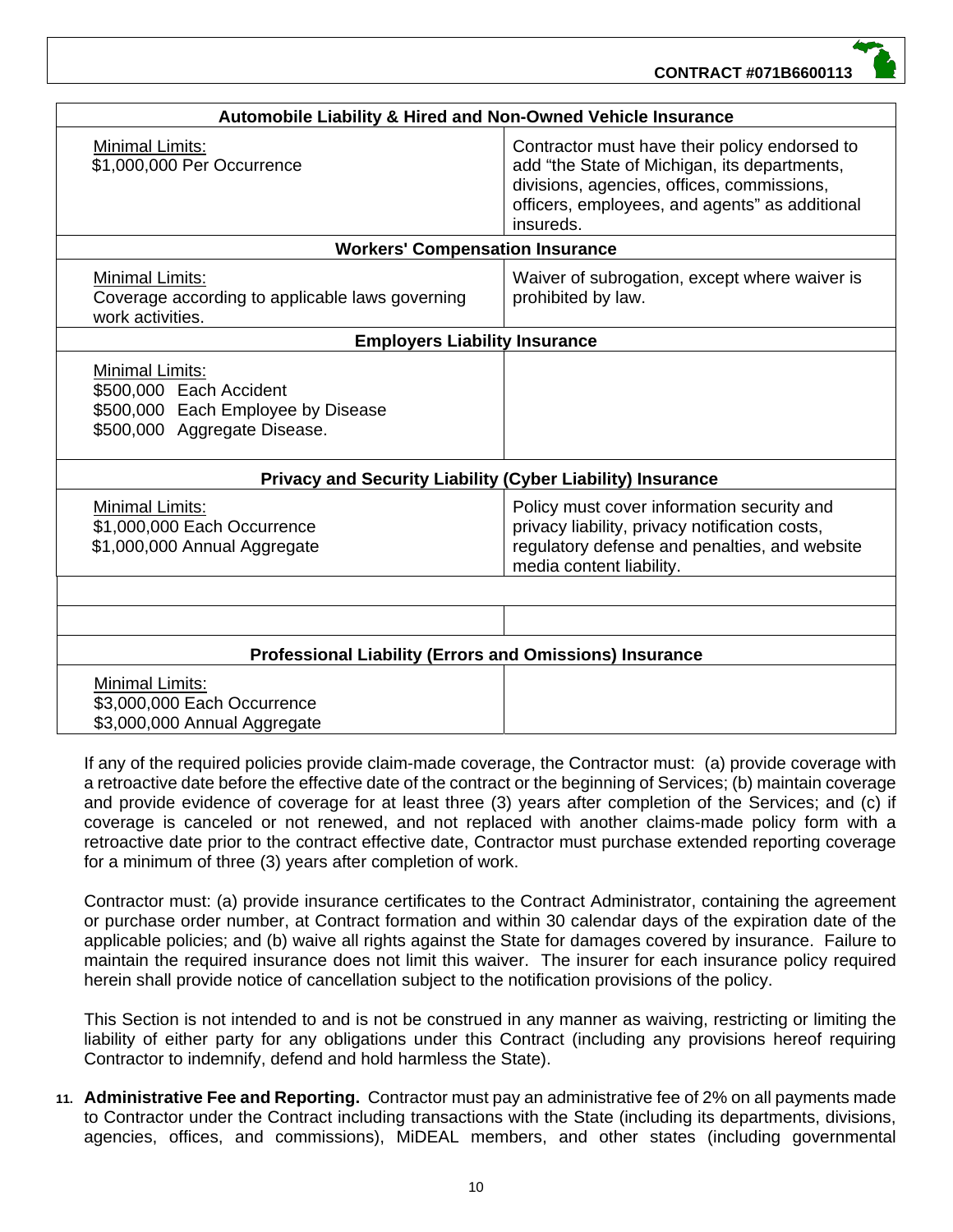subdivisions and authorized entities). Administrative fee payments must be made by check payable to the State of Michigan and mailed to:

**Department of Technology, Management and Budget Financial Services – Cashier Unit Lewis Cass Building 320 South Walnut St. P.O. Box 30681 Lansing, MI 48909**

Contractor must submit an itemized purchasing activity report, which includes at a minimum, the name of the purchasing entity and the total dollar volume in sales. Reports should be mailed to DTMB-Procurement.

The administrative fee and purchasing activity report are due within 30 calendar days from the last day of each calendar quarter.

**12. Extended Purchasing Program.** This Contract is extended to MiDEAL members. MiDEAL members include local units of government, school districts, universities, community colleges, and nonprofit hospitals. A current list of MiDEAL members is available at www.michigan.gov/mideal. Upon written agreement between the State and Contractor, this Contract may also be extended to: (a) State of Michigan employees and (b) other states (including governmental subdivisions and authorized entities).

If extended, Contractor must supply all Products, Services, and Deliverables at the established Contract prices and terms. The State reserves the right to negotiate additional discounts based on any increased volume generated by such extensions.

Contractor must submit invoices to, and receive payment from, extended purchasing program members on a direct and individual basis.

**13. Independent Contractor.** Contractor is an independent contractor and assumes all rights, obligations and liabilities set forth in this Contract. Contractor, its employees, and agents will not be considered employees of the State. No partnership or joint venture relationship is created by virtue of this Contract. Contractor, and not the State, is responsible for the payment of wages, benefits and taxes of Contractor's employees and any Subcontractors. Prior performance does not modify Contractor's status as an independent contractor.

#### **14. Intellectual Property Rights**.

- a. Reports. As to any Reports, Contractor hereby acknowledges that the State is and will be the sole and exclusive owner of all right, title, and interest in such Reports and all associated Intellectual Property Rights, if any. Such Reports are works made for hire as defined in Section 101 of the Copyright Act of 1976. To the extent any Reports and related Intellectual Property Rights do not qualify as works made for hire under the Copyright Act, Contractor will, and hereby does, immediately on its creation, assign, transfer and otherwise convey to the State, irrevocably and in perpetuity, throughout the universe, all right, title and interest in and to the Reports, including all Intellectual Property Rights therein, except however, that Contractor will retain all Intellectual Property Rights that it owned or controlled prior to the effective date of the agreement between the parties or that it develops or acquires from activities independent of the service performed under the agreement between the parties ("**Background IP**"). Contractor hereby grants to the State and its Authorized Users a perpetual, non-exclusive, world-wide, fully paid and royalty free license to use Background IP for its internal business purposes.
- b. Non-Report Deliverables. Intellectual Property Rights with respect to non-Report Deliverables will be governed by the individual license agreement or Engagement SOW that pertain to that particular Deliverable.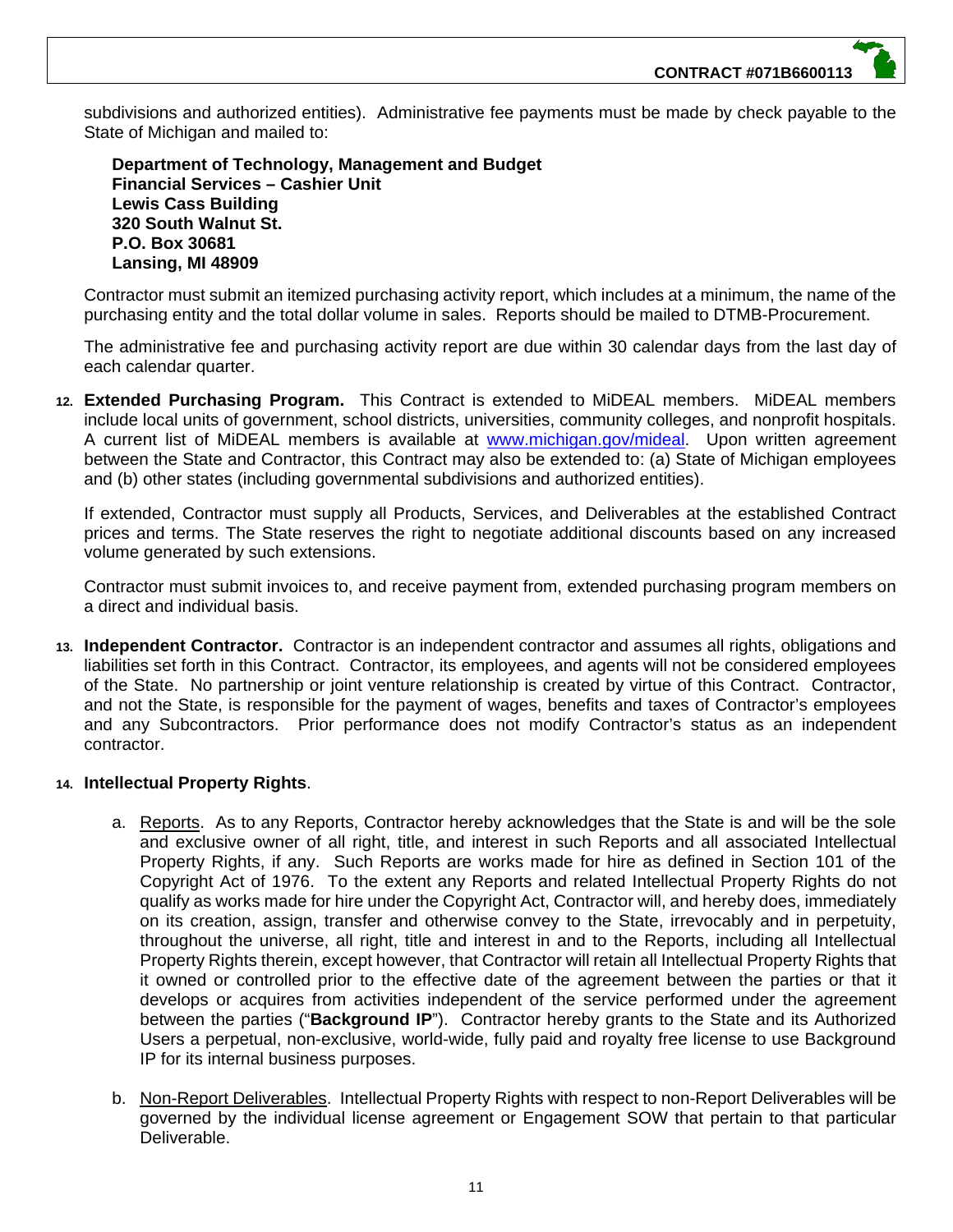- **15. Assignment.** Contractor may not assign this Contract to any other party without the prior written approval of the State. Upon notice to Contractor, the State, in its sole discretion, may assign in whole or in part, its rights or responsibilities under this Contract to any other party.
- **16. Change of Control.** Contractor will notify the State, at least 30 calendar days before the effective date, of a change in Contractor's organizational structure or ownership. For purposes of this Contract, a change in control means any of the following: (a) a sale of more than 50% of Contractor's stock; (b) a sale of substantially all of Contractor's assets; (c) a change in a majority of Contractor's board members; (d) consummation of a merger or consolidation of Contractor with any other entity; (e) a change in ownership through a transaction or series of transactions; (f) or the board (or the stockholders) approves a plan of complete liquidation. A change of control does not include any consolidation or merger effected exclusively to change the domicile of Contractor, or any transaction or series of transactions principally for bona fide equity financing purposes.

In the event of a change of control, Contractor must require the successor to assume this Contract and all of its obligations under this Contract.

#### **17. Acceptance.**

- a. Products, Services and Deliverables are subject to inspection and testing by the State in accordance with the Contract SOW and any applicable Purchase Order Requirements.
- b. Unless otherwise specified in the applicable Engagement SOW, all Services and Deliverables provided under an Engagement SOW are subject to the acceptance procedures set forth below:
	- i. All Services and Deliverables are subject to inspection and testing by the State within 15 Business Days of the State's receipt of them. The Services and Deliverables must be accepted in writing by the State's IT Project Manager and its Agency Business Owner. If the State finds deficiencies in the Services and Deliverables, it may: (1) demand performance at no additional cost, in the form a written notice to cure; or (2) reject the deficient Services and Deliverables without performing any further inspections, and terminate the Engagement SOW and associated Purchase Order, in whole or in part, in accordance with Section 22. The State's failure to provide notice of acceptance or deficiencies within 5 Business Days of the expiration of the inspection or testing period will constitute acceptance of the Services and Deliverables.
	- ii. Within 15 Business Days from the date of Contractor's receipt of a notice to cure, Contractor must cure, at no additional cost, the noted deficiencies and deliver acceptable Services and Deliverables to the State.
	- iii. If Contractor is unable or refuses to correct the noted deficiencies within the time response standards set forth in subsection (b) above, the State may terminate the Engagement SOW and associated Purchase Order, in whole or in part, in accordance with Section 21. The State, or a third party identified by the State, may provide the Services and Deliverables and the State may recover the difference between the cost to cure and the Contract price plus an additional 10% administrative fee.
- **18. Terms of Payment.** All undisputed amounts are payable within 45 days of the State's receipt of a valid invoice. Contractor may only charge for Products, Services and Deliverables provided as specified in the Purchase Order or Engagement SOW. Invoices must include an itemized statement of all charges. The State is exempt from State sales tax for direct purchases and may be exempt from federal excise tax, if Products, Services and Deliverables purchased under this Contract are for the State's exclusive use. Provided the State delivers to Contractor its tax-exempt certificate, Contractor will not add any sales or use tax to the price of Products or Services.

The State has the right to withhold payment of any disputed amounts until the parties agree as to the validity of the disputed amount. The State will notify Contractor of any dispute within a reasonable time. Payment by the State will not constitute a waiver of any rights as to Contractor's continuing obligations, including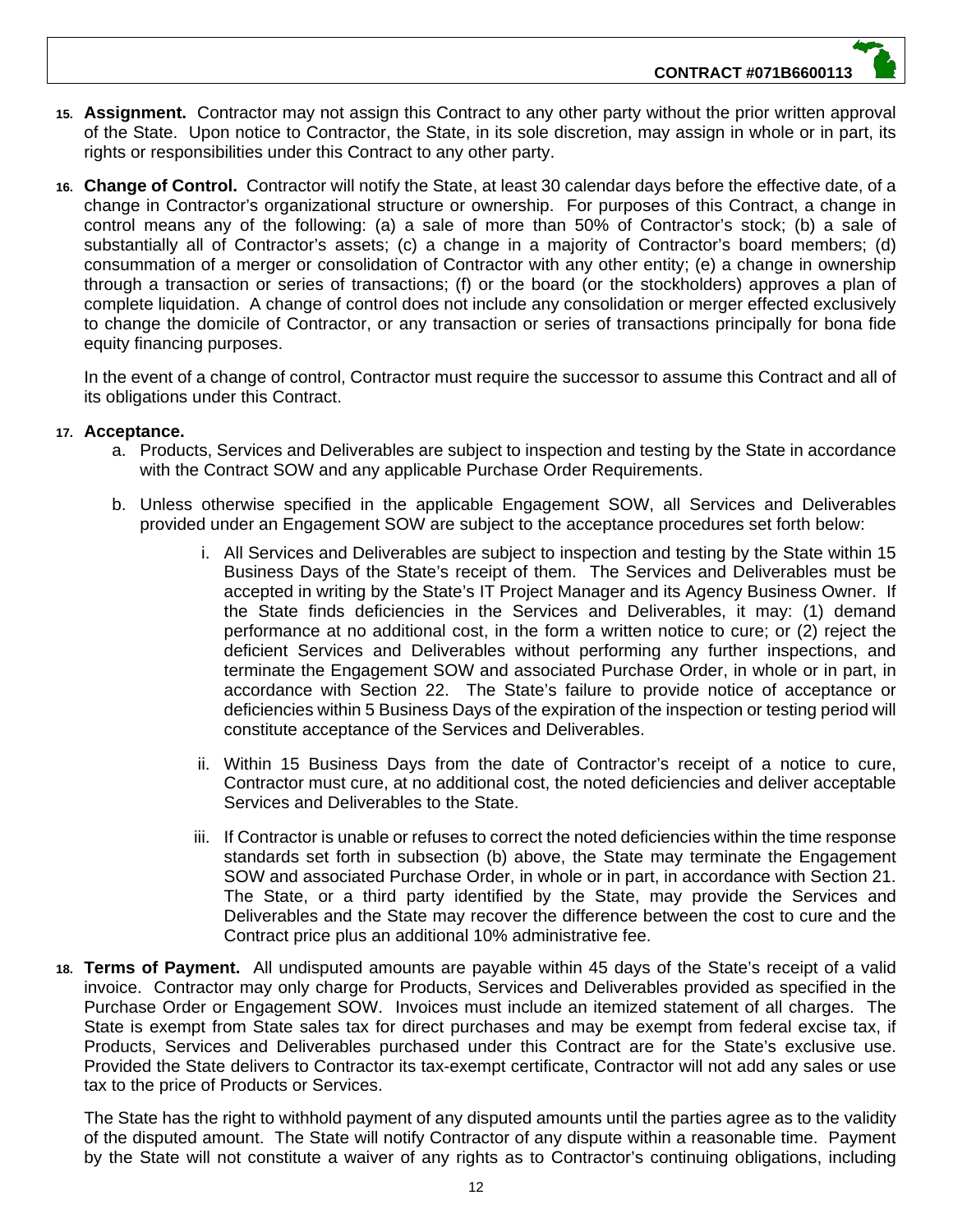claims for deficiencies or substandard Products, Services or Deliverables. Contractor's acceptance of final payment by the State constitutes a waiver of all claims by Contractor against the State for payment under this Contract, other than those claims previously filed in writing on a timely basis and still disputed.

The State will only disburse payments under this Contract through Electronic Funds Transfer (EFT). Contractor must register with the State at http://www.michigan.gov/cpexpress to receive electronic fund transfer payments. If Contractor does not register, the State is not liable for failure to provide payment.

Without prejudice to any other right or remedy it may have, the State reserves the right to set off at any time any amount then due and owing to it by Contractor against any amount payable by the State to Contractor.

- **19. Liquidated Damages.** Liquidated damages, if applicable, will be assessed as described in the Contract Statement of Work, or an Engagement SOW if applicable.
- **20. Stop Work Order.** The State may suspend any or all Services under the Contract, an individual Purchase Order or an individual Engagement SOW at any time. The State will provide Contractor, or Subcontractor if applicable, a written stop work order detailing the suspension. Contractor, or Subcontractor if applicable, must comply with the stop work order upon receipt. Within 90 calendar days, or any longer period agreed to by Contractor, the State will either: (a) issue a notice authorizing Contractor to resume work, or (b) terminate the Contract. Unless the work covered by the stop work order is subsequently terminated for cause, the State will pay Contractor reasonable, direct and verifiable costs resulting from the stop work order. Further, the parties will agree upon an equitable adjustment with respect to Contractor Personnel staffing requirements**,** if as a result of the stop work order, its staffing of the project is affected by such stop work order. For the avoidance of doubt, the State is not liable to Contractor for loss of profits because of a stop work order issued under this Section 20..
- **21. Termination for Cause.** The State may terminate this Contract, an individual Purchase Order or an individual Engagement SOW for cause, in whole or in part, if Contractor or its Subcontractors, as determined by the State: (a) endangers the value, integrity, or security of any State location, data, or personnel; (b) becomes insolvent, petitions for bankruptcy court proceedings, or has an involuntary bankruptcy proceeding filed against it by any creditor; (c) fails to perform Services under an Engagement SOW with sufficient personnel and equipment or with sufficient material to ensure adequate performance of the Services; (d) breaches any of its material duties or obligations under this Contract, an individual Purchase Order, or an individual Engagement SOW; or (e) fails to cure a breach within 30 days after a notice of breach. Any reference to specific breaches being material breaches within this Contract will not be construed to mean that other breaches are not material.

If the State terminates this Contract under this Section, the State will issue a termination notice specifying whether Contractor must: (a) cease performance immediately, or (b) continue to perform in accordance with **Section 23**, Transition Responsibilities. If it is later determined that Contractor was not in breach of the Contract, the termination will be deemed to have been a Termination for Convenience, effective as of the same date, and the rights and obligations of the parties will be limited to those provided in **Section 22**, Termination for Convenience.

The State will only pay for amounts due to Contractor for Products, Services and Deliverables accepted by the State on or before the date of termination, subject to the State's right to set off any amounts owed by the Contractor for the State's reasonable costs in terminating this Contract. The Contractor must pay all direct and verifiable costs incurred by the State in terminating this Contract for cause, including administrative costs, attorneys' fees, and court costs.

**22. Termination for Convenience.** The State may terminate this Contract, an individual Purchase Order or an individual Engagement SOW on 30 days written notice, in whole or in part, without penalty and for any reason, including but not limited to, appropriation or budget shortfalls. The termination notice will specify whether Contractor or Subcontractor must: (a) cease performance of the Services immediately, or (b) continue to perform the Services in accordance with **Section 23**, Transition Responsibilities. If the State terminates this Contract for convenience, the State will pay all reasonable costs, as determined by the State, for State approved Transition Responsibilities.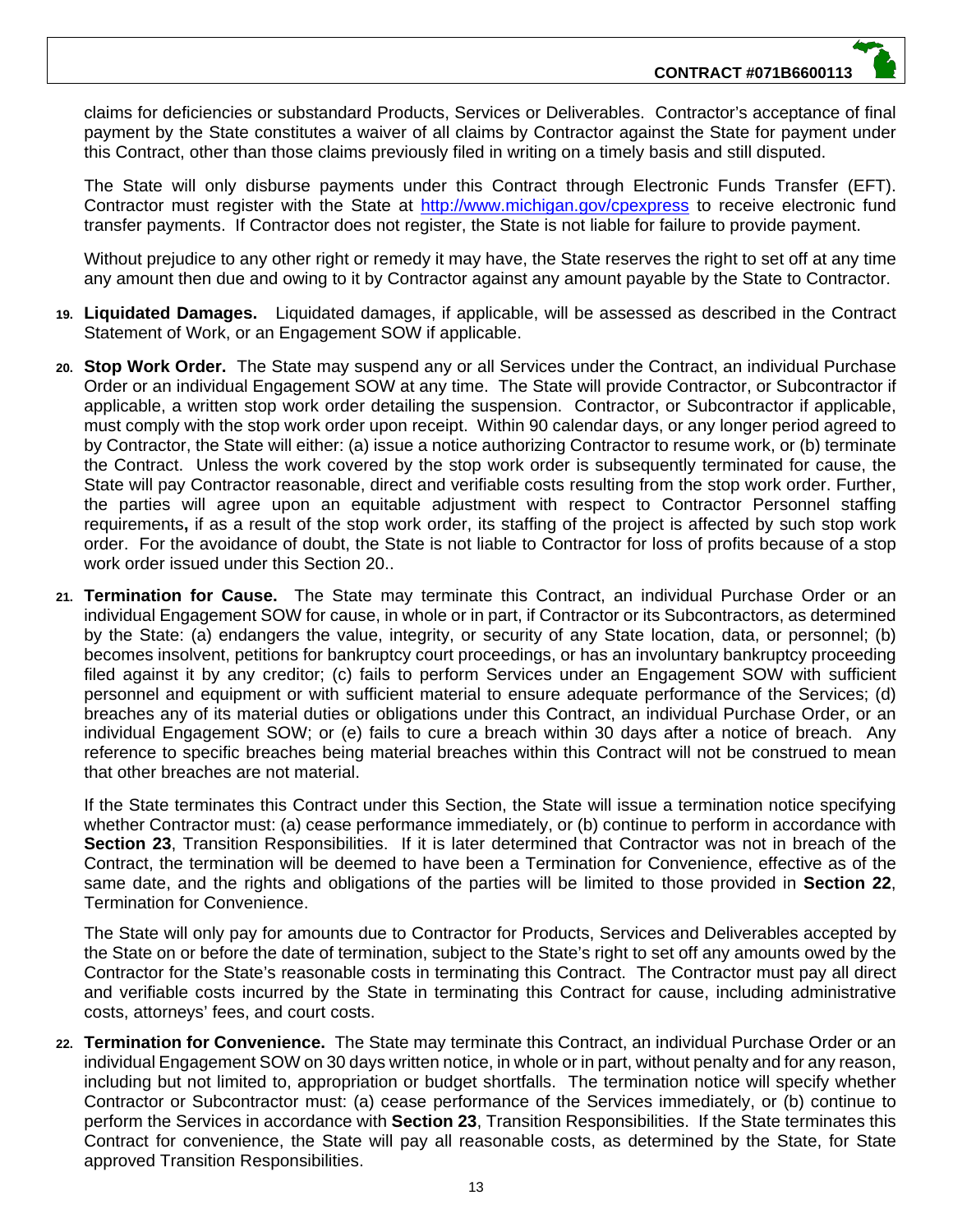- **23. Transition Responsibilities.** Upon termination or expiration of this Contract for any reason, Contractor must, for a period of time specified by the State (not to exceed 180 calendar days), provide all reasonable transition assistance requested by the State, to allow for the expired or terminated portion of the Services to continue without interruption or adverse effect, and to facilitate the orderly transfer of such Services to the State or its designees. Such transition assistance may include, but is not limited to: (a) continuing to perform the Services at the established Contract rates; (b) taking all reasonable and necessary measures to transition performance of the work, including all applicable Services, training, reports and other documentation, to the State or the State's designee; (c) taking all necessary and appropriate steps, or such other action as the State may direct, to preserve, maintain, protect, or return to the State all materials, data, property, and Confidential Information provided directly or indirectly to Contractor by any entity, agent, vendor, or employee of the State; (d) transferring title in and delivering to the State, at the State's discretion, all completed or partially completed Deliverables prepared under this Contract as of the Contract termination date; and (e) preparing an accurate accounting from which the State and Contractor may reconcile all outstanding accounts (collectively, "**Transition Responsibilities**"). This Contract will automatically be extended through the end of the transition period.
- **24. General Indemnification.** Contractor must defend, indemnify and hold the State, its departments, divisions, agencies, offices, commissions, officers, and employees harmless, without limitation, from and against any and all third-party actions, claims, losses, liabilities, damages, costs, attorney fees, and expenses (including those required to establish the right to indemnification), arising out of or relating to: (a) any breach by Contractor (or any of Contractor's employees, agents, Subcontractors, or by anyone else for whose acts any of them may be liable) of any of the promises, agreements, representations, warranties, or insurance requirements contained in this Contract; (b) any infringement, misappropriation, or other violation of any Intellectual Property Right of any third party caused by Contractor or Subcontractor; (c) any bodily injury, death, or damage to real or tangible personal property occurring wholly or in part due to negligent action or inaction by Contractor (or any of Contractor's employees, agents, Subcontractors, or by anyone else for whose acts any of them may be liable); and (d) any negligent acts or omissions of Contractor (or any of Contractor's employees, agents, Subcontractors, or by anyone else for whose acts any of them may be liable).

The State will notify Contractor in writing if indemnification is sought; however, failure to do so will not relieve Contractor, except to the extent that Contractor is materially prejudiced. Contractor must, to the satisfaction of the State, demonstrate its financial ability to carry out these obligations.

The State is entitled to: (i) regular updates on proceeding status; (ii) participate in the defense of the proceeding; and (iii) employ its own counsel. Contractor will not, without the State's written consent (not to be unreasonably withheld), settle, compromise, or consent to the entry of any judgment in or otherwise seek to terminate any claim, action, or proceeding. To the extent that any State employee, official, or law may be involved or challenged, the State may, at its own expense, control the defense of that portion of the claim.

Any litigation activity on behalf of the State, or any of its subdivisions under this Section, must be coordinated with the Department of Attorney General. An attorney designated to represent the State may not do so until approved by the Michigan Attorney General and appointed as a Special Assistant Attorney General.

**25. Infringement Remedies.** If, in either party's opinion, any of the Services or Deliverables supplied by Contractor or its Subcontractors, or its operation, use or reproduction, is likely to become the subject of a copyright, patent, trademark, or trade secret infringement claim, Contractor must, at its expense: (a) procure for the State the right to continue using the Services or Deliverables, or if this option is not reasonably available to Contractor, (b) replace or modify the same so that it becomes non-infringing; or (c) accept its return by the State with appropriate credits to the State against Contractor's charges and reimburse the State for any losses or costs incurred as a consequence of the State ceasing its use and returning it.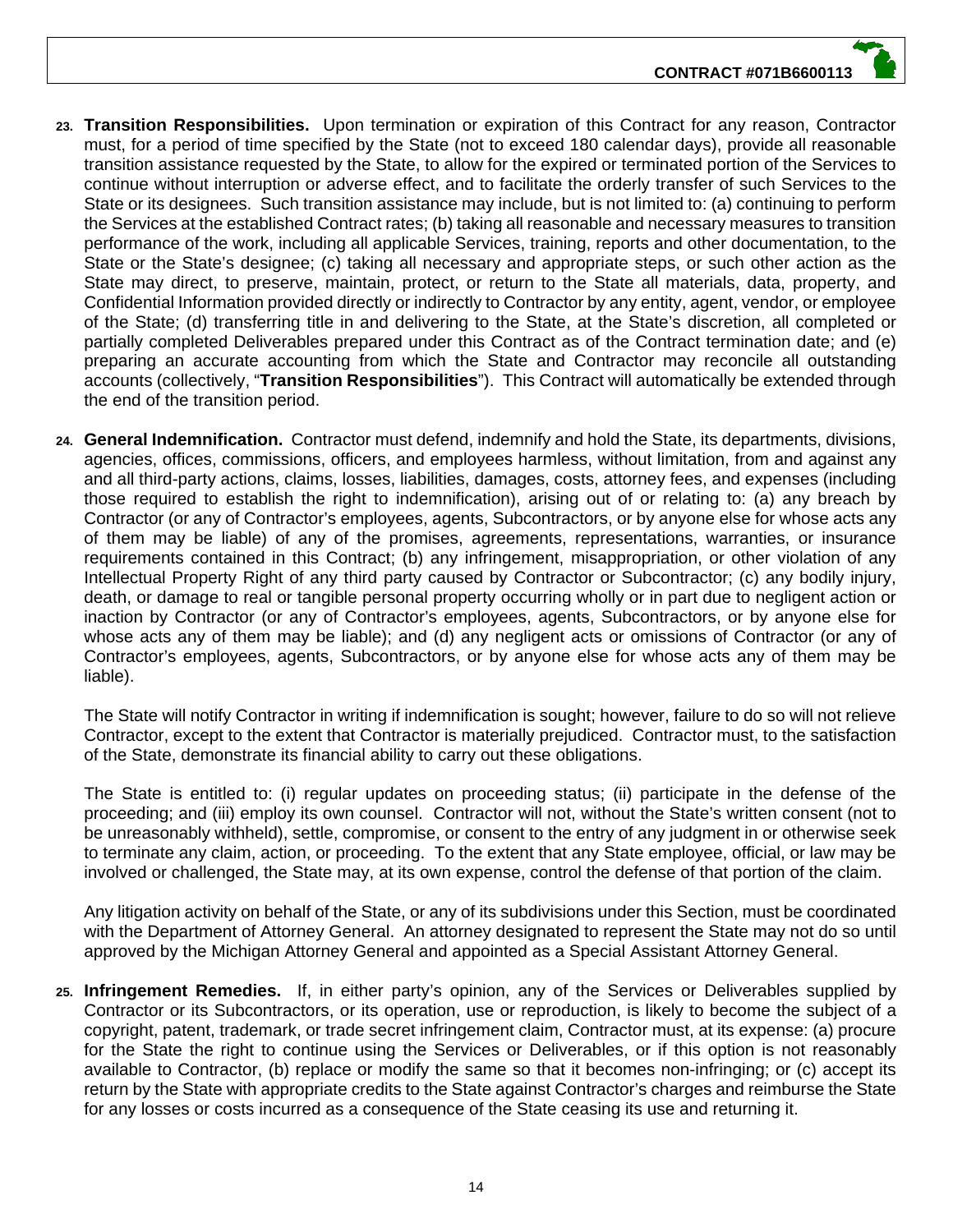#### **CONTRACT #071B6600113**

- **26. Limitation of Liability.** NEITHER PARTY WILL BE LIABLE TO THE OTHER PARTY, REGARDLESS OF THE FORM OF ACTION, WHETHER IN CONTRACT, TORT, NEGLIGENCE, STRICT LIABILITY OR BY STATUTE OR OTHERWISE, FOR ANY CLAIM RELATED TO OR ARISING UNDER THIS CONTRACT FOR CONSEQUENTIAL, INCIDENTAL, INDIRECT, OR SPECIAL DAMAGES, INCLUDING WITHOUT LIMITATION LOST PROFITS AND LOST BUSINESS OPPORTUNITIES. IN NO EVENT WILL EITHER PARTY'S AGGREGATE LIABILITY TO THE OTHER PARTY UNDER THIS CONTRACT, REGARDLESS OF THE FORM OF ACTION, WHETHER IN CONTRACT, TORT, NEGLIGENCE, STRICT LIABILITY OR BY STATUTE OR OTHERWISE, FOR ANY CLAIM RELATED TO OR ARISING UNDER THIS CONTRACT, EXCEED THE MAXIMUM AMOUNT OF FEES SPECIFIED IN THE APPLICABLE PURCHASE ORDER OR ENAGEMENT STATEMENT OF WORK GIVING RISE TO THE CLAIM.
- **27. Disclosure of Litigation, or Other Proceeding.** Unless precluded by law, Contractor must notify the State within 14 calendar days of receiving notice of litigation, investigation, arbitration, or other proceeding (collectively, "**Proceeding**") involving Contractor, a Subcontractor, or an officer or director of Contractor or Subcontractor, that arises during the term of the Contract, that would have a material effect on Contractor's performance under this Contract, including: (a) a criminal Proceeding; (b) a parole or probation Proceeding; (c) a Proceeding under the Sarbanes-Oxley Act; (d) a civil Proceeding involving: (1) a claim that might reasonably be expected to adversely affect Contractor's viability or financial stability; or (2) a governmental or public entity's claim or written allegation of fraud; or (e) a Proceeding involving any license that Contractor is required to possess in order to perform under this Contract.

#### **28. State Data.**

- a. Ownership. The State's data ("**State Data**," which will be treated by Contractor as Confidential Information) includes: (a) User Data; and (b) the State's data collected, used, processed, stored, or generated in connection with the Services, including but not limited to (i) personally identifiable information ("**PII**") collected, used, processed, stored, or generated as the result of the Services, including, without limitation, any information that identifies an individual, such as an individual's social security number or other government-issued identification number, date of birth, address, telephone number, biometric data, mother's maiden name, email address, credit card information, or an individual's name in combination with any other of the elements here listed; and (ii) personal health information ("**PHI**") collected, used, processed, stored, or generated as the result of the Services, which is defined under the Health Insurance Portability and Accountability Act ("**HIPAA**") and its related rules and regulations. State Data is and will remain the sole and exclusive property of the State and all right, title, and interest in the same is reserved by the State. This Section survives the termination of this Contract.
- b. Contractor Use of State Data. Unless expressly specified in an Engagement SOW, the Services to be provided by Contractor will not require or involve access, collection, use, processing, storing, or generating any State Data. The State will not enable, and will use commercially reasonable efforts to prevent access and disclosure of State Data to Contractor. Contractor will use commercially reasonable efforts to prevent gaining access to State Data. If Contractor inadvertently receives access to State Data in the performance of Services despite the parties' efforts, then Contractor shall handle such State Data in accordance with Section 29. If the parties enter into an Engagement SOW that expressly identifies that Contractor or its Subcontractor will require access to State Data to be utilized by Contractor or its Subcontractor in the provision of Services, Contractor will be provided a limited license to State Data for the sole and exclusive purpose of providing the Services, including a license to collect, process, store, generate, and display State Data only to the extent necessary in the provision of the Services. Contractor must: (a) keep and maintain State Data in strict confidence, using such degree of care as is appropriate and consistent with its obligations as further described in this Contract and applicable law to avoid unauthorized access, use, disclosure, or loss; (b) use and disclose State Data solely and exclusively for the purpose of providing the Services, such use and disclosure being in accordance with this Contract, any applicable Statement of Work, and applicable law; and (c) not use, sell, rent, transfer, distribute, or otherwise disclose or make available State Data for Contractor's own purposes or for the benefit of anyone other than the State without the State's prior written consent. This Section survives the termination of this Contract.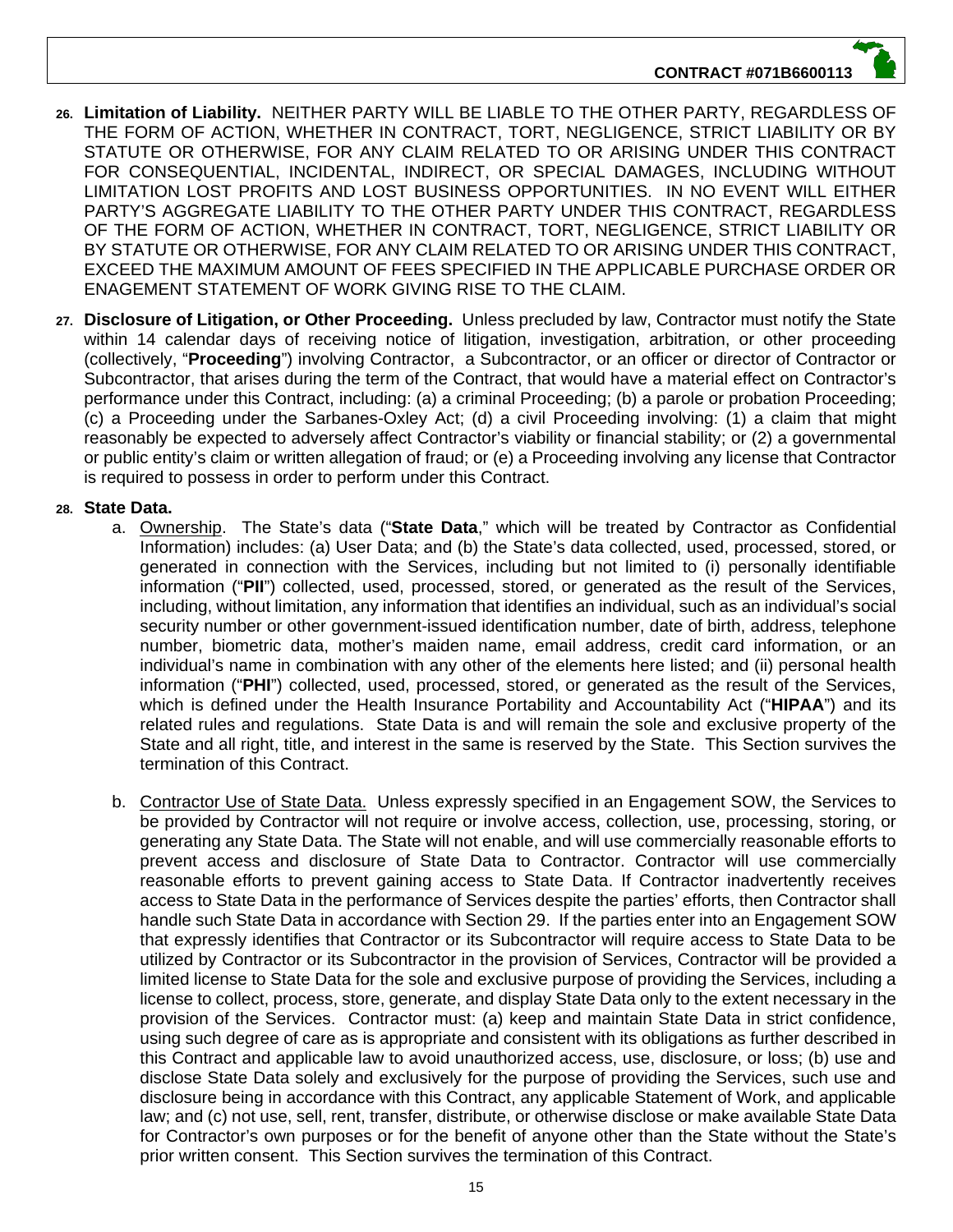#### **CONTRACT #071B6600113**

- 
- c. Compromise of State Data. In the event of any act, error or omission, negligence, misconduct, or breach on the part of Contractor that compromises or is suspected to compromise the security, confidentiality, or integrity of State Data or the physical, technical, administrative, or organizational safeguards put in place by Contractor that relate to the protection of the security, confidentiality, or integrity of State Data, Contractor must, as applicable: (a) notify the State as soon as practicable but no later than seventy-two (72) hours of becoming aware of such occurrence; (b) cooperate with the State in investigating the occurrence, including making available all relevant records, logs, files, data reporting, and other materials required to comply with applicable law or as otherwise required by the State; (c) in the case of PII or PHI, at the State's sole election, (i) with approval and assistance from the State, notify the affected individuals who comprise the PII or PHI as soon as practicable but no later than is required to comply with applicable law, or, in the absence of any legally required notification period, within five (5) calendar days of the occurrence; or (ii) reimburse the State for any costs in notifying the affected individuals; (d) in the case of PII, provide third-party credit and identity monitoring services to each of the affected individuals who comprise the PII for the period required to comply with applicable law, or, in the absence of any legally required monitoring services, for no less than twenty-four (24) months following the date of notification to such individuals; (e) perform or take any other actions required to comply with applicable law as a result of the occurrence; (f) pay for any costs associated with the occurrence, including but not limited to any costs incurred by the State in investigating and resolving the occurrence, including reasonable attorney's fees associated with such investigation and resolution; (g) without limiting Contractor's obligations of indemnification as further described in this Contract, indemnify, defend, and hold harmless the State for any and all claims, including reasonable attorneys' fees, costs, and incidental expenses, which may be suffered by, accrued against, charged to, or recoverable from the State in connection with the occurrence; (h) be responsible for recreating lost State Data in the manner and on the schedule set by the State without charge to the State; and (i) provide to the State a detailed plan within ten (10) calendar days of the occurrence describing the measures Contractor will undertake to prevent a future occurrence. Notification to affected individuals, as described above, must comply with applicable law, be written in plain language, not be tangentially used for any solicitation purposes, and contain, at a minimum: name and contact information of Contractor's representative; a description of the nature of the loss; a list of the types of data involved; the known or approximate date of the loss; how such loss may affect the affected individual; what steps Contractor has taken to protect the affected individual; what steps the affected individual can take to protect himself or herself; contact information for major credit card reporting agencies; and, information regarding the credit and identity monitoring services to be provided by Contractor. The State will have the option to review and approve any notification sent to affected individuals prior to its delivery. Notification to any other party, including but not limited to public media outlets, must be reviewed and approved by the State in writing prior to its dissemination. This Section survives termination or expiration of this Contract.
- **29. Non-Disclosure of Confidential Information**. The parties acknowledge that each party may be exposed to or acquire communication or data of the other party that is confidential, privileged communication not intended to be disclosed to third parties. The provisions of this Section survive the termination of this Contract.
	- a. Meaning of Confidential Information. For the purposes of this Contract, the term "**Confidential Information**" means all information and documentation of a party that: (a) has been marked "confidential" or with words of similar meaning, at the time of disclosure by such party; (b) if disclosed orally or not marked "confidential" or with words of similar meaning, was subsequently summarized in writing by the disclosing party and marked "confidential" or with words of similar meaning; and, (c) should reasonably be recognized as confidential information of the disclosing party. The term "Confidential Information" does not include any information or documentation that was or is: (a) subject to disclosure under the Michigan Freedom of Information Act (FOIA) by the receiving party; (b) already in the possession of the receiving party without an obligation of confidentiality; (c) developed independently by the receiving party, as demonstrated by the receiving party, without violating the disclosing party's proprietary rights; (d) obtained from a source other than the disclosing party without an obligation of confidentiality; or, (e) publicly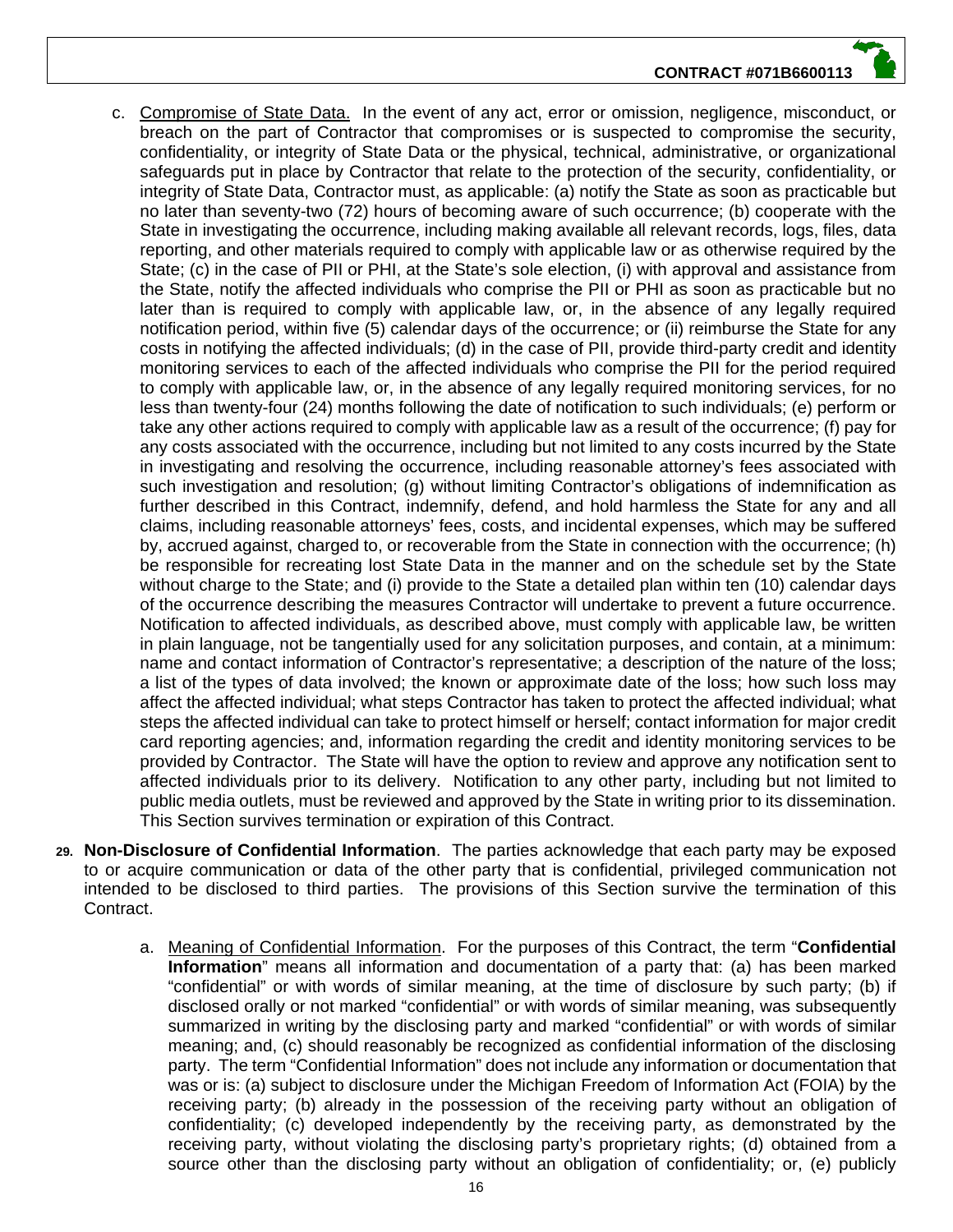available when received, or thereafter became publicly available (other than through any unauthorized disclosure by, through, or on behalf of, the receiving party). For purposes of this Contract, in all cases and for all matters, State Data is deemed to be Confidential Information.

- b. Obligation of Confidentiality. The parties agree to hold all Confidential Information in strict confidence and not to copy, reproduce, sell, transfer, or otherwise dispose of, give or disclose such Confidential Information to third parties other than employees, agents, or Subcontractors of a party who have a need to know in connection with this Contract or to use such Confidential Information for any purposes whatsoever other than the performance of this Contract. The parties agree to advise and require their respective employees, agents, and Subcontractors of their obligations to keep all Confidential Information confidential. Disclosure to a Subcontractor is permissible where: (a) use of a Subcontractor is authorized under this Contract; (b) the disclosure is necessary or otherwise naturally occurs in connection with work that is within the Subcontractor's responsibilities; and (c) Contractor obligates the Subcontractor in a written contract to maintain the State's Confidential Information in confidence. At the State's request, any employee of Contractor or any Subcontractor may be required to execute a separate agreement to be bound by the provisions of this Section.
- c. Cooperation to Prevent Disclosure of Confidential Information. Each party must use its best efforts to assist the other party in identifying and preventing any unauthorized use or disclosure of any Confidential Information. Without limiting the foregoing, each party must advise the other party immediately in the event either party learns or has reason to believe that any person who has had access to Confidential Information has violated or intends to violate the terms of this Contract and each party will cooperate with the other party in seeking injunctive or other equitable relief against any such person.
- d. Remedies for Breach of Obligation of Confidentiality. Each party acknowledges that breach of its obligation of confidentiality may give rise to irreparable injury to the other party, which damage may be inadequately compensable in the form of monetary damages. Accordingly, a party may seek and obtain injunctive relief against the breach or threatened breach of the foregoing undertakings, in addition to any other legal remedies which may be available, to include, in the case of the State, at the sole election of the State, the immediate termination, without liability to the State, of this Contract or any Statement of Work corresponding to the breach or threatened breach.
- e. Surrender of Confidential Information upon Termination. Upon termination of this Contract or a Statement of Work, in whole or in part, each party must, within 5 calendar days from the date of termination, return to the other party any and all Confidential Information received from the other party, or created or received by a party on behalf of the other party, which are in such party's possession, custody, or control; provided, however, that Contractor must return State Data to the State following the timeframe and procedure described further in this Contract. Should Contractor or the State determine that the return of any Confidential Information is not feasible, such party must destroy the Confidential Information and must certify the same in writing within 5 calendar days from the date of termination to the other party.
- **30. Data Privacy and Information Security**. Without limiting Contractor's obligation of confidentiality as further described, Contractor is responsible for establishing and maintaining a data privacy and information security program, including physical, technical, administrative, and organizational safeguards, that is designed to: (a) ensure the security and confidentiality of State Data; (b) protect against any anticipated threats or hazards to the security or integrity of State Data; (c) protect against unauthorized disclosure, access to, or use of State Data; (d) ensure the proper disposal of State Data; and (e) ensure that all employees, agents, and Subcontractors of Contractor, if any, comply with all of the foregoing. In no case will the safeguards of Contractor's data privacy and information security program be less stringent than the safeguards used by the State, and Contractor must at all times comply with all applicable State IT policies and standards, which shall be provided to Contractor, which shall be treated as Confidential Information.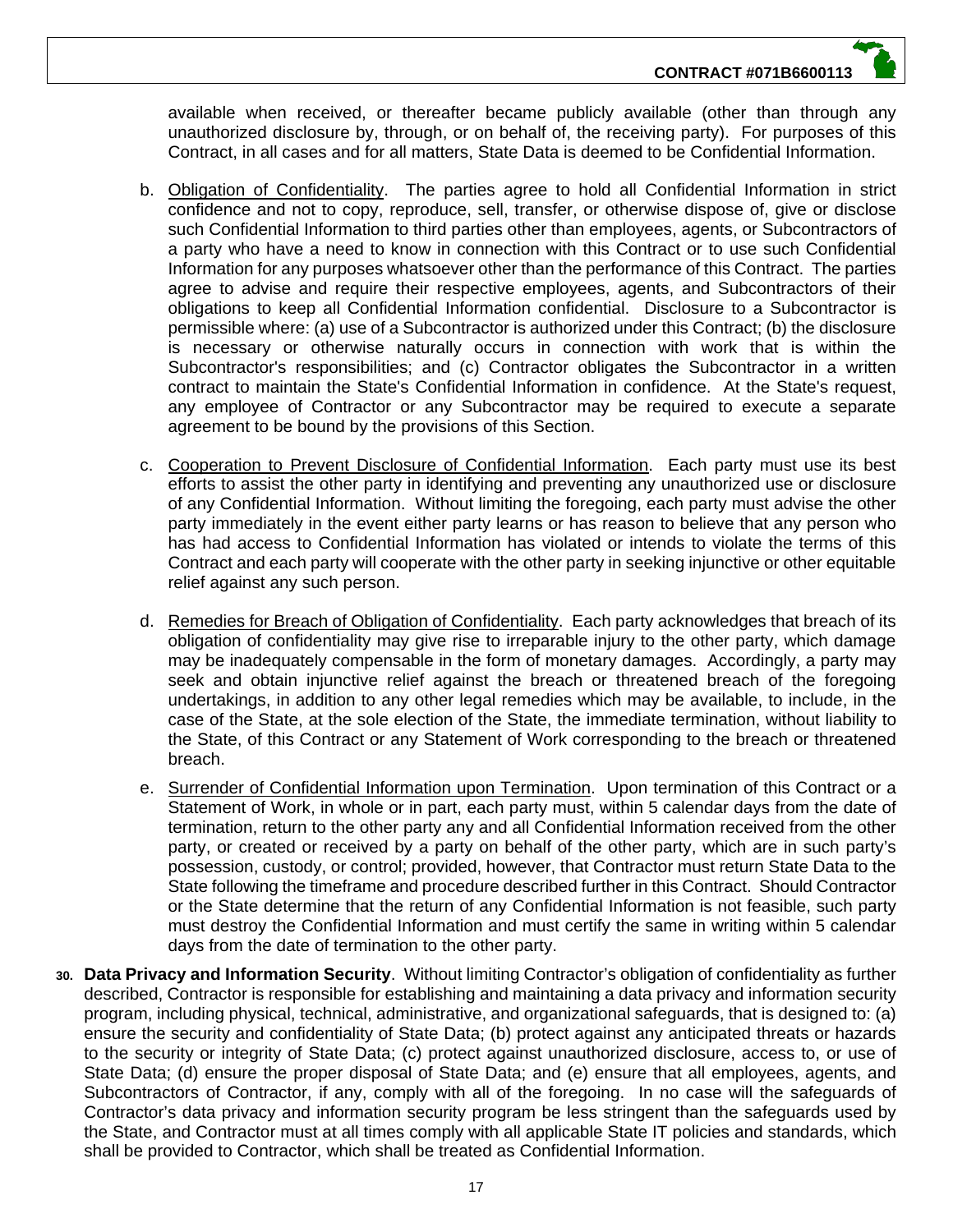**31. Records Maintenance, Inspection, Examination, and Audit.** The State or its designee may, upon 30 days prior written notice, audit Contractor to verify compliance with this Contract. Contractor must retain, and provide to the State or its designee and the auditor general upon request, all financial and accounting records related to the Contract through the term of the Contract and for 4 years after the latter of termination, expiration, or final payment under this Contract or any extension ("**Financial Audit Period**"). If an audit, litigation, or other action involving the records is initiated before the end of the Audit Period, Contractor must retain the records until all issues are resolved.

After providing the notice specified above, the State and its authorized representatives or designees have the right to enter and inspect Contractor's premises or any other places where Services are being performed, and examine, copy, and audit all records related to this Contract. Contractor must cooperate and provide reasonable assistance. If any financial errors are revealed, the amount in error must be reflected as a credit or debit on subsequent invoices until the amount is paid or refunded. Any remaining balance at the end of the Contract must be paid or refunded within 45 calendar days.

This Section applies to Contractor, any parent, affiliate, or subsidiary organization of Contractor, and any Subcontractor that performs Services in connection with this Contract.

- **32. Warranties and Representations.** Contractor represents and warrants to the State that:
	- a. it will perform all Services in a professional and workmanlike manner in accordance with best industry standards and practices for similar services, using personnel with the requisite skill, experience and qualifications, and will devote adequate resources to meet its obligations under the applicable Statement of Work;
	- b. the Services and Deliverables provided by Contractor will not infringe the patent, trademark, copyright, trade secret, or other proprietary rights of any third party;
	- c. it has the full right, power, and authority to enter into this Contract, to grant the rights granted under this Contract, and to perform its contractual obligations;
	- d. all information furnished and representations made in connection with the award of this Contract is true, accurate, and complete, and contains no false statements or omits any fact that would make the information misleading;
	- e. it acknowledges that the State cannot indemnify any third parties, including but not limited to any Suppliers or Subcontractors. Notwithstanding anything to the contrary contained in any third-party license agreement or end user license agreement, the State will not indemnify any third-party for any reason whatsoever during the term of this Contract. EXCEPT AS EXPRESSLY STATED HEREIN CONTRACTOR, (INCLUDING ITS AFFILIATES, CONTRACTORS, AND AGENTS, AND EACH OF THEIR RESPECTIVE EMPLOYEES, DIRECTORS, AND OFFICERS), ON BEHALF OF ITSELF AND ITS SUBCONTRACTORS DISCLAIMS, TO THE FULLEST EXTENT PERMITTED BY APPLICABLE LAW, ALL WARRANTIES, WHETHER EXPRESS OR IMPLIED, WITH RESPECT TO ANY OF THE PRODUCTS, SERVICES, AND DELIVERABLES, INCLUDING BUT NOT LIMITED TO ANY WARRANTY (1) OF MERCHANTABILITY, FITNESS FOR A PARTICULAR PURPOSE, PERFORMANCE, OR SUITABILITY; OR (2) RELATING TO THIRD-PARTY PRODUCTS OR SERVICES.

A breach of this Section is considered a material breach of this Contract, which entitles the State to terminate this Contract under **Section 21**, Termination for Cause.

**33. Conflicts and Ethics.** Contractor will uphold high ethical standards and is prohibited from: (a) holding or acquiring an interest that would conflict with this Contract; (b) doing anything that creates an appearance of impropriety with respect to the award or performance of the Contract; (c) attempting to influence or appearing to influence any State employee by the direct or indirect offer of anything of value; or (d) paying or agreeing to pay any person, other than employees and consultants working for Contractor, any consideration contingent upon the award of the Contract. Contractor must immediately notify the State of any violation or potential violation of these standards. This Section applies to Contractor, any parent, affiliate, or subsidiary organization of Contractor, and any Subcontractor that performs Services in connection with this Contract.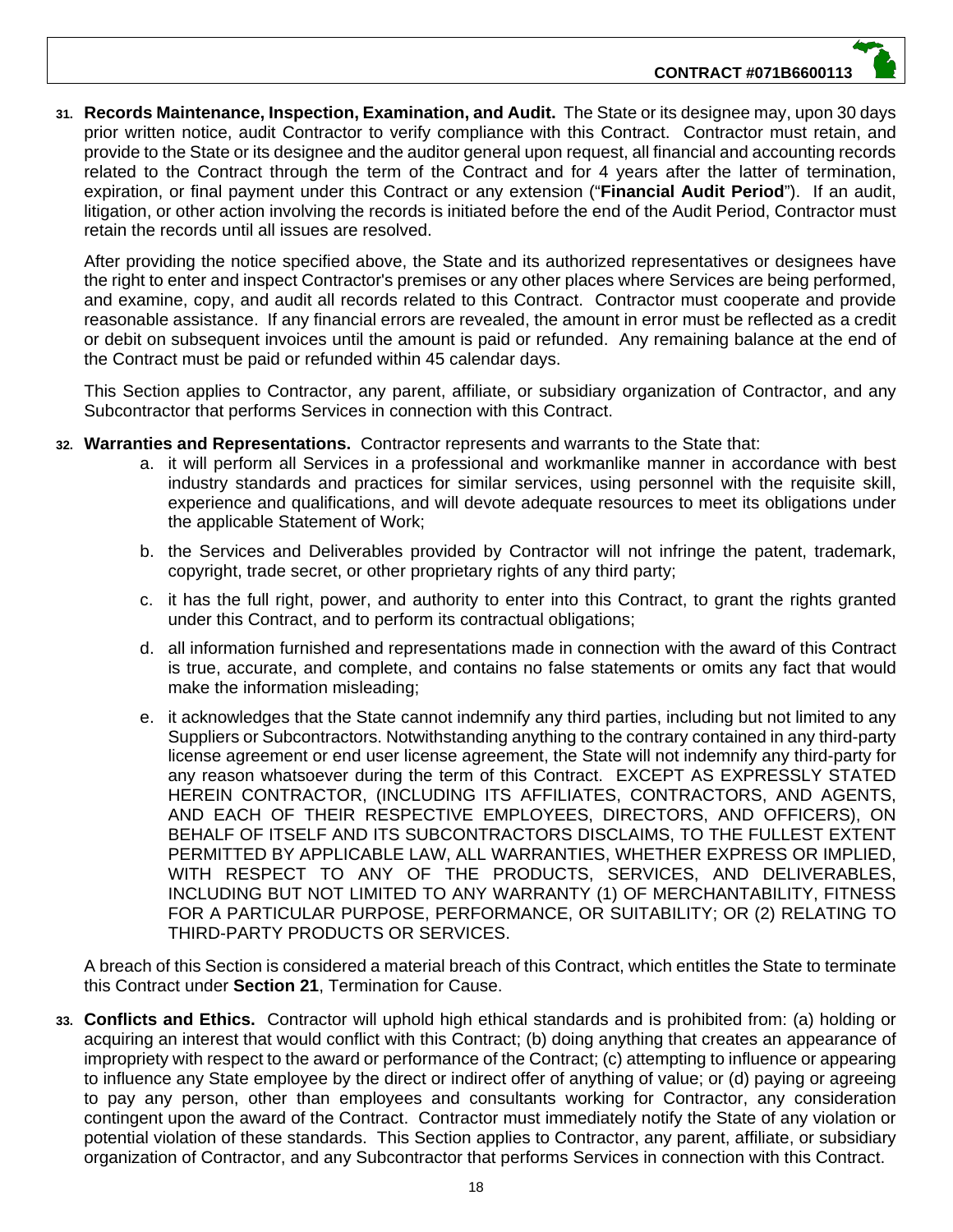- **34. Compliance with Laws.** Both parties must comply with all federal, state and local laws, rules and regulations.
- **35. Nondiscrimination.** Under the Elliott-Larsen Civil Rights Act, 1976 PA 453, MCL 37.2101, *et seq*., and the Persons with Disabilities Civil Rights Act, 1976 PA 220, MCL 37.1101, *et seq*., Contractor and its Subcontractors agree not to discriminate against an employee or applicant for employment with respect to hire, tenure, terms, conditions, or privileges of employment, or a matter directly or indirectly related to employment, because of race, color, religion, national origin, age, sex, height, weight, marital status, or mental or physical disability. Breach of this covenant is a material breach of this Contract.
- **36. Unfair Labor Practice.** Under MCL 423.324, the State may void any Contract with a Contractor or Subcontractor who appears on the Unfair Labor Practice register compiled under MCL 423.322.
- **37. Governing Law.** This Contract is governed, construed, and enforced in accordance with Michigan law, excluding choice-of-law principles, and all claims relating to or arising out of this Contract are governed by Michigan law, excluding choice-of-law principles. Any dispute arising from this Contract must be resolved in Michigan Court of Claims. Contractor consents to venue in Ingham County, and waives any objections, such as lack of personal jurisdiction or *forum non conveniens*. Contractor must appoint agents in Michigan to receive service of process.
- **38. Non-Exclusivity.** Nothing contained in this Contract is intended nor will be construed as creating any requirements contract with Contractor. This Contract does not restrict the State or its agencies from acquiring similar, equal, or like Products, Services, and Deliverables from other sources.
- **39. Force Majeure.** Neither party will be in breach of this Contract because of any failure arising from any disaster, acts of God, or supply chain disruptions not caused by Contractor that are beyond their control and without their fault or negligence. Each party will use commercially reasonable efforts to resume performance. Contractor will not be relieved of a breach or delay caused by its Subcontractors. If immediate performance is necessary to ensure public health and safety, the State may immediately contract with a third party.
- **40. Dispute Resolution.** The parties will endeavor to resolve any Contract dispute in accordance with this provision. The dispute will be referred to each party's respective Contract Administrator. Such referral must include a description of the issues and all supporting documentation. The parties will continue performing while a dispute is being resolved, unless the dispute precludes performance. A dispute involving payment does not preclude performance.

Litigation to resolve the dispute will not be instituted until after the dispute has been elevated to the parties' senior executive and either concludes that resolution is unlikely, or fails to respond within 15 business days. The parties are not prohibited from instituting formal proceedings: (a) to avoid the expiration of statute of limitations period; (b) to preserve a superior position with respect to creditors; or (c) where a party makes a determination that a temporary restraining order or other injunctive relief is the only adequate remedy. This Section does not limit the State's right to terminate the Contract.

- **41. Media Releases.** News releases (including promotional literature and commercial advertisements) pertaining to the Contract or project to which it relates must not be made without prior written State approval, and then only in accordance with the explicit written instructions of the State.
- **42. Severability.** If any part of this Contract is held invalid or unenforceable, by any court of competent jurisdiction, that part will be deemed deleted from this Contract and the severed part will be replaced by agreed upon language that achieves the same or similar objectives. The remaining Contract will continue in full force and effect.
- **43. Waiver.** Failure to enforce any provision of this Contract will not constitute a waiver.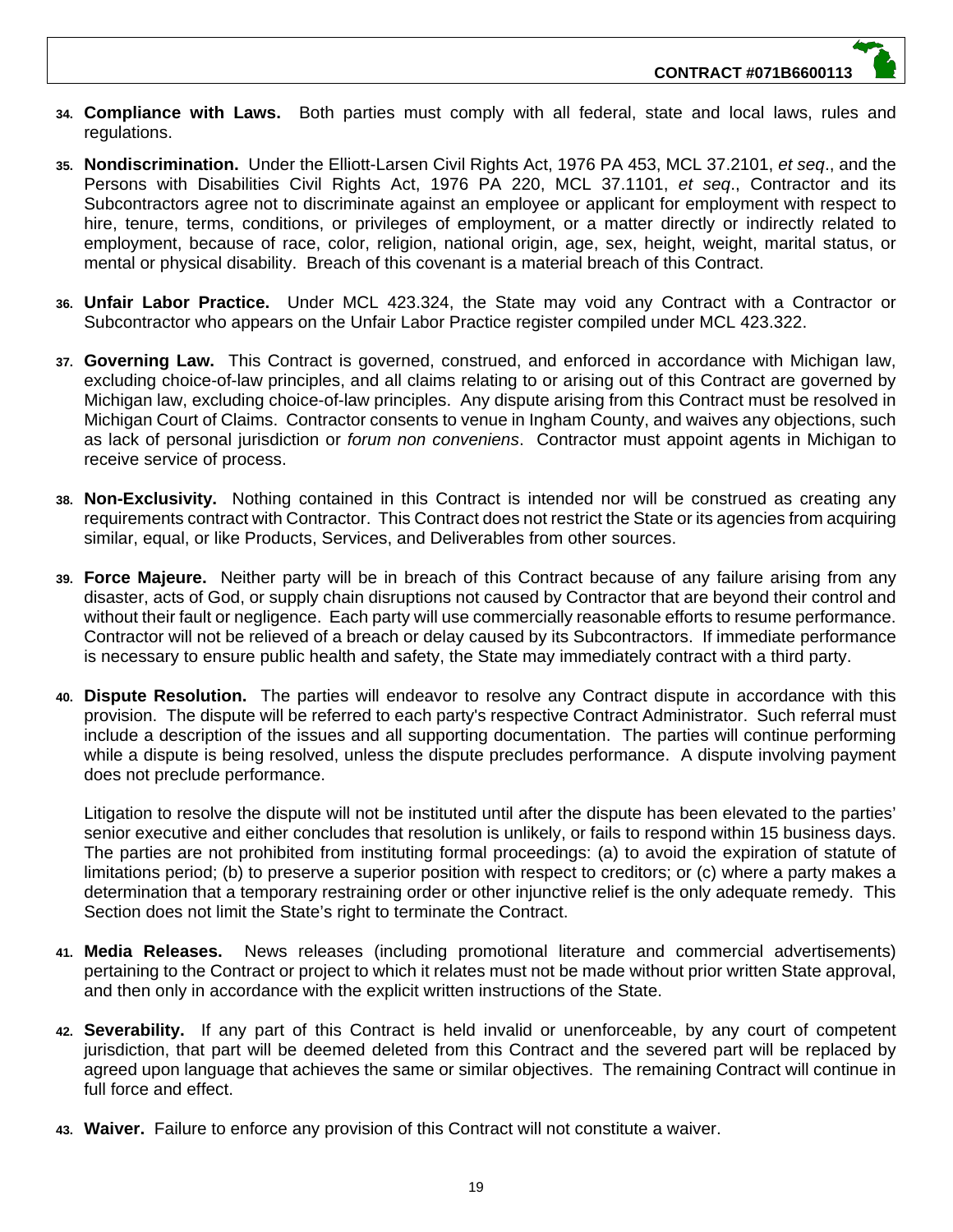- **44. Survival.** The provisions of this Contract that impose continuing obligations, including warranties and representations, termination, transition, insurance coverage, indemnification, and confidentiality, will survive the expiration or termination of this Contract.
- **45. Entire Agreement.** This Contract, including the Statement of Work, constitutes the sole and entire agreement of the parties to this Contract with respect to the subject matter contained herein, and supersedes all prior and contemporaneous understandings and agreements, both written and oral, with respect to such subject matter. In the event of any conflict between the terms of this Contract and those of the Statement of Work or other document, the following order of precedence governs: (a) first, this Contract; (b) second, the Statement of Work; (c) third, attachments and exhibits to the Statement of Work. EXCEPT FOR LICENSE AGREEMENTS WITH SUPPLIERS AGREED TO IN WRITING BY THE STATE, **NO TERMS ON ANY INVOICE, QUOTE, PURCHASE ORDER, WEBSITE, BROWSE-WRAP, SHRINK-WRAP, CLICK-WRAP OR OTHER NON-NEGOTIATED TERMS AND CONDITIONS PROVIDED WITH ANY OF THE PRODUCTS, SERVICES, OR DELIVERABLES (INCLUDING SOFTWARE AND HARDWARE) OR DOCUMENTATION, WHETHER BY CONTRACTOR, SUPPLIER, OR SUBCONTRACTOR, WILL CONSTITUTE A PART OR AMENDMENT OF THIS CONTRACT OR IS BINDING ON THE STATE OR ANY AUTHORIZED USER FOR ANY PURPOSE. ALL SUCH OTHER TERMS AND CONDITIONS HAVE NO FORCE AND EFFECT AND ARE DEEMED REJECTED BY THE STATE, EVEN IF ACCESS TO OR USE OF SUCH PRODUCT, SERVICE, DELIVERABLE (INCLUDING SOFTWARE AND HARDWARE) OR DOCUMENTATION REQUIRES AFFIRMATIVE ACCEPTANCE OF SUCH TERMS AND CONDITIONS**.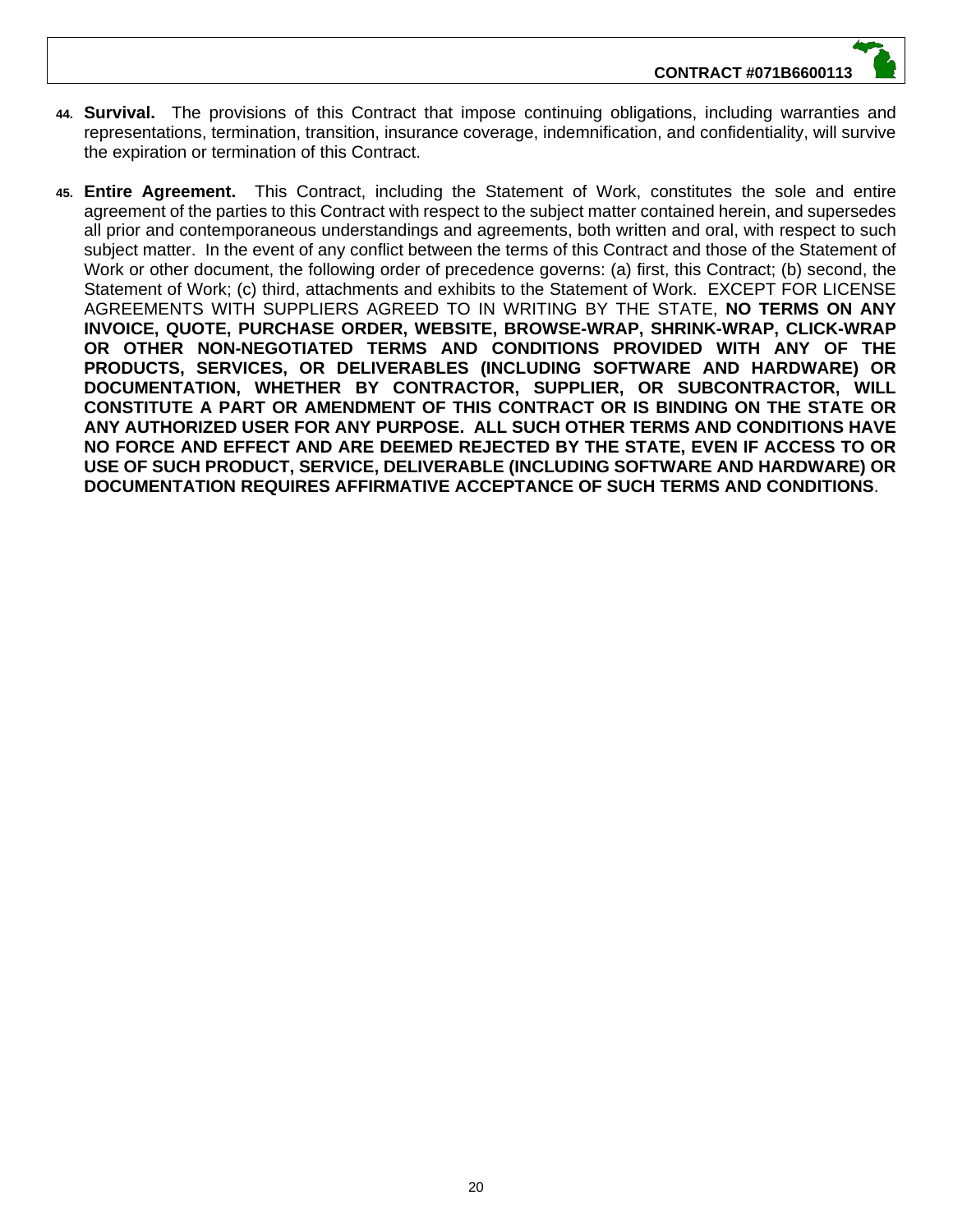Schedule A – Statement of Work Exhibit 1 – General Overview

#### **1.0 GENERAL OVERVIEW**

#### **1.0.1 PURPOSE**

The purpose of this Contract is for the Contractor to provide as needed IT commodities and services as noted below:

- 1. RESERVED (for Hardware Module language if awarded in the future).
- 2. Software Module (Schedule A, Exhibit 2 and 3) Licensed software , software maintenance, & associated assessment, installation, integration, and installation services purchased through the Contract(s)

#### **1.0.2 PROGRAM**

The Michigan Master Computing Program (MMCP) is supported by a bid process to compete for the State's IT purchases that are in scope for each exhibit (Hardware & supporting services; software & supporting services; or both). The MMCP prequalification program consists of multiple contractors.

#### **1.0.3 IN SCOPE**

Any IT purchase not specifically listed the Out of Scope section below. The scope and requirements related to the purchase of specific IT commodities and services are noted in each exhibit included in Schedule A. The State reserves the right to refresh the vendor pool (increase or decrease) annually as it sees fit in the best interest of the State; including increasing or decreasing the number of modules a contractor is awarded.

Contract shall be available to the State's MiDEAL Program and other states. The MiDEAL program allows local government partners and other states to use State contracts for their procurement needs. Contractor will provide all available products and services to MIDEAL members at their option. The value of MiDEAL procurements will count toward the State's aggregate purchase volume for purposes of calculating volume discounts.

#### **1.0.4 OUT OF SCOPE**

The following are out of the scope:

- Desktop Application commodity product training required by the State for End-users.
- Staff Augmentation Services as it relates to consultants and specific tool sets not mentioned in this Contract.
- Software Development.
- Professional services for hardware or software not purchased through this Contract.

Individual exhibits in Schedule A may identify other out-of-scope items.

#### **1.0.5 REQUIREMENTS/DELIVERABLES FOR ALL PRODUCTS**

Contractor will provide State-approved products and services; the State will approve all additions, deletions, or changes to the State-approved products. At the State's request Contractor will source and quote new products and services, including one-time purchases and additions to the Catalog. Contractor will notify the State as specified in each Module of any changes to these products.

Contractor, upon commercial announcement of new components that can be technically and economically substituted or added for/to items listed in the current Product Web Catalog, will offer said items for addition or substitution to the Product Web Catalog. These item(s) may be accepted at the option of the State, provided at least equivalent performance with economic benefits or significantly enhanced performance at no additional cost per unit of capability accrues to the State. End of life ("sunsetted") products frequently purchased by the State should be offered to the State at discounted rates as Contractor sells off its inventory of such items.

#### **1.0.5.1 ERP Integration**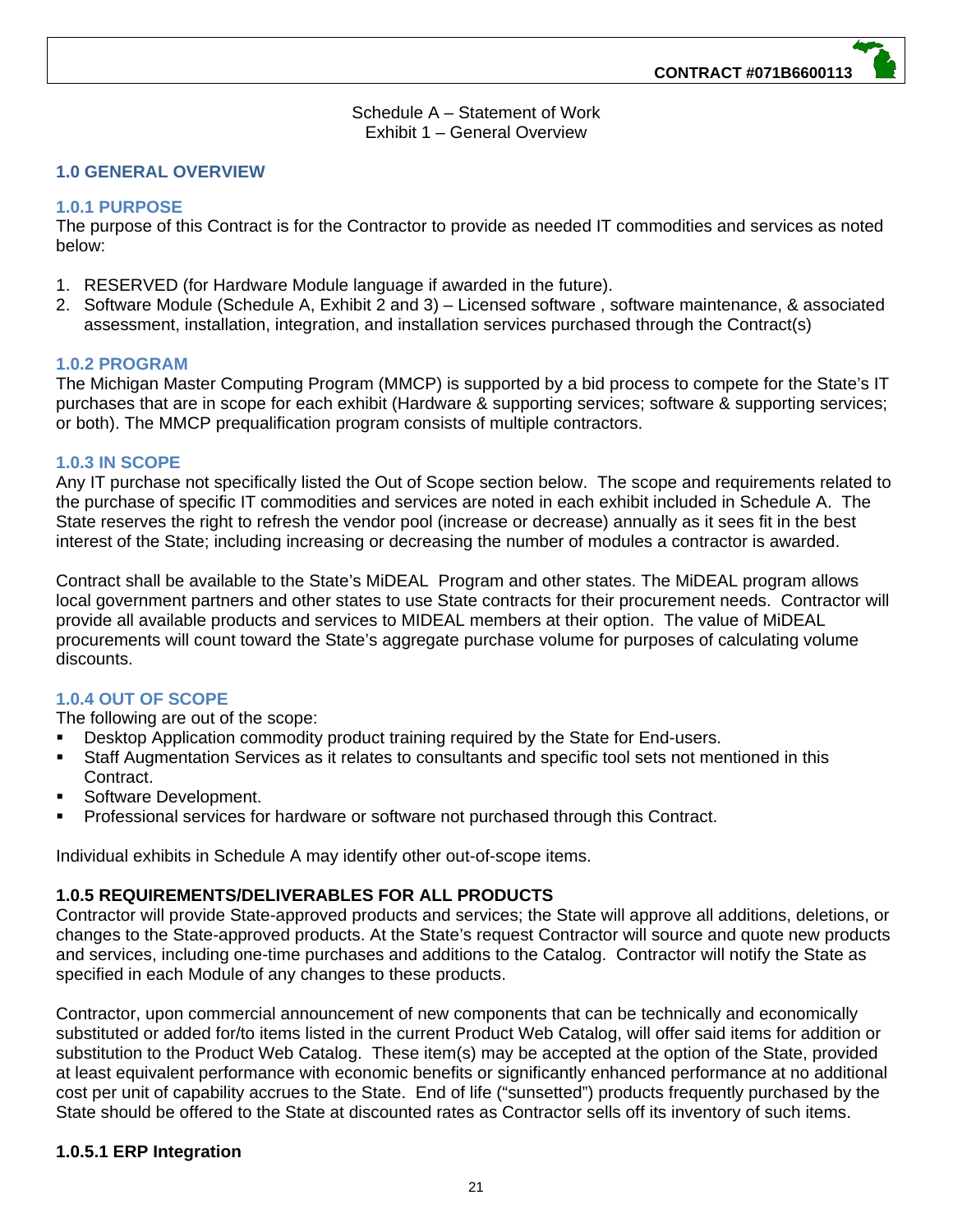#### **1.0.5.1.1 ITRAC**

The State currently has an Intranet web application, ITRAC, which is used for requesting, approving, reporting and tracking IT commodity and maintenance purchases. Contractor will provide a file that contains the common commodities that are ordered by the State.

The following requirements must be met for integration with ITRAC:

- 1) Catalog file is a text file (flat file) with data elements delimited by tab characters,
- 2) Contractor will provide incremental updates to the catalog received daily (Monday-Friday 6 PM EST)
- 3) A full load file will be received weekly (Friday 6 PM EST)
- 4) The file will be transferred to the State Data Exchange Gateway using FTP.
- 5) The length of "Description" field will be kept under 255 characters.
- 6) The catalog file structure/format may be changed as a new design is implemented in the ITRAC system.
- 7) The Description file must support the addition of a 4 character identification code used to match commonly purchased items. Example: "E01-"
- 8) Required data elements are:
	- OPERATION CODE
	- ITEM\_NUMBER
	- MANUFACTURER
	- VENDOR
	- BLANKET PURCHASE ORDER NUMBER
	- **DESCRIPTION**
	- **CATEGORY**
	- **SKU**
	- PRICE
	- AGENCY\_APPROVED

#### **1.0.5.1.2 Future ERP Integration**

The State is currently engaged in a project to implement the new State-wide Integrated Governmental Management Applications (SIGMA) ERP System, which is based on the CGI Advantage suite of applications. This is expected to replace ITRAC and other legacy State systems and become the new requisition and procurement system for the State. Migration to SIGMA is tentatively targeted for 2017.

Contractor shall, at no additional cost to the State, provide a State Web Portal and integrate it with the State' ERP Solution when the State migrates purchasing operations to the new system. Contractor will work with the State's identified ERP migration project team to obtain specific integration requirements. The Contractor will supply a catalog for products available under the Contract, which will reflect real-time product inventory, pricing, and availability information.

Contractor will grant the State and the State's authorized ERP provider a non-exclusive, limited license to use, reproduce, transmit, distribute, and publicly display within the ERP Solution the Contractor's punch-out catalogsite, including all of Contractor's trademarks, service marks, logos, trade dress, or other branding designation of Contractor that identifies the products made available under the Contract.

#### **1.0.5.2 MIDEAL WEB PORTAL**

Contract shall be available to members of the State's MiDEAL Program. This program allows local governments, other states, and other authorized entities to use State contracts for their procurement needs. The State does not restrict what products and services are available through MiDEAL, so long as they meet the Contract's scope. As a result the Contractor will need to provide a separate, web-based, secure MiDEAL catalog and portal. Contractor' MiDEAL Web Portal will provide to the State on-line, searchable reports on the business conducted through the contract to MiDEAL members. Please see Sections 11 and 12 of the Terms and Conditions.

#### **1.0.5.3 ORDER PROCESS**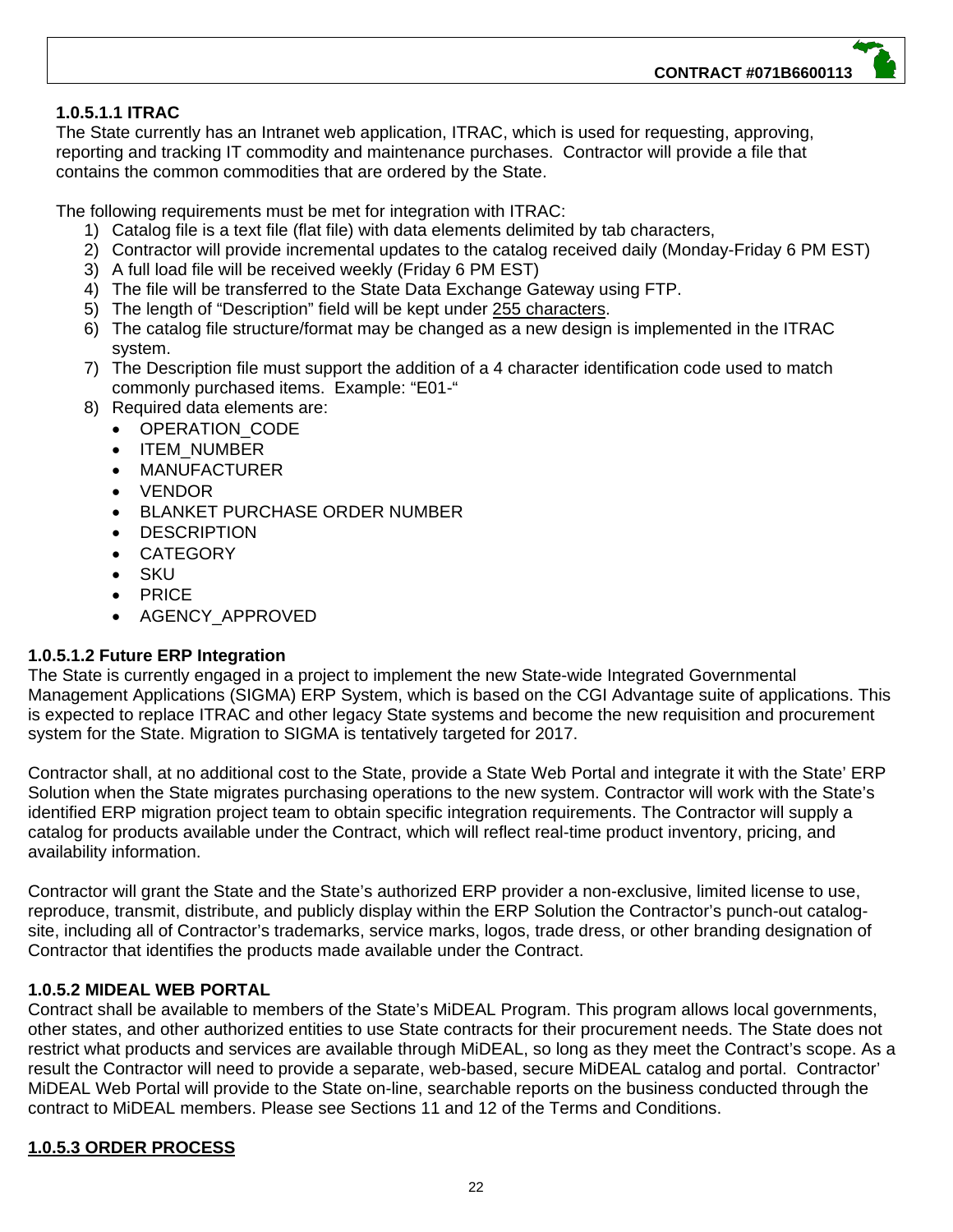#### *1.0.5.3.1 ORDER PROCESSING*

Upon receipt of an approved, executed purchase order, Contractor will fully validate the order to make sure that each product is still valid and that each price is correct.

- i. If the product is valid but the catalog price is lower than the price quoted on the original order, the lower price will be invoiced.
- ii. If the catalog price is higher than an active quoted price, the quoted price will be applied to the order.

After the order is validated, Contractor will send an acknowledgement to the order submitter.

#### **1.0.5.4 SUBSTITUTIONS**

Substitutions may be made when the product is not available because the manufacturer has discontinued its production or due to a documented product constraint. Contractor must notify State of substitutions before sending the replacement product for State approval.

Contractor will offer an equivalent or better substitute at or below the original price, with the State's permission. The offering being substituted must be from the same manufacturer as the product that is discontinued or unavailable.

Contractor will provide the State with written documentation substantiating the need for substitution and that the requirements are met by the product being substituted. The State will review the information submitted and determine in its sole discretion whether substitution is acceptable.

#### **1.0.5.5 DELIVERY**

The Contractor will deliver the product(s) as listed on the State's order. Unless otherwise specified within an individual order, the following are applicable to all orders issued under this Contract. Specific delivery metrics and Service Level Agreements (SLA's) are detailed in Section 1.0.13 Contract Performance, below.

Products purchased and services performed under this Contract shall be delivered to a F.O.B. Destination specified by the State upon issuance of individual purchase orders. The location will be specified at time of delivery. The Contractor is responsible for ensuring the products are transported from the delivery vehicle to the delivery point specified.

Contractor will provide the following delivery options:

- Standard Delivery, meaning where the product is delivered to a fixed delivery point (such as a State Warehouse) and State employees perform the unloading of the truck for the logistics company. Loading dock is available.
- Inside Delivery, meaning where the product is delivered to a location inside of a State building location. Contractor's logistics company is responsible to unload the delivery vehicle. Loading dock may or may not be available.
- Deskside Delivery, meaning where the Contractor's logistics company delivers the product directly to the end users' desk location within a State building. Loading dock may or may not be available.

Items shall not be considered delivered if they are refused due to damage or otherwise considered not to meet original order specifications.

Contractor will provide options to the State for Overnight and Second Day delivery.

#### **1.0.5.6 SHIPMENT NOTIFICATION**

For each order submitted, the Contractor will send e-mail notifications to the order's submitter by the next business day, concerning shipment and expected delivery dates.

#### **1.0.5.7 ACCEPTANCE CRITERIA FOR DELIVERY**

The State will consider products accepted when delivery of product is made to the specified delivery address, complete packing slips with applicable serial numbers are provided to the State, and equipment passes inspection. Equipment discovered to be damaged, defective or failing to conform to the specifications may be rejected upon initial inspection or at any later time if the defects contained in the equipment or non-compliance with the specifications was not reasonably ascertainable upon initial inspection.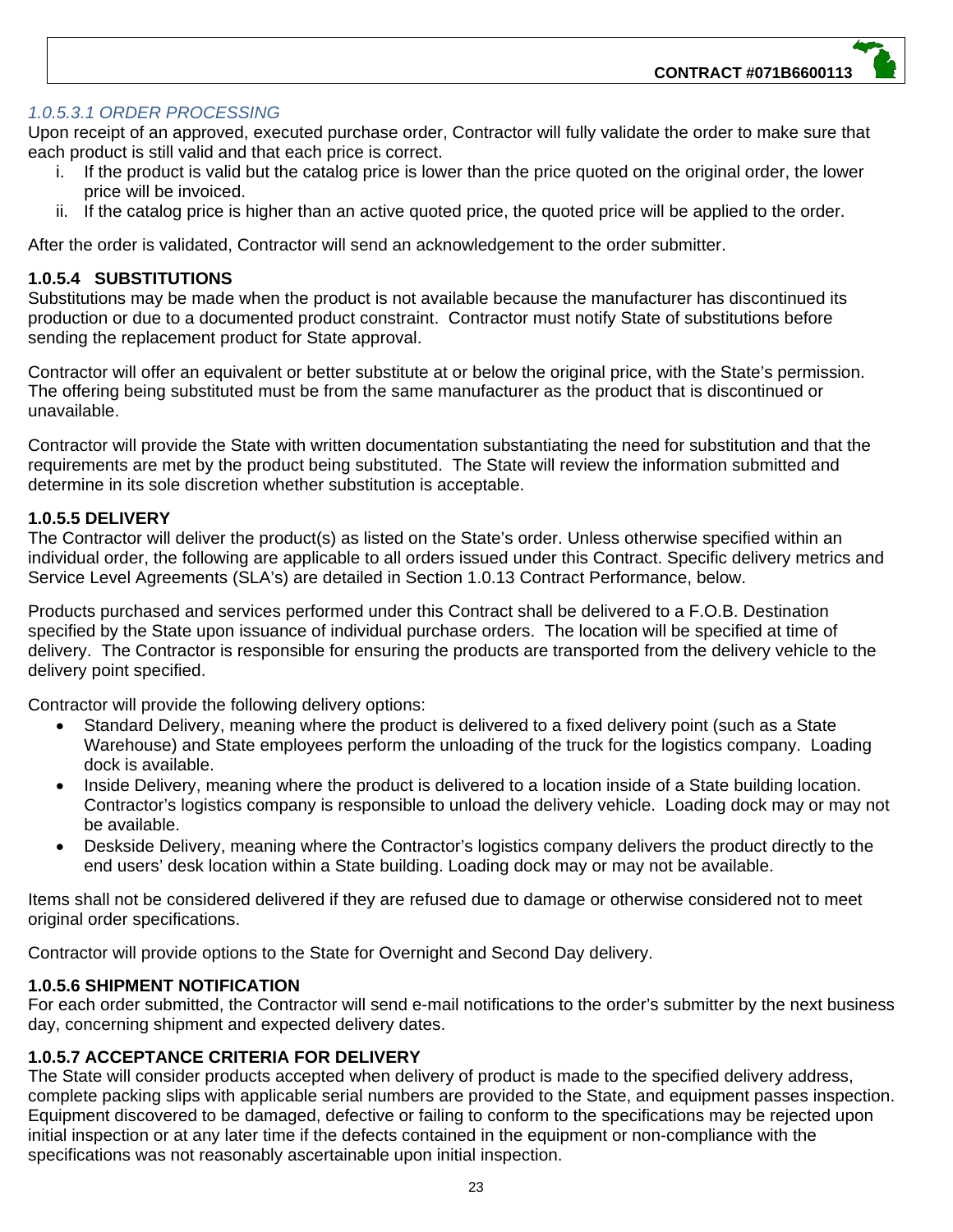**CONTRACT #071B6600113**

Contractor will not invoice for equipment, and the State will not authorize payment of invoices, until both of the above conditions have been met.

Contractor is responsible to ensure that a copy of the signed receiving documents are forwarded to the State before payment will be authorized.

#### **1.0.5.8 PACKAGE LABELS AND PACKING SLIPS**

#### **1.0.5.8.1 BAR-CODING**

Bar-Coded Information – The following information will be required on the vertical face of packages containing IT assets in a standard bar code format:

- a. State of Michigan Purchase Order Number
- b. Model Number(s)
- c. Serial Number(s)

The data for each field must be in standard print beside/above/below each bar code.

#### **1.0.5.8.2 PACKING SLIPS**

Contractor shall provide a packing slip for each physical shipment. The packing slip shall display:

- a. Purchaser's Name (Procurement Liaisons name)
- b. Ship to address
- c. Order Date
- d. Shipped from (Vendor) information
- e. Shipping Carriers Name
- f. Carriers Tracking Number
- g. Date Shipped
- h. Total Number of Packages
- i. State Purchase Order (PO) Number (or MiDEAL P.O.)
- j. Item / Part Number
- k. Line item description
- l. Quantity ordered
- m. Quantity included in shipment (of total quantity ordered)
- n. Any back order items and date they will be filled
- o. Equipment serial number

#### **1.0.5.9 RETURNED PRODUCTS**

#### **Delivery Errors**

Contractor will provide a product return process that protects the State from any financial obligation and/or costs arising from the delivery of incorrect or wrong and damaged products. This must cover Dead on Arrivals (DOA), damaged products, duplicate deliveries, and incorrect product deliveries.

#### **Returns or Amendments at State's Request**

Contractor will provide an order cancellation and amendment process that will allow the State to return products up to 20 business days from the date of receipt. The State may cancel an order prior to shipment at no cost.

#### **1.0.5.10 PRODUCT RECALL NOTIFICATIONS**

Contractor must provide prompt notice to the DTMB Program Manager in writing of any product recall within three business days. Contractor will also inform the DTMB Program Manager of any potential recalls that Contractor is aware of that could or would impact State purchasing of such products.

#### **1.0.5.11 PROCESS FOR OBTAINING QUOTES**

Contractor will provide a quoting service for products and services ("Quote Desk"),. The Quote Desk must also be available in the event an emergency situation. The Quote Desk will facilitate the State's communication with OEM's and Publishers so that the State may uniquely configure hardware and software solutions, obtain technical guidance or expertise, and any other information needed for the basis of quotes.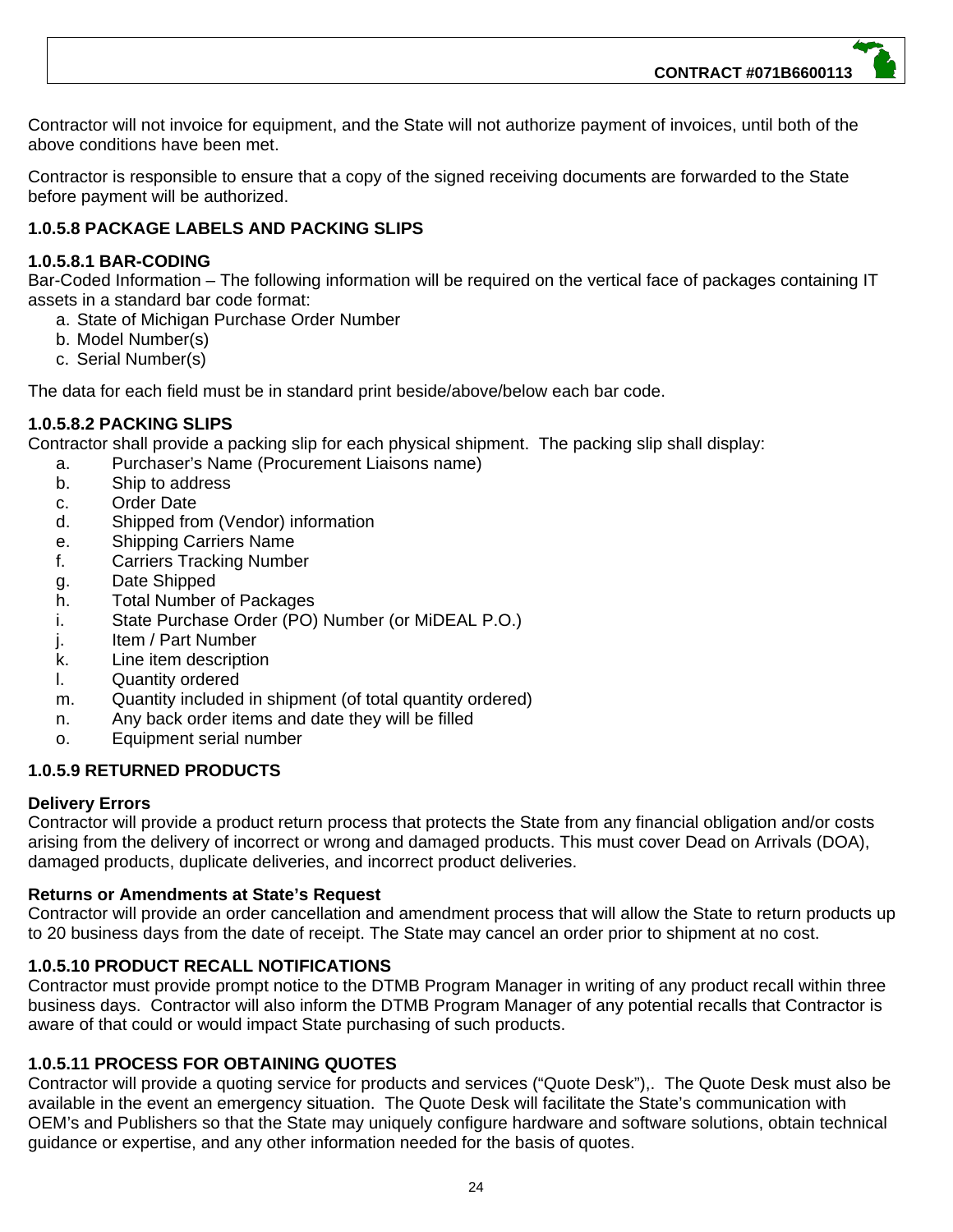All quotes, except quotes for servers and or server components from the major manufacturers, will be valid for a period of thirty (30) business days from the date the quote is received by the State.

Quotes for servers and server components from the major manufacturers will be valid for a period of sixty (60) business days from the date the quote is received. Quotes will be subject to change if any quoted component becomes unavailable. Contractor will notify the State of this occurrence. Contractor will then submit a revised quote to the State to satisfy the request, along with explanation.

For any Software quote request where the manufacturer requires the State to sign or agree to a licensing agreement, the Contractor will furnish the licensing agreement as an attachment to the quote.

#### **1.0.6 ENGAGEMENT STATEMENT OF WORK PROCESS**

Unless where otherwise specified, Engagement Statements of Work (SOW) shall be used to define engagement-specific services. Please refer to Modules 1 and 2 for specific services allowable for each Module. Services purchased from this Contract must comply with the Contract's allowable scope. See Exhibit E for the Service Engagement Statement of Work Template.

At the State's request, the Contractor will develop and propose in writing a solution, including price that shall be valid for 30 business days. The proposed solution will be submitted to the requestor within 10 business days from the request. Cost structures for all SOW's shall be based on: a) defined milestones or deliverables; or b) perdevice fees.

DTMB will execute a Statement of Work through a purchase order.

#### **1.0.7 LEASING (Optional)**

Contractor will provide options to lease products to the State, which will include acquisition, installation, maintenance, removal and disposal. Lease options may be either capital or operational. Lease options will be consistent with Governmental Accounting Standards Board (GASB) standards.

#### **1.0.8 REPORTS**

Contractor shall publish the following reports in a Web portal for authorized users, and make available as identified below, and update at minimum according to the frequencies listed below. All reports must be exportable to common formats from the Web portal.

#### **1.0.8.1 DAILY REPORTS**

#### 1.0.8.1.1 Shipping Report

The Contractor will provide a daily shipping report that details the following information on an individual PO line item basis. Items with serial numbers must be on individual lines of the report.

- Ship To Location
- Address
- **City**
- Zip
- Shipper Tracking Number
- Service Tag
- State PO Number
- Agency
- Category (Server, Desktop, Laptop, Tablet, Software)
- Model / Title
- **Quantity**
- Unit Price
- Ship Date
- Manufacturer Part#
- Contractor PO Number
- Shipment Carrier
- Agency Code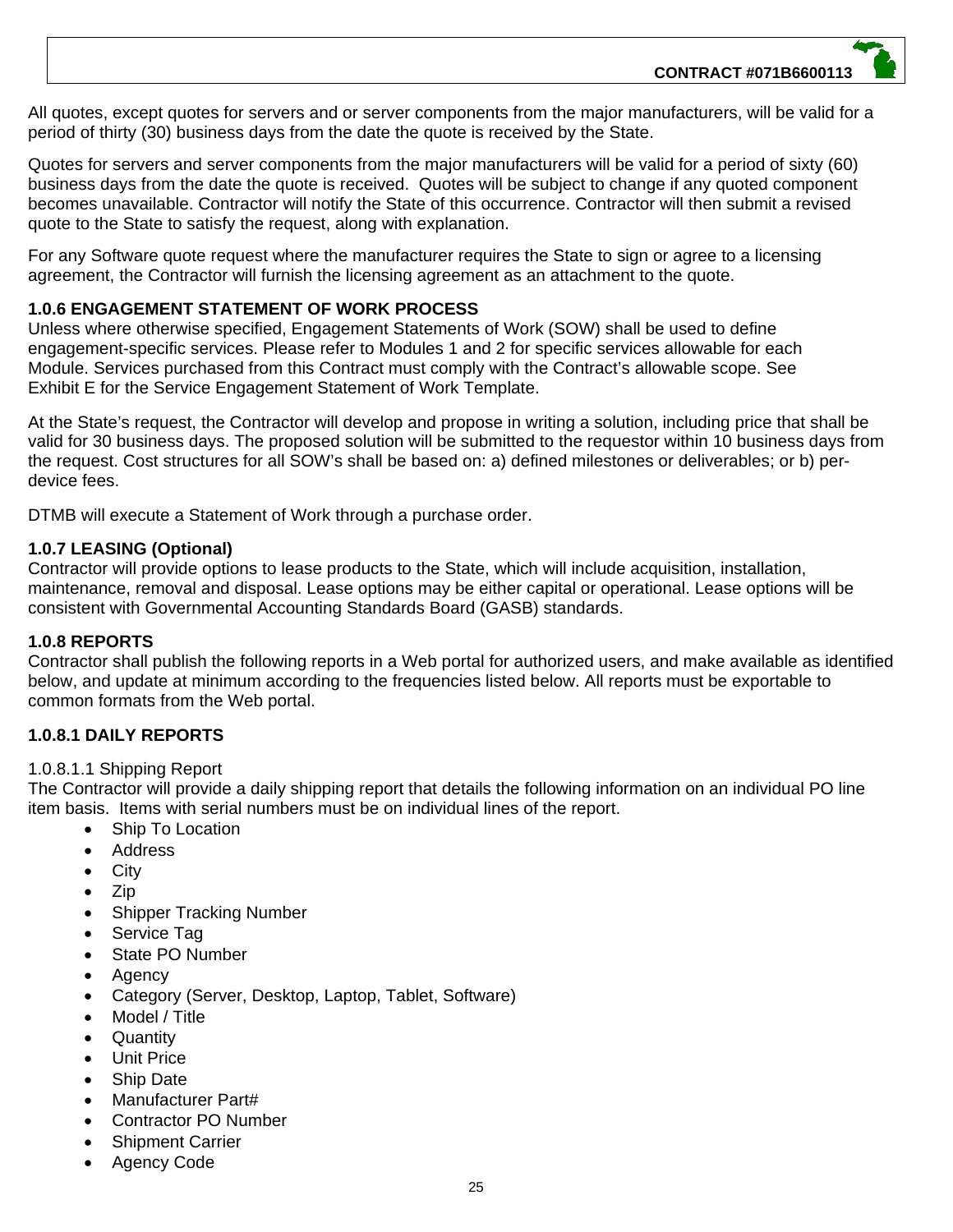- Manufacturer/Publisher Name
- Manufacturer Order#
- Expected Delivery Date
- Warranty Start Date
- Warranty End Date

#### **1.0.8.1.2 Open Order Report**

Contractor will provide a daily report of all open orders that details the following information on an individual PO basis. The report will include:

- State PO#
- Contractor PO#
- Product Description
- Quantity
- OEM Part#/SKU#

#### **1.0.8.2 MONTHLY REPORTS**

Contractor will provide the following reporting solutions:

#### **1.0.8.2.1 Monthly Contract Updates on Prices/Products**

Contractor will provide a monthly Contract update to the State as prices and products change. Any update will state:

Changes (product additions/deletions, State price changes, manufacturer's part numbers changes, etc.) that have occurred since the last monthly Contract update and must include the following items:

- 1. Publisher or Manufacturer's part number, description, State price, type of change, and explanation.
- 2. Manufacturer/Contractor web address for more detailed product information,
- 3. Price for added products

#### **Vendor Activity Report**

Contractor will provide a monthly report of all activities transacted under the contract, which will include:

- Purchase Orders Processed
- Purchase Orders Fulfilled, including days to delivery
- New OEM's Provided
- Invoices Issues
- Invoices Paid
- Quotes Requested and Provided, including days to provide

#### **Aged Receivable Report**

Contractor will provide a monthly report of all past-due State invoices for payment under the contract, which will include:

- Invoice Number
- Purchase Order Number
- Invoice Issue Date
- Invoice Due Date
- Days Past Due
- Invoice Status

#### **DOA Report/Warranty Report**

Contractor will provide a monthly report of all products noted as Dead On Arrival (DOA), whose delivery was refused.

- SOM PO Number
- Product Description
- Manufacturer Name (Dell, HP, Lenovo, APC, Oracle, etc.)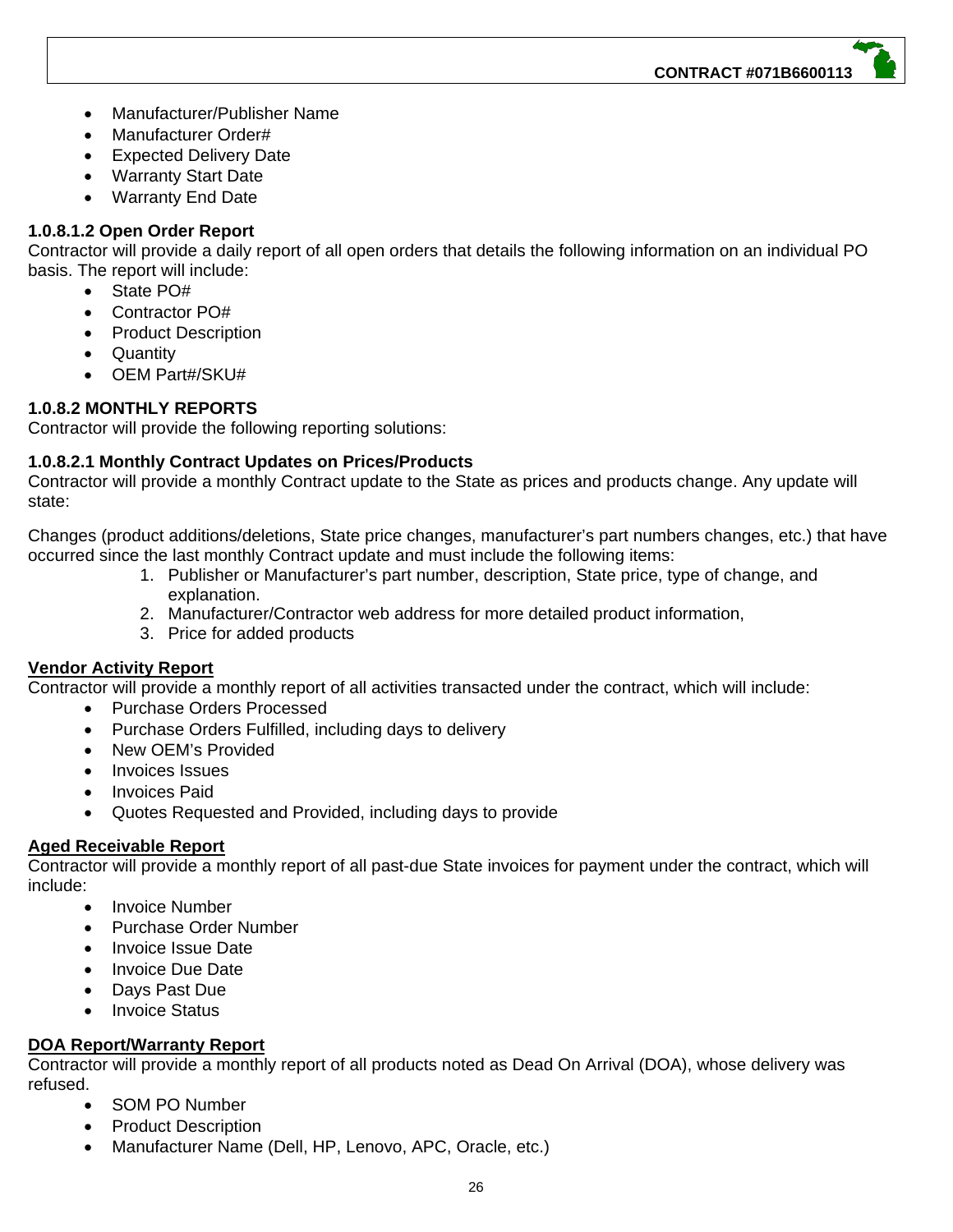- Model Number
- Product Category (Desktop, Laptop, Tablet, Server, etc)
- Serial Number (Vendor Unique Service Tag Number) from Replaced PC
- Warranty End Date
- New Serial Number
- Incident Date
- New Order Ship Date
- Problem Description

#### **1.0.8.3 Asset Report**

The Contractor will transmit a file that interfaces with the State's asset management system, Information Technology Asset Management (ITAM), and the State Data Center's Configuration Management Data Base process, for asset reporting at no additional cost to the State.

#### **1.0.8.3.1 Hardware Asset Report**

- Ship To Location
- Address
- Service Tag
- State PO Number
- Agency
- Model
- Category (ex: Server, PC)
- Ship Date
- Agency Code
- Warranty/Maintenance Start Date
- Warranty/Maintenance End Date

#### **1.0.8.3.2 Software Asset Report**

- Ship To Location
- Address
- State PO Number
- Agency
- Title
- Category (ex: Perpetual, Subscription, Maintenance)
- License Metric (ex: User, Device, Processor)
- Quantity
- Software Key
- Ship Date
- Agency Code
- Term Start Date
- Term End Date
- License Cost

#### **1.0.8.4 QUARTERLY AND ANNUAL REPORTS**

Contractor will report, within ten (10) days of the end of each quarter the following summary reports:

- Metrics and SLA Summary, showing all SLA's (for each unmet SLA, detailed explanation must be provided)
- Warranty and Maintenance Services Summary, including % of services that met SLA
- Quarterly Purchases Volume, including breakdown by Top 20 OEM's
- MiDEAL Members Purchase Volumes
- Lease Report, detailing initiation and expiration
- Warranty, Maintenance, & Subscription Expiration Report, up to six months in advance.
- State administrative fees collected and payable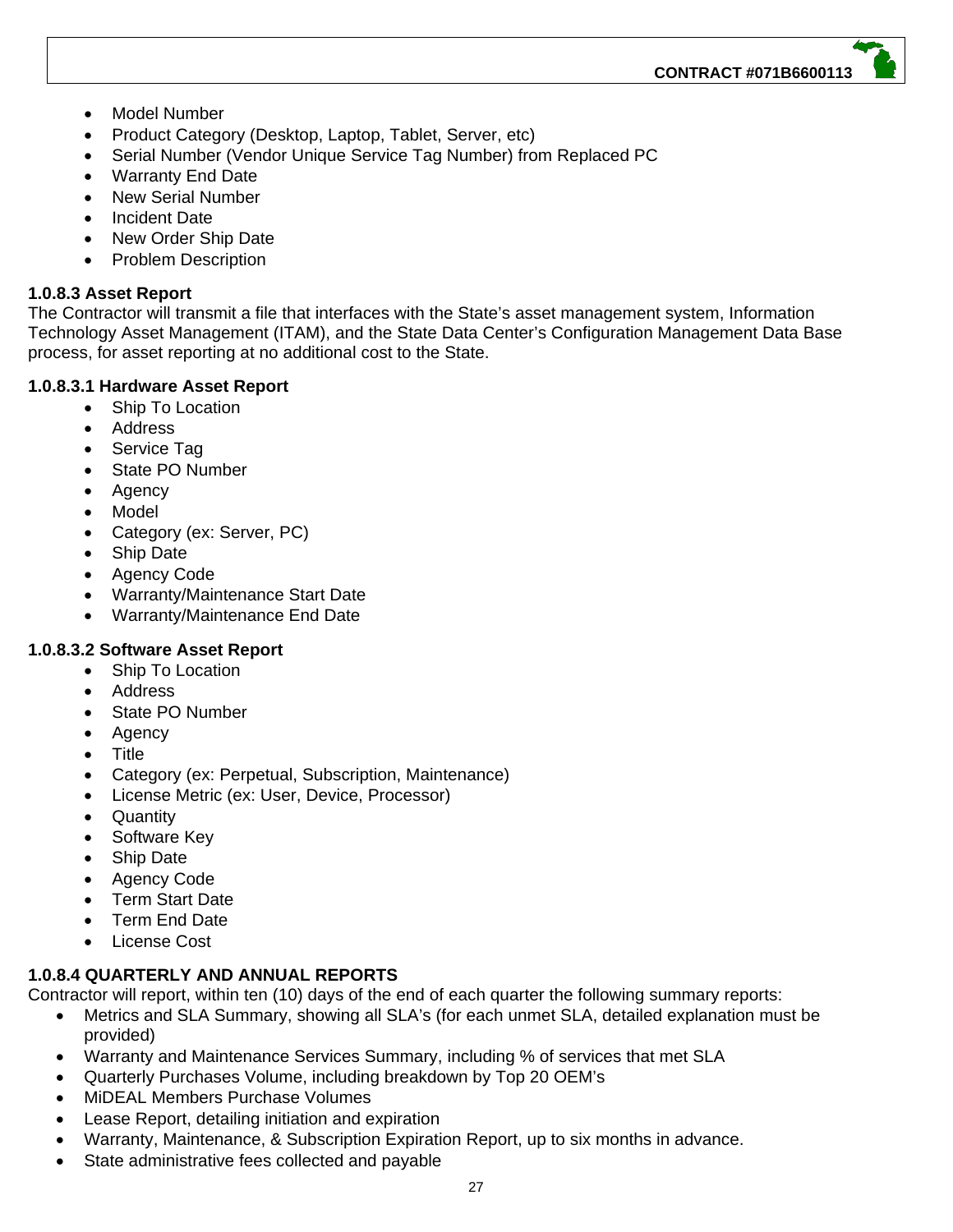**CONTRACT #071B6600113**

The State may require new or different reports over the Contract's term. Contractor will work with the State to revise reports.

Contractor will provide the following annual reports

- SLA Report
- Active Service Engagements
- Annual Purchase Volumes
- Annual Lease Volumes
- MiDEAL members Purchase Volumes

#### **1.0.8.5 AD-HOC REPORTS**

Contractor will provide the ability to generate ad-hoc electronic reports using a report template or other easy to use query tool. Reports must be electronic in the State-requested format. These reports will be made available free of charge as often as needed by the State.

#### **1.0.8.6: REPORT DASHBOARD**

Contractor will provide an online dashboard through their Portal that will show the following reports, which shall be updated monthly:

- Metrics and SLA's
- Volume of End-user Devices ordered by category
- Volume of Servers ordered by manufacturer
- Program Activity Volume:
	- o Number of orders
		- o Number of quotes
		- o Number of SOW's
		- o Dollars Spent
		- o Savings realized in relation to the proposed cost model

#### **1.0.9 CONTRACTOR STAFF, ROLES & RESPONSIBILITIES**

The Contractor is responsible for:

- Monitoring and proactively resolving issues with delivery dates, quality of products/services, mean time between failure after repairs, billing/invoicing, and other service level agreements.
- Notify the MMCC Program Manager within one business day when products are constrained or otherwise unavailable so that the Program Manager can work with the Contractor to find an appropriate means to resolve these issues.
- The Contractor, its subcontractors and subcontracted staff shall comply with all security standards and the security access requirements for individual State facilities.

The State may, at its sole discretion and expense, conduct a background check of any Contractor resource who is proposed to perform services under this Agreement at a State site, provided that the background check complies with all applicable local, state and federal laws. The State will notify Contractor whether the Resource has or has not passed the background check. No other information, including any detail about the checks performed or results obtained, will be provided to the Contractor. If the State notifies Contractor that the resource has not passed, Contractor will not assign that resource to perform the services. The State will treat any such information provided by, and/or obtained about, a resource as part the background check process as Confidential Information.

#### **1.0.9.1 Technical Support**

The State reserves the right to obtain OEM/Publisher technical support for all products and services on this contract.

#### **1.0.9.2 Key Personnel:**

The State has identified the following as **key personnel** for this project:

- 1. Single Point of Contact (SPOC)
- 2. Contract Program Manager (CPM)
- 3. Contract Transition Manager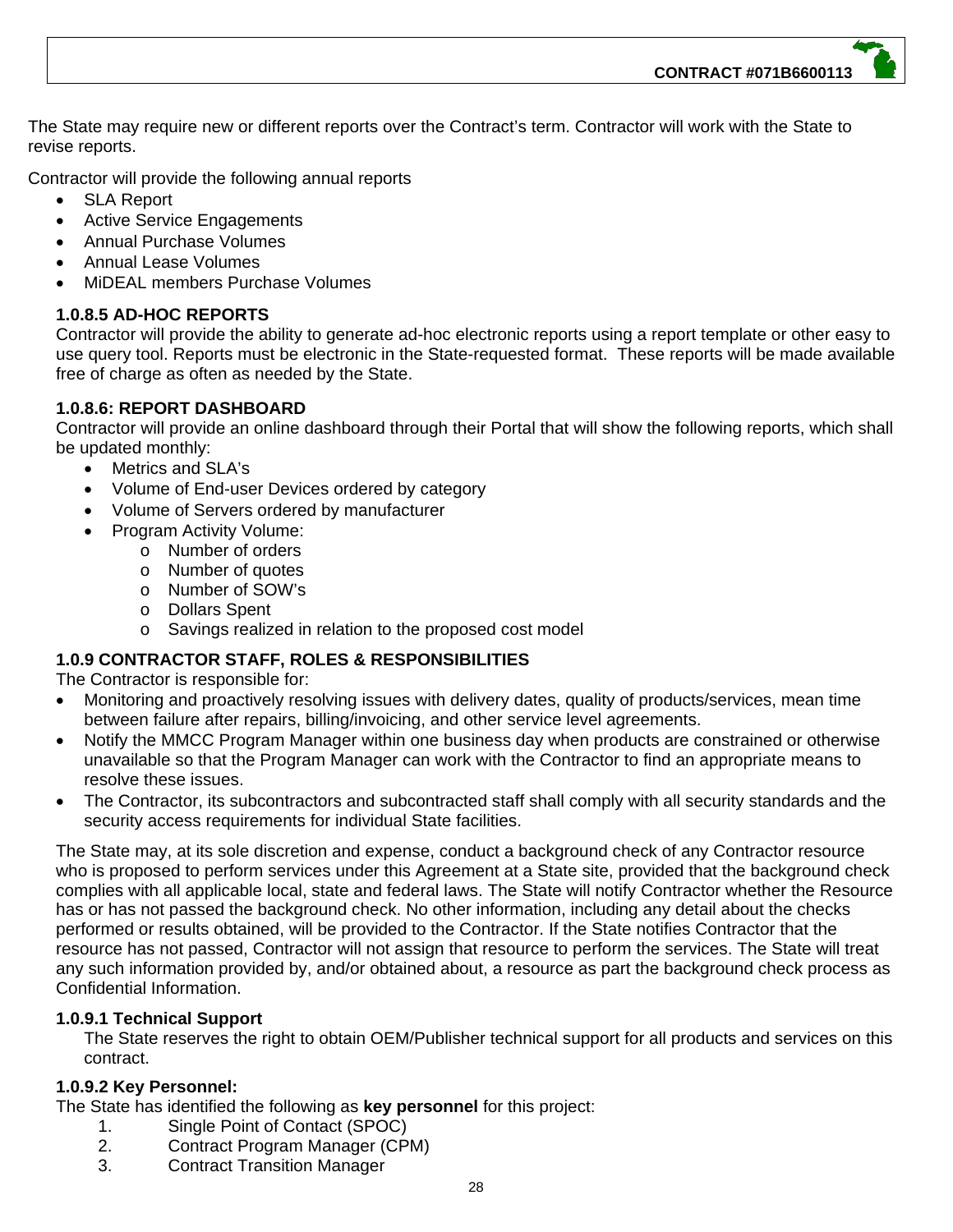#### **Single Point of Contact (SPOC)**

The Contractor will identify a SPOC for State and MIDEAL authorized personnel to call to obtain order and delivery statuses and to resolve issues (such as configurations, price, returns, inquiries, delivery status questions, etc.), billing/invoicing issues, warranty work, technical advice and remedial maintenance. Access to the SPOC will be provided through a toll free line to the State and MiDEAL Members. This SPOC will be available after business hours for issue escalation.

The State reserves the right to require a change in the current SPOC if the assigned SPOC is not, in the opinion of the State, adequately serving the needs of the State.

#### **Contract Program Manager (CPM)**

The Contractor will identify a **Contract Program Manager (CPM)** to oversee all aspects of the Contract including the management of all vendor personnel. The CPM will work closelv with the designated personnel from the State. The CPM will coordinate all of the activities of the Contractor personnel assigned to the project and create all reports required by State. The CPM to oversee all aspects of the statewide Contract for the commodity awarded, including the management of all customer representatives and personnel identified in Contractor's proposal. The CPM's responsibilities include, at a minimum:

- Manage Contractor's subcontractors
- Develop the initial project plan and schedule, and update as needed for the Contract implementation and administration of the Contract.
- Serve as the point person for all project issues
- Coordinate and oversee the day-to-day activities of the Contract team
- Assess and report project feedback and status
- **Escalate issues, risks, and other concerns**
- **Review all deliverables and provide feedback**
- Proactively propose/suggest options and alternatives for consideration
- Utilize change control procedures
- **Prepare documents and materials**

#### **Contract Transition Manager**

Contractor will identify a Contract Transition Manager to oversee all aspects of transition and implementation of the Contract as described in Section 1.0.12. The Contract Transition Manager will remain Key Personnel until successful transition to operations of all Contract activities. Likewise, Contractor will identify a Contract Transition Manager as Key Personnel to oversee all aspects of transition at Contract's end, as described in 1.0.12.

#### **Organizational Chart**

The Contractor will provide, and update when changed, an organizational chart indicating lines of authority for personnel involved in performance of this Contract and relationships of this staff to other programs or functions of the firm. This chart must also show lines of authority to the next senior level of management and indicate who within the firm will have prime responsibility and final authority for the work. When changes occur to the organizational structure an updated organizational chart must be sent to the DTMB Buyer and the DTMB Program Manager within 2 weeks.

| <b>Single Point of Contact</b> | <b>Contract Program Manager</b> | <b>Contract Transition Manager</b> |
|--------------------------------|---------------------------------|------------------------------------|
| Jericca Rys                    | Nick Grappone                   | Jennifer Pankow-Hanger             |
| Jericca_rys@shi.com 248-       | 290 Davidson Avenue             | Sr. Project Manager                |
| 561-0747                       | Somerset, NJ 08873              | Jennifer_Pankow@shi.com            |
|                                | Nick_grappone@shi.com           | Office: 732.868.6142               |
|                                | 732-564-8189                    | Cell: 732.486.5635                 |
|                                |                                 | Fax: 732.868.6143                  |

#### **Contractor Identified Key Personnel**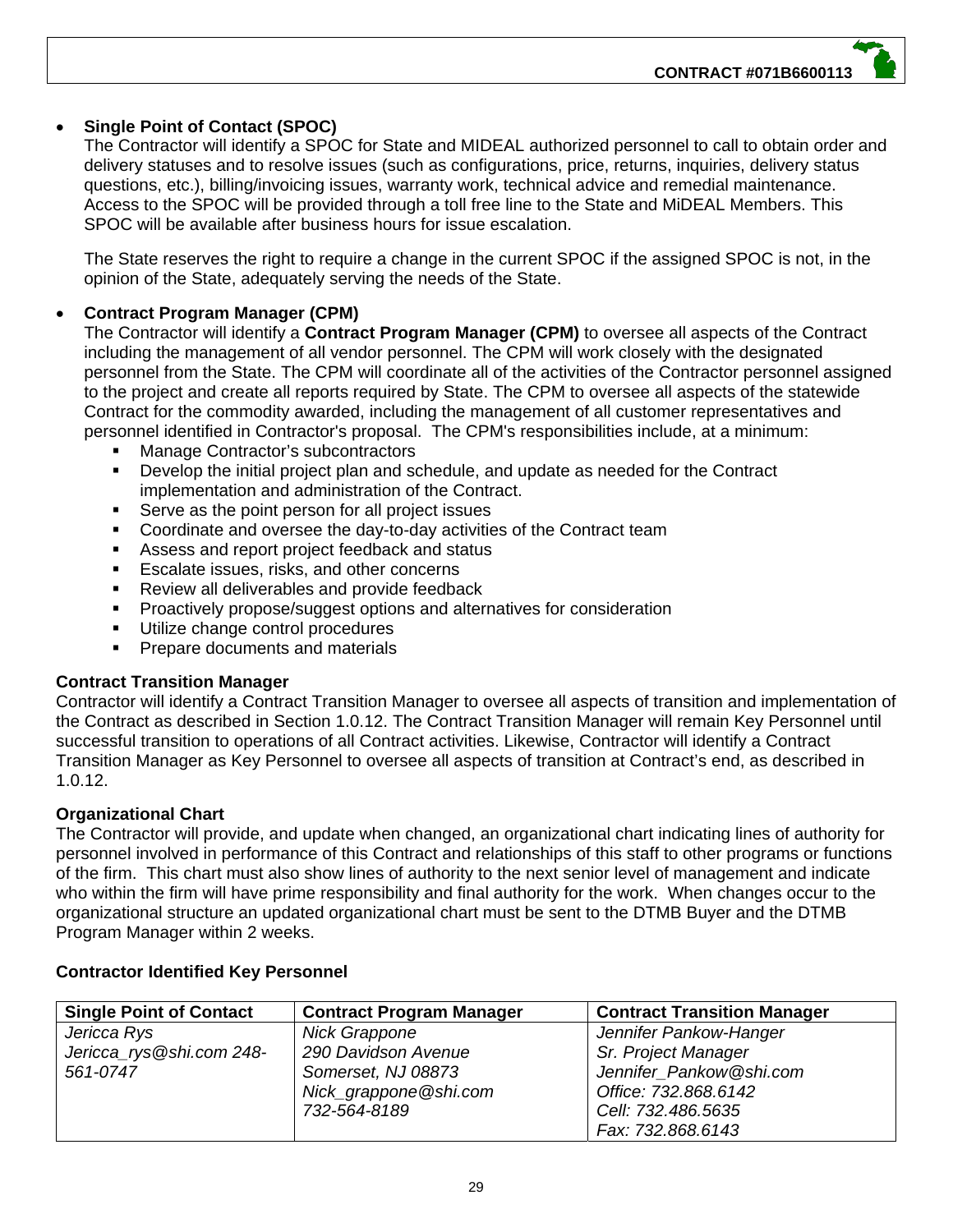#### **1.0.10 ROLES & RESPONSIBILITIES OF THE STATE**

State will assign a Program Manager or designee as a single point of contact for all communications. The Program Manager or designee will:

- Serve as the State's Point of Contact between the Contractor and all other individuals participating in this Contract.
- Review and approve Contract product and support offerings including service levels, delivery times, performance metrics, cost basis and price.
- Act as the authority for determining compliance with SLA's.

#### **State Michigan Master Computing Program Manager:**

Chad Hardin 517-241-7114 Hardinc1@michigan.gov

#### **1.0.11 CONTRACT PROGRAM IMPLEMENTATION**

The Contractor will provide sufficient staff that will have explicit responsibility for the administration of this Contract along with responsibility for planning all Contract transition start up activities, day-to-day Contract processes, and the subsequent transitional activities at the end of this Contract.

#### **1.0.12 TRANSITION PLAN AT THE END OF THE CONTRACT**

Along with all requirements and responsibilities specified in Section 24 of the Contract Terms and Conditions, Contractor will provide:

- **Transition Plan**. The Contractor will work together with the State and/or a Third Party Provider to develop a transition plan (the "Transition Plan") setting forth the respective tasks to be accomplished by each Party in connection with the Transition and a schedule pursuant to which such tasks are to be completed. The Contractor will also participate in the execution of the Transition Plan by performing tasks mutually agreed upon in the development of the Transition Plan.
- **Knowledgeable Personnel**. The Contractor will make available to the State or the Third Party Provider knowledgeable personnel familiar with the operational processes and procedures used to develop products and services to the State.
- **Single Point of Contact**. The Contractor will maintain a Single Point of Contact (SPOC) for the State after termination of the Contract until all product and service obligations have expired.

#### **1.0.13 CONTRACT PERFORMANCE**

#### **1.0.13.1 METRICS**

The Contractor and the State of Michigan will establish procedures to manage all the service providers to be used under this contract. The State and the Contractor will monitor performance throughout the course of this Contract.

The contractor will monitor the performance and coverage of all warranty and maintenance services. In addition to monitoring of repair cases, the Contractor will meet regularly with service providers to discuss performance metrics, issues affecting the industry or clients, new initiatives, and new innovations in technology. The primary focus is on making sure service commitments are met or exceeded.

Contractor will provide the Services according to the metrics detailed below; based on the awarded module(s). Metrics will be completed with the following operational considerations: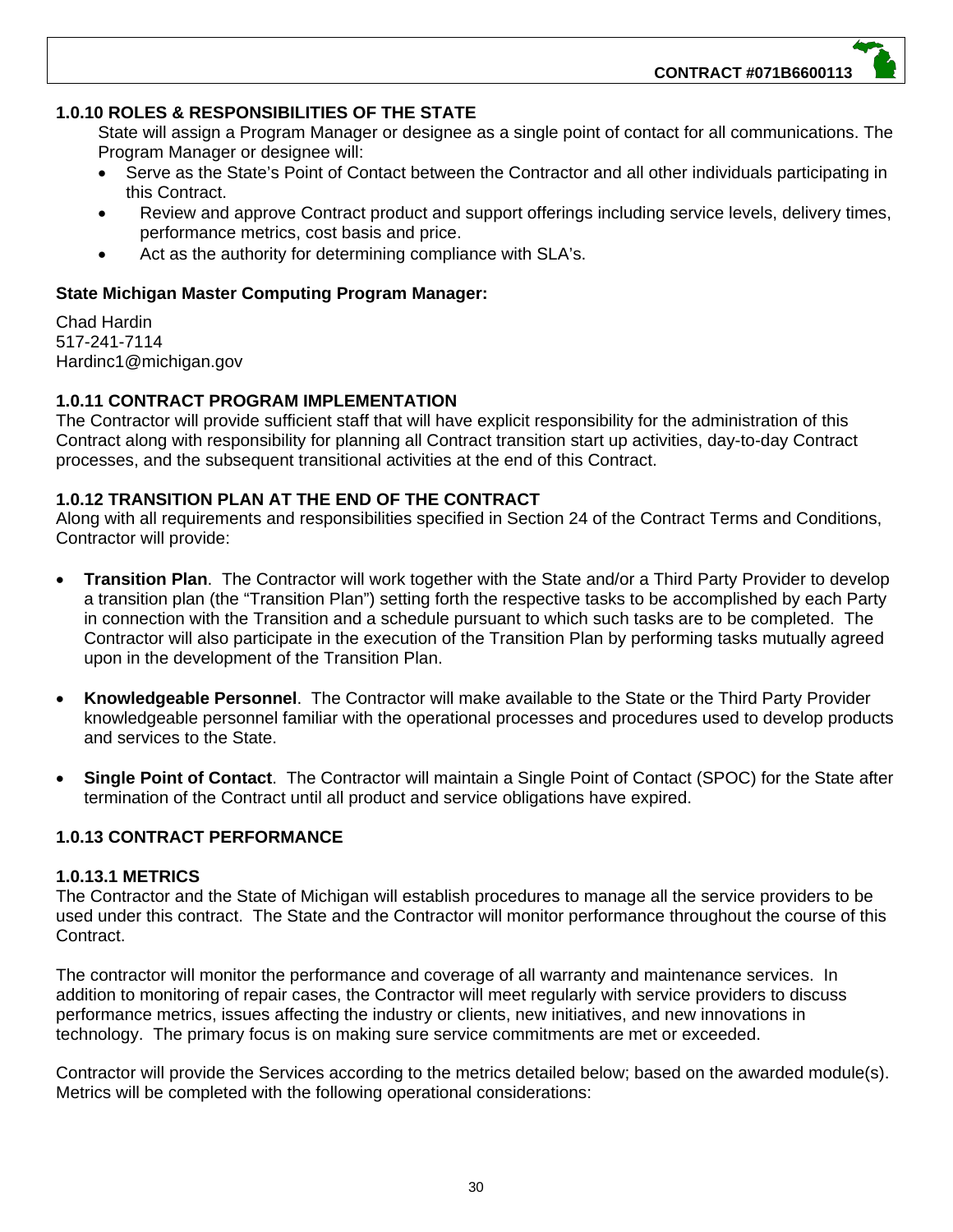#### **CONTRACT #071B6600113**

| I: Service<br>Metric # | II: Service                                                         | III: State Minimum Metric                                       |
|------------------------|---------------------------------------------------------------------|-----------------------------------------------------------------|
| A <sub>1</sub>         | PC Delivery, No installation (hardware module)                      | 10 business days, aggregate of all line item<br>units delivered |
| A2                     | PC Delivery, with installation (hardware module)                    | 15 business days, aggregate of all line item<br>units delivered |
| A <sub>3</sub>         | Commodity Server Delivery (hardware module)                         | 15 business days, aggregate of all line item<br>units delivered |
| A4                     | Custom-configured Server Delivery (hardware<br>module)              | 20 business days, aggregate of all line item<br>units delivered |
| A <sub>5</sub>         | Software Delivery (software module)                                 | 10 business days, inclusive of all line item units<br>delivered |
| A6                     | Non-Server Quote Delivery (all modules)                             | 3 business days from request                                    |
| A7                     | Server Quote Delivery (hardware module)                             | 5 business days from request                                    |
| A <sub>8</sub>         | Engagement Statement of Work (all modules)                          | 10 business days from request                                   |
| A <sub>9</sub>         | PC Warranty & Maintenance (hardware module)                         | Next business-day response                                      |
| A10                    | Server Onsite Warranty & Maintenance: critical<br>(hardware module) | 2-hour response                                                 |
| A11                    | Server Onsite Warranty & Maintenance: high<br>(hardware module)     | 4-hour response                                                 |
| A12                    | Server Onsite Warranty & Maintenance:<br>standard (hardware module) | Next business-day response                                      |

#### **1.0.13.2 SERVICE LEVEL AGREEMENTS AND LIQUIDATED DAMAGES**

Contractor will report on a quarterly basis on all SLA's calculated from service metrics based on the awarded module(s), which are defined below.

The Contractor acknowledges that late or improper completion of the Services will cause loss and damage to the State, and that it would be impracticable and extremely difficult to determine the actual damage sustained by the State as a result. If there is late or improper completion of the Services, the State is entitled to collect liquidated damages in the amounts designated for the following cases:

- Missed Service Level Agreements will be assessed the amounts detailed in Table 1.0.13.2-A below.
- Unauthorized Removal of Key Personnel will be assessed as detailed in the Contract Terms and Conditions Section 7: Performance of Services.

In the event the Contract is terminated, the State will be entitled to collect liquidated damages. These amounts are not intended to be a penalty.

| <b>I: Service Metric#</b> | II: Service                                                   | III: Quarterly SLA (%<br>of purchase orders) | <b>IV: Assessed LD</b>                |
|---------------------------|---------------------------------------------------------------|----------------------------------------------|---------------------------------------|
| A <sub>1</sub>            | PC Delivery, No installation<br>(hardware module)             | 95%                                          | 10% of order's late line<br>item cost |
| A2                        | PC Delivery, with installation<br>(hardware module)           | 95%                                          | 10% of order's late line<br>item cost |
| A3                        | <b>Commodity Server Delivery</b><br>(hardware module)         | 95%                                          | 10% of order's late line<br>item cost |
| A <sub>4</sub>            | <b>Custom-configured Server</b><br>Delivery (hardware module) | 95%                                          | 10% of order's late line<br>item cost |
| A <sub>5</sub>            | Software Delivery (software<br>module)                        | 95%                                          | 10% of order's late line<br>item cost |
| A <sub>9</sub>            | PC Warranty & Maintenance<br>(hardware module)                | 95%                                          | \$25 per late response                |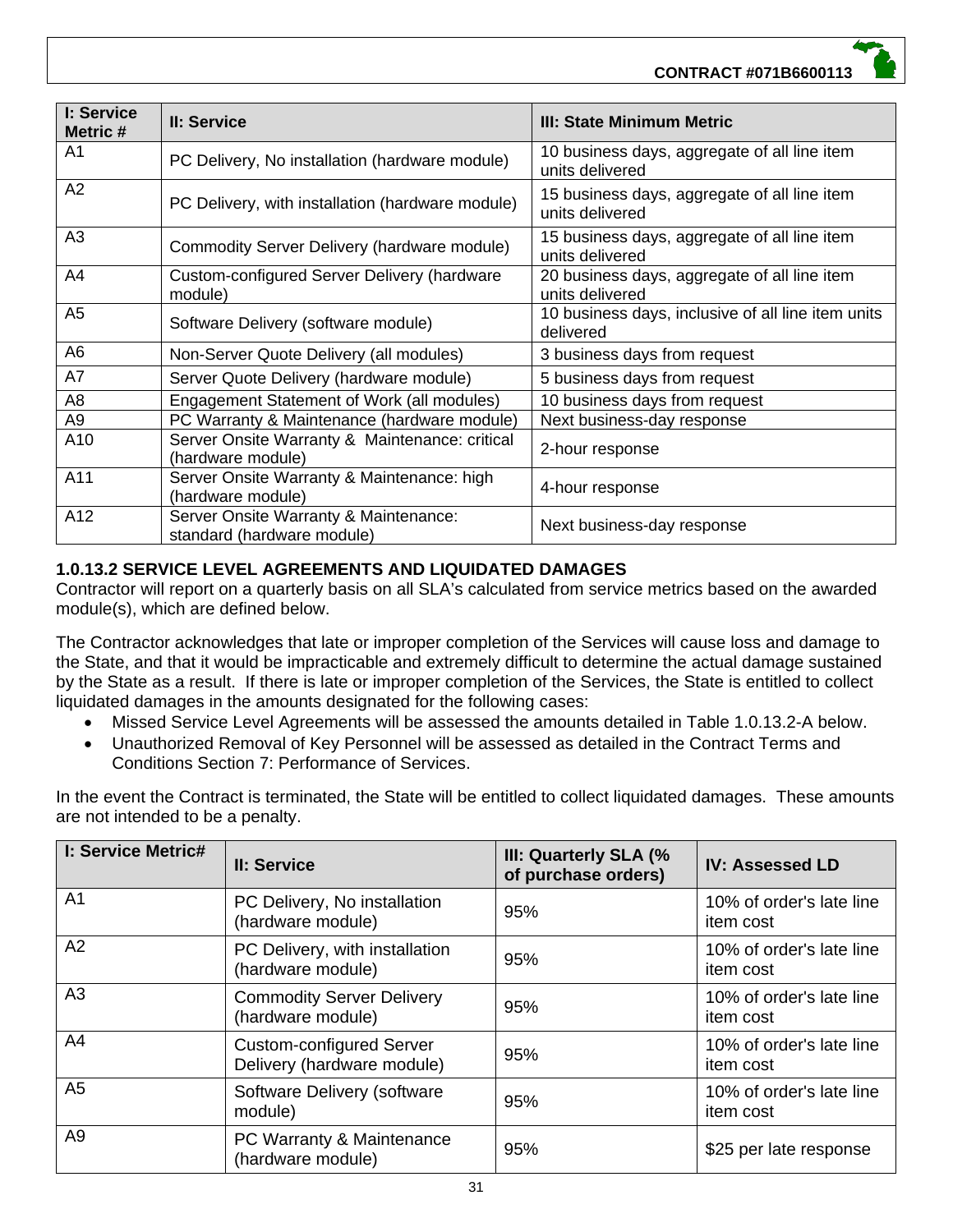**CONTRACT #071B6600113**

| <b>I: Service Metric#</b> | II: Service                                                  | III: Quarterly SLA (%<br>of purchase orders) | <b>IV: Assessed LD</b>       |
|---------------------------|--------------------------------------------------------------|----------------------------------------------|------------------------------|
| A10                       | Server Warranty & Maintenance:<br>critical (hardware module) | 95%                                          | \$1,000 per late<br>response |
| A11                       | Server Warranty & Maintenance:<br>high (hardware module)     | 95%                                          | \$100 per late response      |
| A <sub>12</sub>           | Server Warranty & Maintenance:<br>standard (hardware module) | 95%                                          | \$25 per late response       |

#### **1.0.14 PRICING AND INVOICING REQUIREMENTS**

Attached is Schedule B with Contractor product pricing to the State, based on a minimum percentage discount off a verifiable price index (VPI) which will be used to establish a product's not-to-exceed price to the State. Contractor may (and is encouraged) to provide additional discounts. Contractor must notify the MMCC Program Manager of any price increases before the change is made. The State reserves the right to negotiate individual transaction and agreement pricing, as it deems in its best interests. The State reserves the right to establish and use other contracts, as it deems in its best interests.

Contractor will be paid for services as identified in the State's issued Purchase Order. Payments for installation, integration, and implementation services will be set according to an approved Engagement Statement of Work.

Contractor shall invoice the State in order to receive payment. Invoices will be sent to the State address or email account as noted on the purchase order. The State will pay Contractor by EFT.

Contractor will provide the following data as part of all invoices, the absence whereof shall qualify as grounds for the State to reject the invoice for correction and resubmission:

- Invoice Number (unique)
- Invoice Date
- State Purchase Order Number
- Bill-To Address
- Ship-To Address
- Payment Terms
- Commodity/Service Name
- **Description**
- Unit/Deliverable Price
- Total Price
- Invoice Subtotal
- Shipping and Handling (if applicable)
- Total
- Invoice Payment Due Date
- Period of Service, if applicable

#### **1.2.7 CONTRACTOR VALUE ADDED SERVICES**

Contractor proposed value added services are captured in Schedule C, Exhibit 1- Value Added Services for use by the Michigan Master Computer Program upon the request of the State's Program Manager to support the program activities and goals.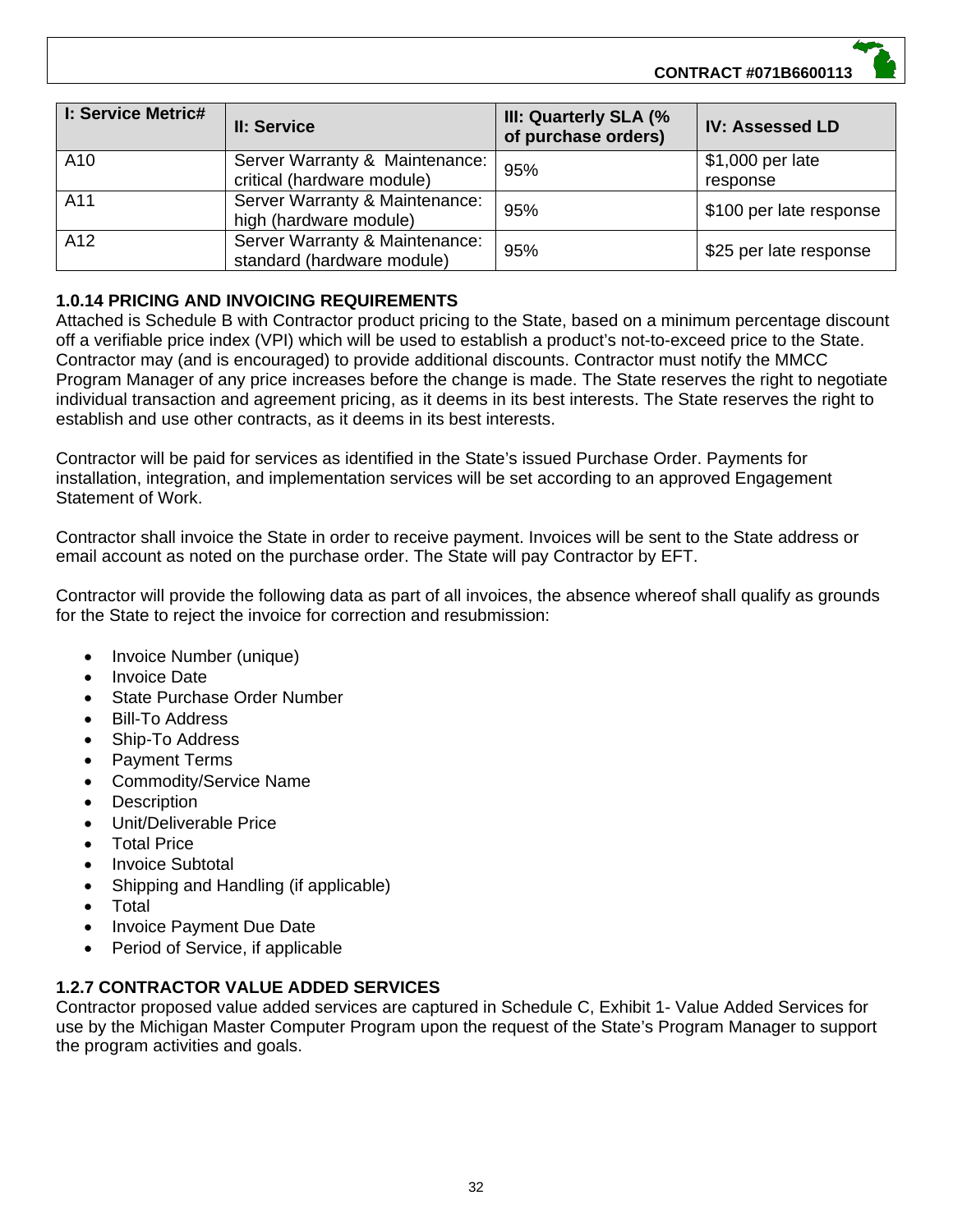Schedule A – Statement of Work Exhibit 2 – Hardware Module

#### **1.1 HARDWARE**

RESERVED (for Hardware Module language if awarded in the future).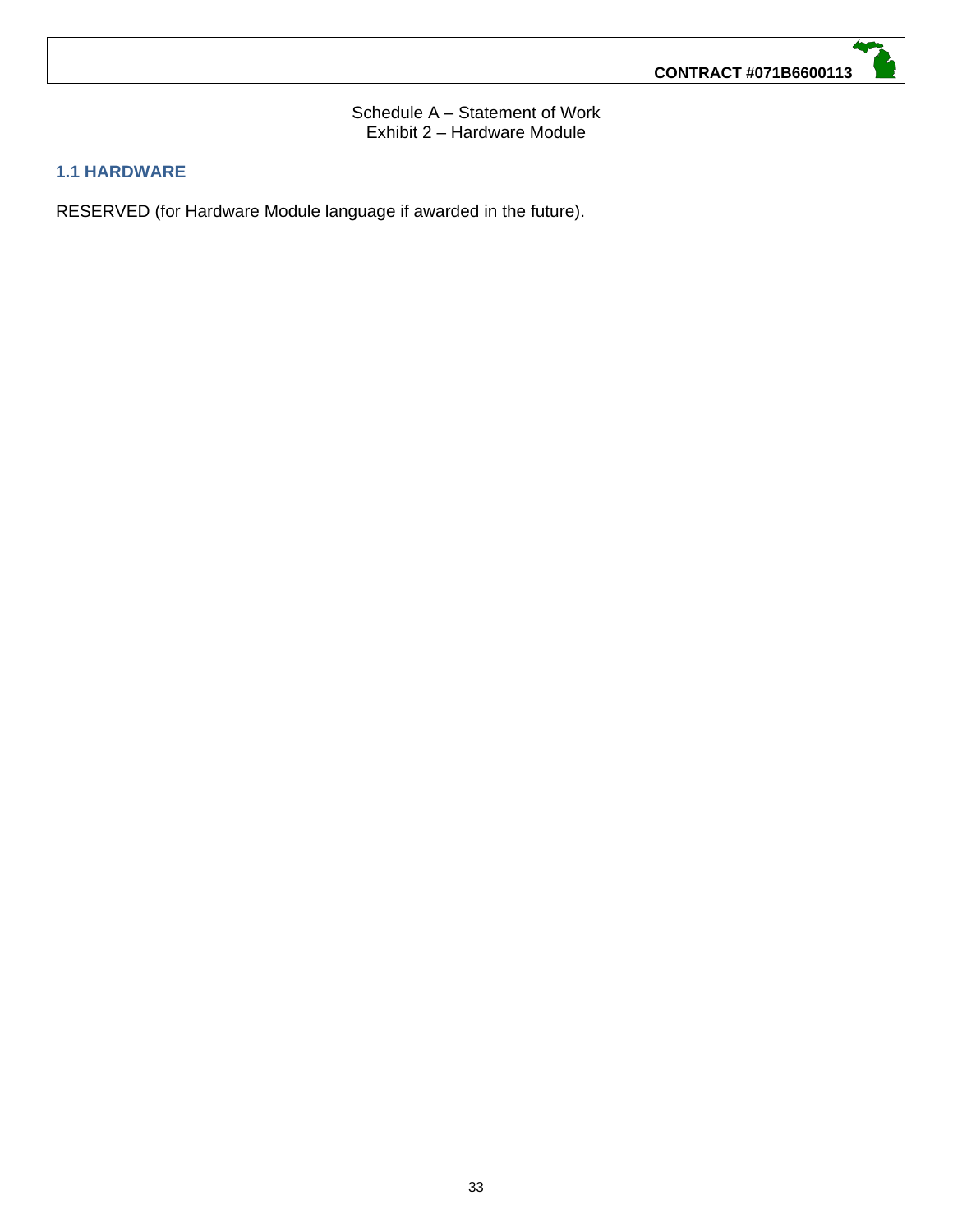Schedule A – Statement of Work Exhibit 3 – Software Module

#### **1.2 LICENSED SOFTWARE**

#### **1.2.1 PURPOSE**

Contractor will provide a broad range of Software products and services as listed in this module. These include Core Software, Discretionary Software, and Optional Software, as defined below

The total quantity of purchase of any individual item on a contract is not known. The State does not guarantee it will buy any specific item or any total amount.

#### **1.2.2 BACKGROUND**

The State of Michigan purchases Software licenses and renewable maintenance and support as needed. The State establishes the best portfolio of contracts to provide Software.

#### **1.2.3 IN SCOPE**

Contractor, at the State's request, will provide Licensed Software to the State. Licensed Software is hereby defined as:

- Commercial off the Shelf (COTS), pre-packaged software , which may be installed on end-user devices, servers, or other computing equipment
- Software maintenance, which is defined herein as related standard commercial Software Publisher's software support services, which may come bundled with the software license or sold separately. Software support services are dictated by the Software Publisher, and may often include bug fixes, error-corrective services, update, and new versions that are improvements, extensions, or other changes that are logical improvements or extensions of the original product. It may also include software documentation or access to remote technical support.
- Pre-configured, pre-integrated Software appliances.

Contractor's services to be provided to the State will include:

- Quote Licensed Software
- Assistance with renewal of Licensed Software subscriptions and software maintenance

Contractor will provide the following services

- Onsite software field technical support and security incident response services at the State's discretion
- Assessment, Installation, Integration, and Implementation services (see Section 1.2.6) at the State's discretion for specific Software engagements, which will be paid based on defined deliverables found on the State's Engagement Statement of Work as agreed to between the State and Contractor/Subcontractor to support software purchased through the Contract.

#### **1.2.4 OUT OF SCOPE**

- Software services for development, customization, modifications, and/or creation of enhancements are not within the scope of this Contract.
- Enhancements altering the functionality, and/or adding new functions not related to a maintenance modification or a commercial, generally available Software release are not within the scope of the Contract.

The State reserves the right to purchase Licensed Software outside of the Contract when it determines that an items' pricing is not competitive with the open market.

New products and services may be added to the Contract as requested by the DTMB Program Manager.

#### **1.2.5 SOFTWARE REQUIREMENTS**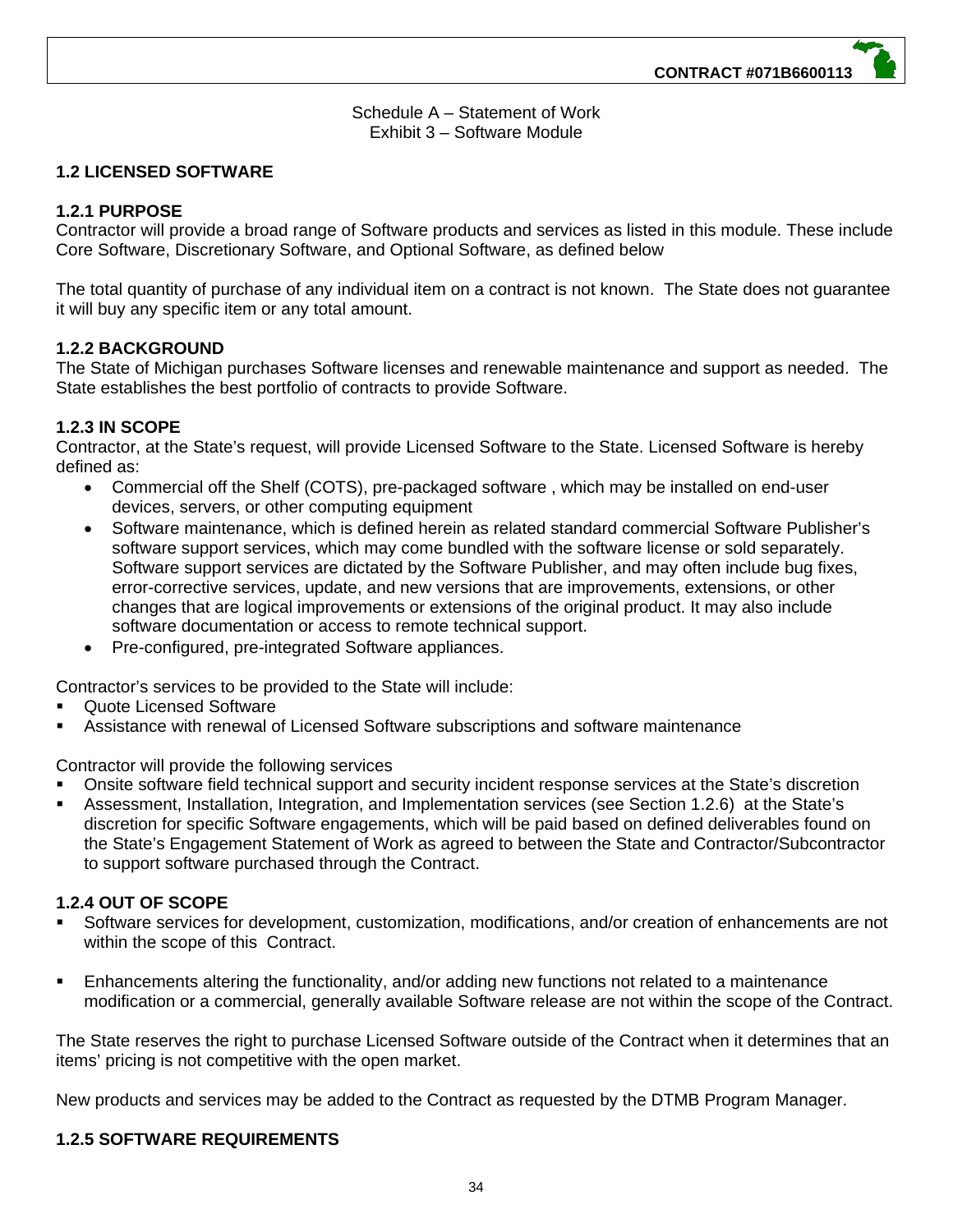#### **1.2.5.1 SOFTWARE DELIVERY AND LICENSING**

The Contractor will supply the State with the Publisher's Licensed Software in any media the Publisher makes available and will provide the media requested by the State. If Contractor is unable to obtain the commitment to deliver the software within the applicable delivery metric after receipt of order, Contractor will advise DTMB of the non-delivery. DTMB will determine, in consultation with Contractor, the method of resolution of the request.

The Contractor will ensure that the State shall be the designated Licensee and owner of all entitlements for all purchases made.

#### **1.2.5.2 PUBLISHER SOFTWARE LICENSE AGREEMENTS**

The State will enter into software license agreements with specific publishers when those programs are in the best interest of the State. Contractor will facilitate and support both existing and new Software license agreements.

Contractor will assist the State in identifying software publishers that may be receptive to volume purchasing agreements, and recommend additional such programs that may be advantageous to the State.

The State will be contractually responsible for the agreements, while the Contractor will administer the Agreement programs and serve as the program reseller under the requirements of the specific program.

#### **1.2.5.3 CORE SOFTWARE**

Core software are those State-standard brands for which this Contract will become the State's primary procurement vehicle. The State-standard brands will change over time as the State sets new standards. Contractor will work vendors identified to provide new State-standard brands. The State has designated the following Core Software brands as critical to operations and data security:

- 1. Adobe
- 2. BMC
- 3. Citrix
- 4. HP
- 5. Microsoft
- 6. Symantec
- 7. VMWare

Specific requirements for providing Core Software are detailed in the sub-sections below.

#### **1.2.5.3.1 ADOBE SOFTWARE**

Contractor will provide access to and support the State's existing Adobe agreements for Licensed Software, and, at the State's option, assist in the establishment and renewal of new agreements.

#### **1.2.5.3.2 BMC SOFTWARE**

Contractor will provide access to licensing and support of BMC Software, and, at the State's option, assist in the establishment and renewal of new agreements.

#### **1.2.5.3.3 CITRIX SOFTWARE**

Contractor will provide access to and support the State's existing Citrix agreements for Licensed Software, and, at the State's option, assist in the establishment and renewal of new agreements.

#### **1.2.5.3.4 Hewlett Packard Solutions Software**

Contractor will provide access to licensing support for Hewlett Packard Solutions Software, and, at the State's option, assist in the establishment and renewal of new agreements.

#### **1.2.5.3.5 MICROSOFT SOFTWARE**

Contractor will provide access to and support the State's existing Microsoft Agreements, and, at the State's option, assist in the establishment and renewal of new agreements.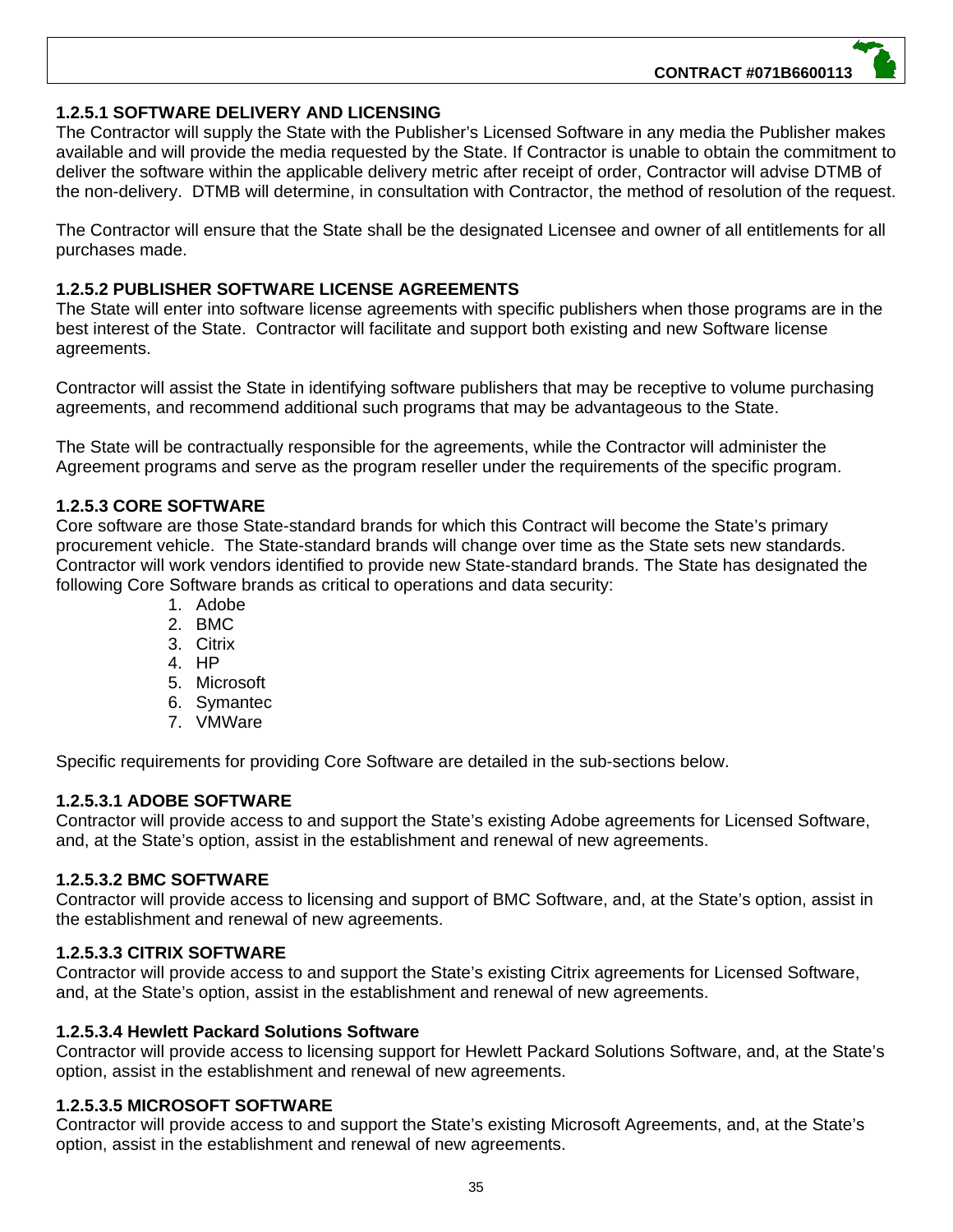#### **1.2.5.3.6 SYMANTEC SOFTWARE**

Contractor will provide access to and support the State's existing Symantec agreement for Licensed Software, and, at the State's option, assist in the establishment and renewal of new agreements.

#### **1.2.5.3.7 VMWARE SOFTWARE**

Contractor will provide access to Software license, including federal sku# products, and support for VMWare Software, and, at the State's options, assist in the establishment and renewal of new agreements.

#### **1.2.5.4 DISCRETIONARY SOFTWARE**

The State at its option and based on its determination of best value may procure other Licensed Software titles through the Contract. Contractor will provide requested software with value-add, including renewals of software maintenance and support.

#### **1.2.5.5 OPTIONAL SOFTWARE**

The State has certain core software brands that are currently procured through direct contracts with the Software Publishers. The State wishes to determine whether a VAR contract vehicle may provide costcompetitive pricing for these products, relative to the direct contracts. The State reserves the right to include Optional Software, either in award of this Contract or as result of future negotiations, on a brand-by-brand basis.

#### 1.2.5.5.1 CA SOFTWARE

Contractor may provide access to CA software licenses, maintenance, support services, and training to perform server operation monitoring.

#### 1.2.5.5.2 COMPUWARE/DYNATRACE

Contractor may provide access to Compuware/Dynatrace software licenses, maintenance, support services, and training.

1.2.5.5.3 IBM SOFTWARE Contractor may provide access to IBM software licenses, maintenance, support services, and training.

#### 1.2.5.5.4 NOVELL SOFTWARE

Contractor may provide access to Novell software licenses, maintenance, support services, and training.

#### 1.2.5.5.5 ORACLE SOFTWARE

Contractor may provide access to Oracle software licenses, maintenance, support services, and training.

#### 1.2.5.5.6 SAP SOFTWARE

Contractor may provide access to SAP software licenses, maintenance, support services, and training.

#### **1.2.6 SOFTWARE ASSESSMENT, IMPLEMENTATION, INTEGRATION, INSTALLATION SERVICES**

Contractor will provide assessment, implementation, integration, and installation services at the State's option, for specific, deliverable-based service engagements, including solution training for State administrators and operators. Contractor will supply trained, qualified personnel on a case-by-case basis, who will provide these services, based on the State's needs. The State will provide an Engagement Statement of Work to the Contract which will be managed, provided to Contractor, and updated by the DTMB Program Manager.

#### **1.2.7 CONTRACTOR VALUE ADDED SERVICES**

Contractor proposed value added services are captured in Schedule C, Exhibit 1- Value Added Services for use by the Michigan Master Computer Program upon the request of the State's Program Manager to support the program activities and goals.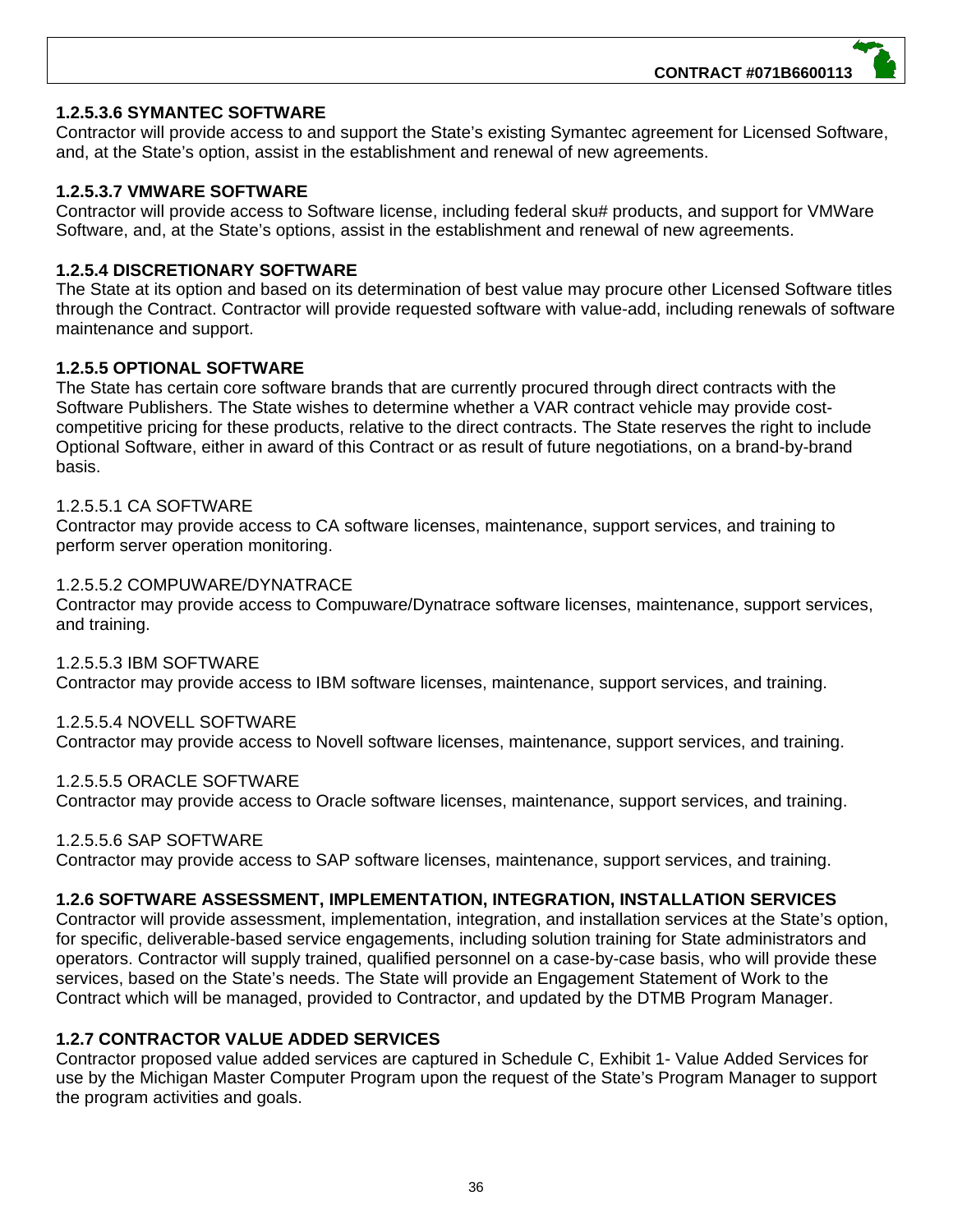#### Schedule B – Pricing Exhibit 1 - Hardware Price Tables

RESERVED (for Hardware Module language if awarded in the future).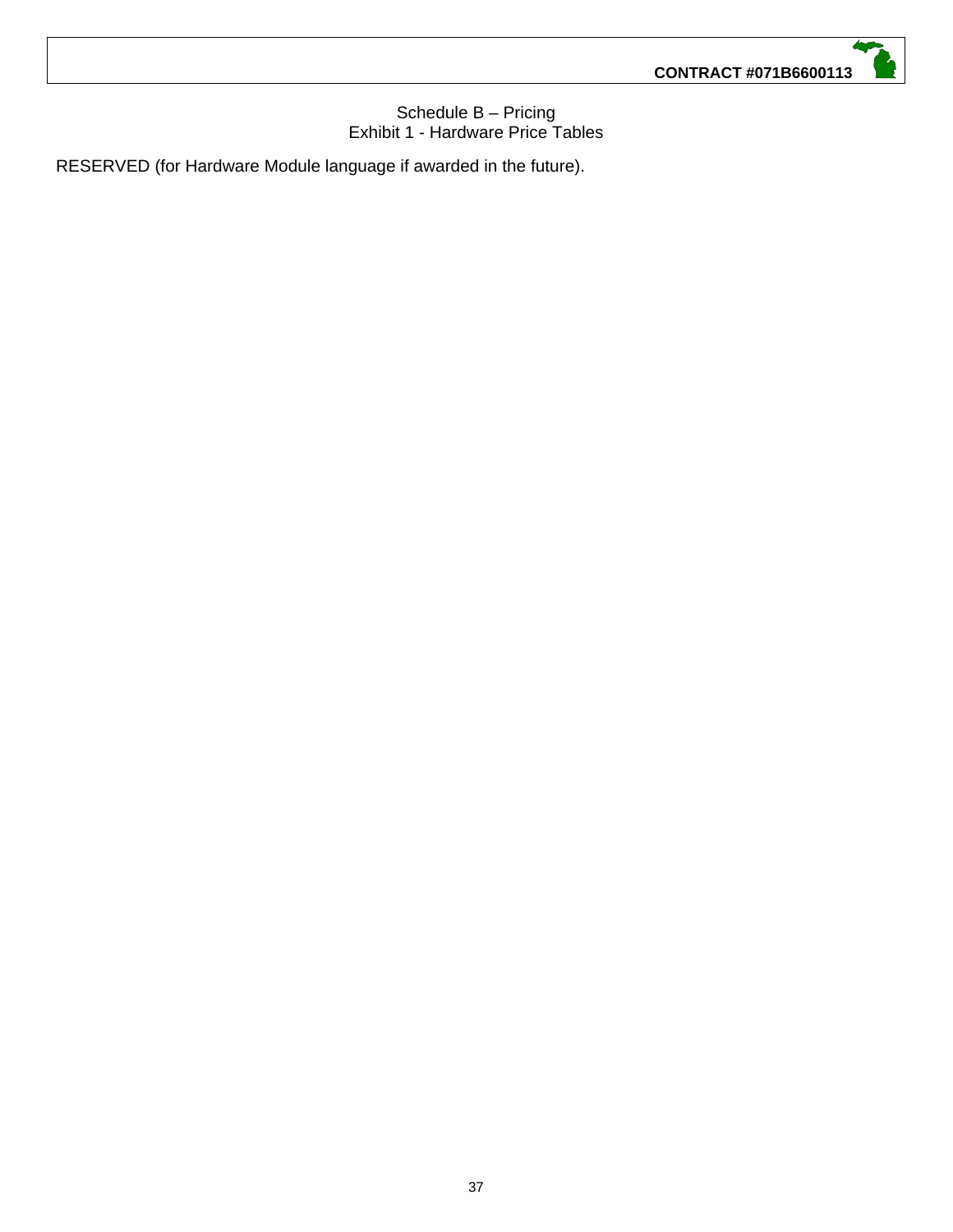#### Schedule B - Pricing Exhibit 2 - Software Price Tables

- 1. The price lists and products listed are subject to change over time; standard products will be changed in accordance with the State standards kept and updated by DTMB.
- 2. Pricing will be determined on a per-purchase competitive bidding process between vendors who have been selected to source software to the State through the Michigan Master Computing Program. Below are guaranteed minimum discounts available to the State.
- 3. Core Software Titles
	- a. Microsoft

| <b>1a: Microsoft Pricing</b>                                |                                                         |                |                                                                   |                 |  |  |
|-------------------------------------------------------------|---------------------------------------------------------|----------------|-------------------------------------------------------------------|-----------------|--|--|
| la1: Microsoft Enterprise Agreement, runs through 5.31.2018 |                                                         |                |                                                                   |                 |  |  |
|                                                             | <b>Description</b>                                      | Quantity       | <b>Minimum</b><br>%<br><b>Discount</b><br>from VPI<br><b>Cost</b> | <b>Comments</b> |  |  |
| $CX2-$<br>00093                                             | WINENTFORSAWMDOP ALNG SA MVL PLTFRM                     | 55000          | 17%                                                               |                 |  |  |
| $U3J -$<br>00004                                            | CORECALBRIDGEOFF365 ALNG SA MVL PLTFRM<br><b>USRCAL</b> | 59000          | 17%                                                               |                 |  |  |
| D87-<br>01159                                               | VISIOPRO ALNG SA MVL                                    | $\overline{2}$ | 17%                                                               |                 |  |  |
| D86-<br>01253                                               | VISIOSTD ALNG SA MVL                                    | 10             | 17%                                                               |                 |  |  |
| 9ED-<br>00073                                               | <b>VSPREMWMSDN ALNG SA MVL</b>                          | 28             | 17%                                                               |                 |  |  |
| 77D-<br>00110                                               | VSPROWMSDN ALNG LICSAPK MVL                             | 10             | 17%                                                               |                 |  |  |
| 77D-<br>00111                                               | VSPROWMSDN ALNG SA MVL                                  | 100            | 17%                                                               |                 |  |  |
| $L5D-$<br>00162                                             | VSTSTPROWMSDN ALNG SA MVL                               | 4              | 17%                                                               |                 |  |  |
| $9JD -$<br>00053                                            | <b>VSULTWMSDN ALNG SA MVL</b>                           | 44             | 17%                                                               |                 |  |  |
| ZFA-<br>00229                                               | DYNCRMPROCAL ALNG SA MVL DVCCAL                         | 18             | 17%                                                               |                 |  |  |
| ZFA-<br>00221                                               | DYNCRMPROCAL ALNG SA MVL USRCAL                         | 141            | 17%                                                               |                 |  |  |
| N9J-<br>00524                                               | DYNCRMSVR ALNG SA MVL                                   | 5              | 17%                                                               |                 |  |  |
| 395-02504                                                   | <b>EXCHGSVRENT ALNG SA MVL</b>                          | $\mathbf{1}$   | 17%                                                               |                 |  |  |
| H04-<br>00268                                               | SHAREPOINTSVR ALNG SA MVL                               | $\overline{2}$ | 17%                                                               |                 |  |  |
| 359-00792                                                   | SQLCAL ALNG SA MVL DVCCAL                               | 6              | 17%                                                               |                 |  |  |
| 7JQ-<br>00343                                               | SQLSVRENTCORE ALNG SA MVL 2LIC CORELIC                  | 194            | 17%                                                               |                 |  |  |
| 228-04433                                                   | <b>SQLSVRSTD ALNG SA MVL</b>                            | 12             | 17%                                                               |                 |  |  |
| 7NQ-<br>00292                                               | SQLSVRSTDCORE ALNG SA MVL 2LIC CORELIC                  | 36             | 17%                                                               |                 |  |  |
| T9L-00223                                                   | SYSCTRSTD ALNG SA MVL 2PROC                             | 912            | 17%                                                               |                 |  |  |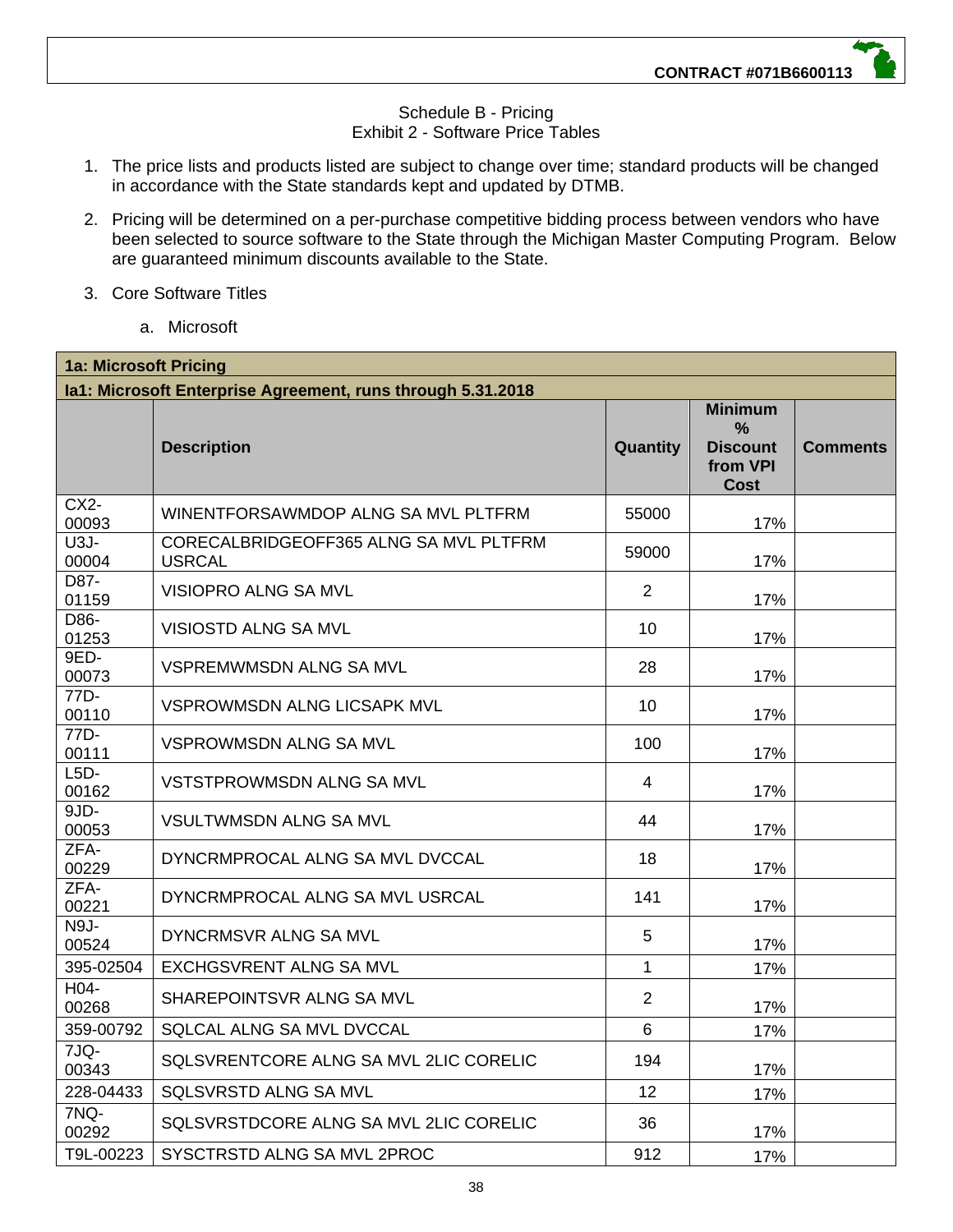### **CONTRACT #071B6600113**

| 125-00124            | VSTEAMFNDTNSVR ALNG SA MVL                                               | 1     | 17% |          |
|----------------------|--------------------------------------------------------------------------|-------|-----|----------|
| 126-00196            | VSTEAMFNDTNSVRCAL ALNG SA MVL USRCAL                                     | 40    | 17% |          |
| 6VC-<br>01254        | WINRMTDSKTPSRVCSCAL ALNG SA MVL USRCAL                                   | 3200  | 17% |          |
| P71-<br>07282        | WINSVRDATACTR ALNG SA MVL 2PROC                                          | 237   | 17% |          |
| R39-<br>00396        | WINSVREXTCONN ALNG SA MVL                                                | 2     | 17% |          |
| P73-<br>05898        | WINSVRSTD ALNG SA MVL 2PROC                                              | 538   | 17% |          |
| 7R2-<br>00001        | O365GOVE3FROMSA SHRDSVR ALNG SUBSVL MVL<br>PERUSR 12 MONTHS              | 59000 | 17% |          |
| <b>J5U-</b><br>00001 | AZUREMNTRYCMMTMNTG SHRDSVR ALNG SUBSVL                                   | 34    | 17% |          |
| <b>U2V-</b><br>00007 | BINGMAPSENTPLATFORM ALNG SUBSVL MVL SRVCS                                | 1     | 17% |          |
| $T9V-$<br>00014      | <b>BINGMAPSPUBLICWBST ALNG SUBSVL MVL</b>                                | 2     | 17% |          |
| DSD-<br>00030        | DYNCRMONLNPRO SHRDSVR ALNG SUBSVL MVL                                    | 40    | 17% |          |
| V9W-<br>00001        | DYNCRMONLNPRODINST SHRDSVR ALNG SUBSVL<br>MVL RESTRICTED SRVCS 12 MONTHS | 1     | 17% |          |
| V6W-<br>00001        | DYNCRMONLNTESTINST SHRDSVR ALNG SUBSVL<br>MVL RESTRICTED SRVCS 12 MONTHS | 1     | 17% |          |
|                      |                                                                          |       |     | Comments |
|                      |                                                                          |       |     |          |

| 1a2: Microsoft Premier Support, runs 6.1.2016 - 5.31.2017, equivalent to one year |                 |                                                                               |                                              |  |
|-----------------------------------------------------------------------------------|-----------------|-------------------------------------------------------------------------------|----------------------------------------------|--|
| <b>Description</b>                                                                | <b>Quantity</b> | <b>Minimum</b><br>$\frac{9}{6}$<br><b>Discount</b><br>from VPI<br><b>Cost</b> | <b>Evaluatio</b><br>n<br><b>Comment</b><br>S |  |
| Application Development and Infrastructure Consulting Services                    | 300<br>hours    | 0%                                                                            |                                              |  |
| <b>Support Account Management</b>                                                 | 420<br>hours    | 0%                                                                            |                                              |  |
| Service Delivery Management                                                       | 80 hours        | 0%                                                                            |                                              |  |
| <b>Support Assistance</b>                                                         | 750<br>hours    | 0%                                                                            |                                              |  |
| <b>Problem Resolution Support</b>                                                 | 450<br>hours    | 0%                                                                            |                                              |  |
| <b>Onsite Services Resource Site Visits</b>                                       | 18 visits       | 0%                                                                            |                                              |  |
| <b>Senior Consultant</b>                                                          | 2300<br>hours   | 0%                                                                            |                                              |  |
| <b>Engagement Manager</b>                                                         | 150<br>hours    | 0%                                                                            |                                              |  |
| Unlimited Access to Premier Online Services                                       | 1 year          | 0%                                                                            |                                              |  |
| Third Tier Support for Exchange                                                   | 1 year          | 0%                                                                            |                                              |  |
| Third Tier Support for System Center                                              | 1 year          | 0%                                                                            |                                              |  |
|                                                                                   |                 |                                                                               |                                              |  |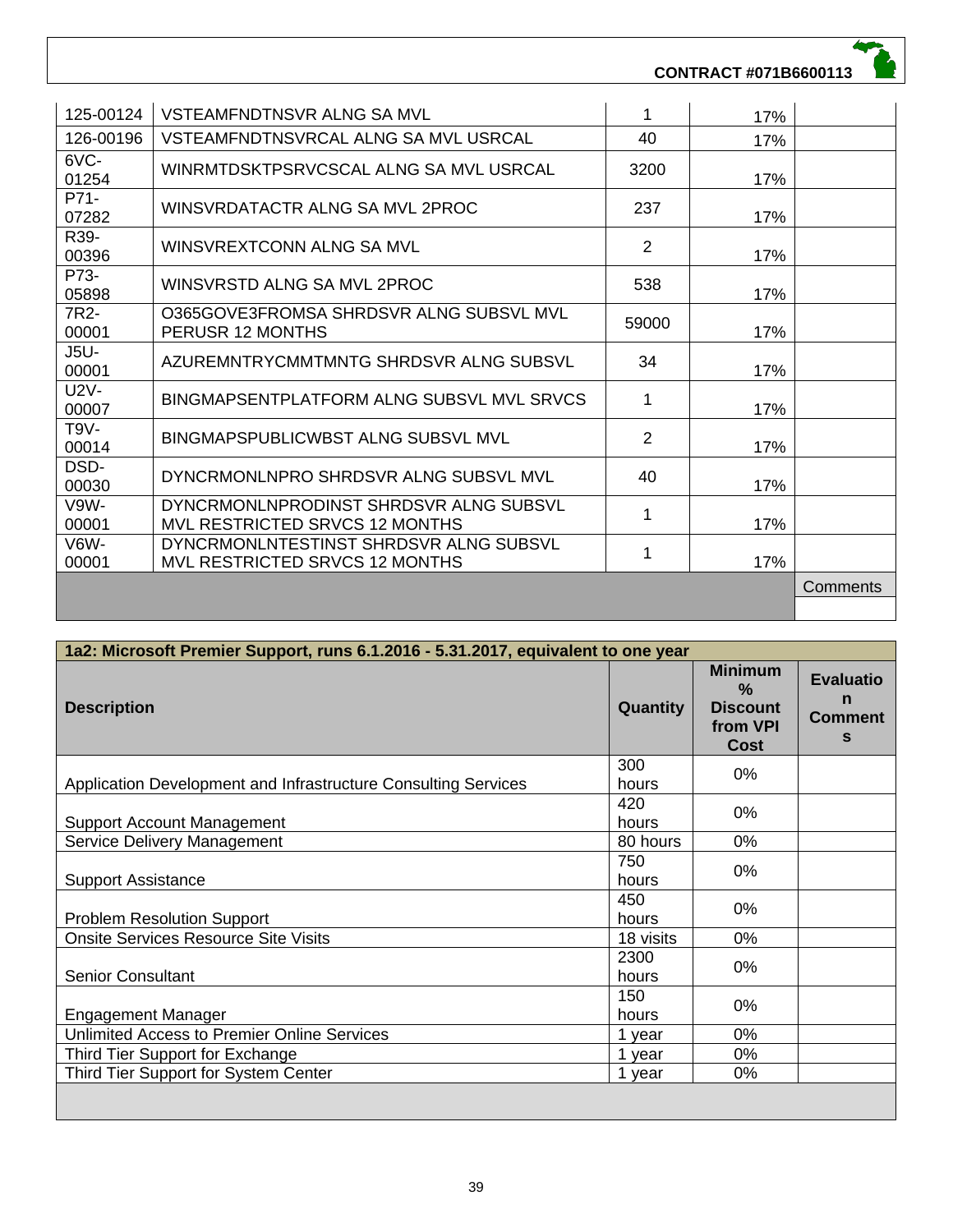| 1a3: Microsoft Select Plus Agreement, Level D Discount Level |                                                                               |                                      |  |  |
|--------------------------------------------------------------|-------------------------------------------------------------------------------|--------------------------------------|--|--|
|                                                              | <b>Minimum</b><br>$\frac{9}{6}$<br><b>Discount</b><br>from VPI<br><b>Cost</b> | <b>Evaluation</b><br><b>Comments</b> |  |  |
|                                                              | 16%                                                                           |                                      |  |  |

#### b. Symantec

| 1b: Symantec True-Up Agreement, Software Maintenance 10/1/2016-<br>9/30/2017 |                                                                                                                                                 |              |                                                                                 |                                                        |
|------------------------------------------------------------------------------|-------------------------------------------------------------------------------------------------------------------------------------------------|--------------|---------------------------------------------------------------------------------|--------------------------------------------------------|
|                                                                              | <b>Description</b>                                                                                                                              | Quantit<br>y | <b>Minimu</b><br>$m\%$<br><b>Discou</b><br>nt from<br><b>VPI</b><br><b>Cost</b> | <b>Evaluatio</b><br>$\mathbf n$<br><b>Commen</b><br>ts |
| <b>NHT0XZZ</b><br>0-ER1GS                                                    | SYMC CONTROL COMPLIANCE SUITE STANDARDS<br>MANAGER 11.0 XPLAT PER MANAGED SERVER<br>RENEWAL ESSENTIAL 12 MONTHS GOV BAND S<br>10/1/16 - 9/30/17 | 102          | 70%                                                                             |                                                        |
| 6ZKLOZZ0<br>-ER1GH                                                           | SYMC CRITICAL SYSTEM PROTECTION CLIENT<br>EDITION 6.0 PER NODE RENEWAL ESSENTIAL 12<br>MONTHS GOV BAND H 10/1/16 - 9/30/17                      | 100          | 60%                                                                             |                                                        |
| RU1QOZZ<br>0-ER1GS                                                           | SYMC DATA CENTER SECURITY SERVER ADVANCED<br>6.0 PER MANAGED SERVER RENEWAL ESSENTIAL 12<br>MONTHS GOV BAND S 10/1/16 - 9/30/17                 | 5            | 70%                                                                             |                                                        |
| 0E7IOZZ0-<br>ER <sub>1</sub> GH                                              | SYMC ENDPOINT PROTECTION 12.1 PER USER<br>RENEWAL ESSENTIAL 12 MONTHS GOV BAND H<br>10/1/16 - 9/30/17                                           | 305          | 70%                                                                             |                                                        |
| 14055203                                                                     | SYMC GHOST SOLUTION SUITE 2.5 WIN DEVICE<br>RENEWAL ESSENTIAL 12 MONTHS GOV BAND H<br>10/1/16 - 9/30/17                                         | 53,967       | 70%                                                                             |                                                        |
| 4GMSOZZ<br>0-ER1GH                                                           | SYMC PROTECTION SUITE ENTERPRISE EDITION 4.0<br>PER USER RENEWAL ESSENTIAL 12 MONTHS GOV<br>BAND H 10/3/16 - 10/2/17                            | 56,160       | 70%                                                                             |                                                        |
| 21236908                                                                     | SYMC BUSINESS CRITICAL SERVICES PREMIER FOR<br>ENDPOINT PROTECTION FAMILY 10/1/16 - 9/30/17                                                     | $\mathbf{1}$ | 0%                                                                              |                                                        |
| 21170448                                                                     | SYMC DEEPSIGHT EARLY WARNING SERVICES SILVER<br>PACK 8.0 1000-4999 PER NODE SUB LIC GOV BAND S<br>ESSENTIAL 12 MONTHS 10/1/16 - 9/30/17         | 1            | 70%                                                                             |                                                        |
| 11642046                                                                     | <b>Third Year Expert Residency Services</b>                                                                                                     | $\mathbf{1}$ | 10%                                                                             |                                                        |
|                                                                              |                                                                                                                                                 |              |                                                                                 | Comment<br>$\mathsf S$                                 |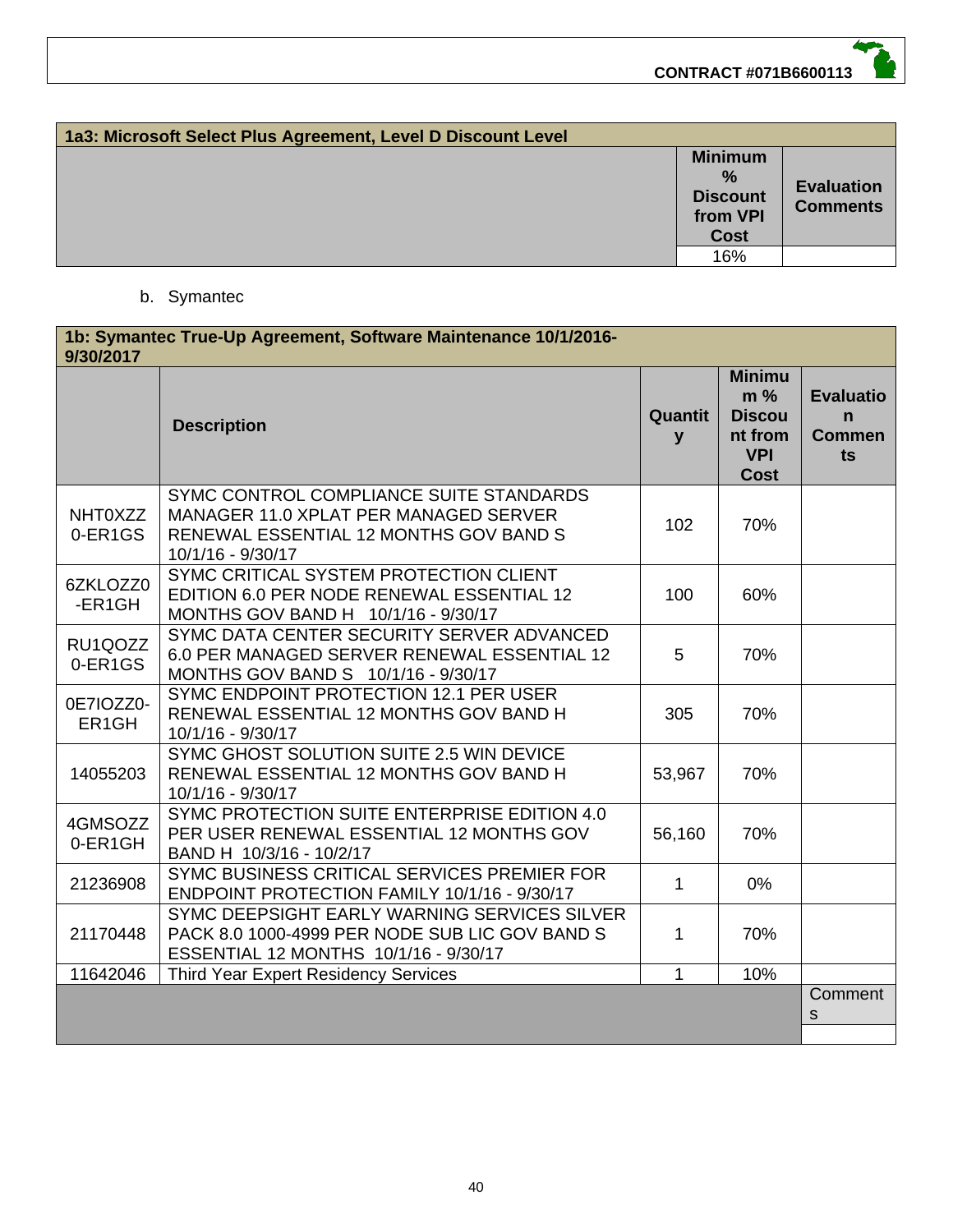#### c. BMC

| 1c: BMC Software Maintenance, 10/1/2016-9/30/2017 |                                                                                                                                       |          |                                                                   |                                   |  |
|---------------------------------------------------|---------------------------------------------------------------------------------------------------------------------------------------|----------|-------------------------------------------------------------------|-----------------------------------|--|
| <b>Description</b>                                |                                                                                                                                       | Quantity | <b>Minimum</b><br>%<br><b>Discount</b><br>from VPI<br><b>Cost</b> | <b>Comments</b>                   |  |
| LP#1825367                                        | BMC Remedy IT Service Management Suite - per<br>enterprise                                                                            | 1        | 20%                                                               | Licensing and Support             |  |
| LP#1825375                                        | <b>BMC Remedy IT Service Management Suite -</b><br><b>Floating User</b><br>License Add-on - per concurrent user                       | 330      | 20%                                                               | Licensing and Support             |  |
| LP#1825386                                        | <b>BMC Remedy IT Service Management Suite - User</b><br>License Add-on - per named user                                               | 260      | 20%                                                               | Licensing and Support             |  |
| LP#1825407                                        | <b>BMC Remedy Knowledge Management Specialist -</b><br>Floating User Add-On License - per concurrent user                             | 10       | 20%                                                               | Licensing and Support             |  |
| LP#1825408                                        | <b>BMC Remedy Knowledge Management Specialist -</b><br>User Add - On License - per named user                                         | 10       | 20%                                                               | Licensing and Support             |  |
| LP#1825441                                        | BMC Remedy Self Service - Floating User Add - On<br>License 25-Pk Lsn - per concurrent user                                           | 1        | 20%                                                               | Licensing and Support             |  |
| LP#1863612                                        | BMC Service Desk - Floating User License Addon -<br>per concurrent user                                                               | 25       | 20%                                                               | Licensing and Support             |  |
| LP#1863619                                        | BMC Service Desk - User License Add-on - per<br>named user                                                                            | 15       | 20%                                                               | Licensing and Support             |  |
| LP#1825437                                        | <b>BMC Service Management Specialist - Floating User</b><br>License<br>Add-on - per concurrent user                                   | 34       | 20%                                                               | Licensing and Support             |  |
| LP#1825440                                        | <b>BMC Service Management Specialist - User License</b><br>Add-on - per named user                                                    | 10       | 20%                                                               | Licensing and Support             |  |
| LP#18254402                                       | <b>BMC Premier Advanced Support - Shared Engineer -</b><br>Remedy IT Service Management - per License Add-<br>on - Original           | 1        | 20%                                                               | Licensing and Support             |  |
| LP#2142357                                        | <b>BMC Atrium Dashboards and Analytics - User</b><br>License Add-on - per named user                                                  | 10       | 20%                                                               | Licensing and Support             |  |
| LP#2347532                                        | <b>BMC Atrium Discovery and Dependency Mapping -</b><br>per managed asset - server endpoint                                           | 3500     | 20%                                                               | Licensing and Support             |  |
| LP#2347542                                        | <b>BMC Atrium Discovery and Dependency Mapping</b><br>Extended<br>Data Pack - License Add-on - per managed asset -<br>server endpoint | 3500     | 20%                                                               | Licensing and Support             |  |
| LP#2564645                                        | BMC Atrium Discovery for Storage - per managed<br>asset - server endpoint                                                             | 3500     | 20%                                                               | Licensing and Support             |  |
| LP#2564646                                        | <b>BMC Atrium Orchestrator - Development Pack</b><br>License Addon - per enterprise                                                   | 1        | 20%                                                               | Licensing and Support             |  |
| LP#2142355                                        | <b>BMC BladeLogic Automation Suite - Base License -</b><br>per enterprise                                                             | 1        | 20%                                                               | Licensing and Support             |  |
| LP#2347540                                        | <b>BMC Cloud Lifecycle Management - Core License</b><br>Add-on - per managed asset - server endpoint                                  | 50       | 20%                                                               | Licensing and Support             |  |
| LP#2142356                                        | BMC Server Automation - License Add-on - per<br>managed asset - server endpoint                                                       | 5        | 20%                                                               | Licensing and Support             |  |
|                                                   |                                                                                                                                       |          |                                                                   | Comments<br>Licensing and Support |  |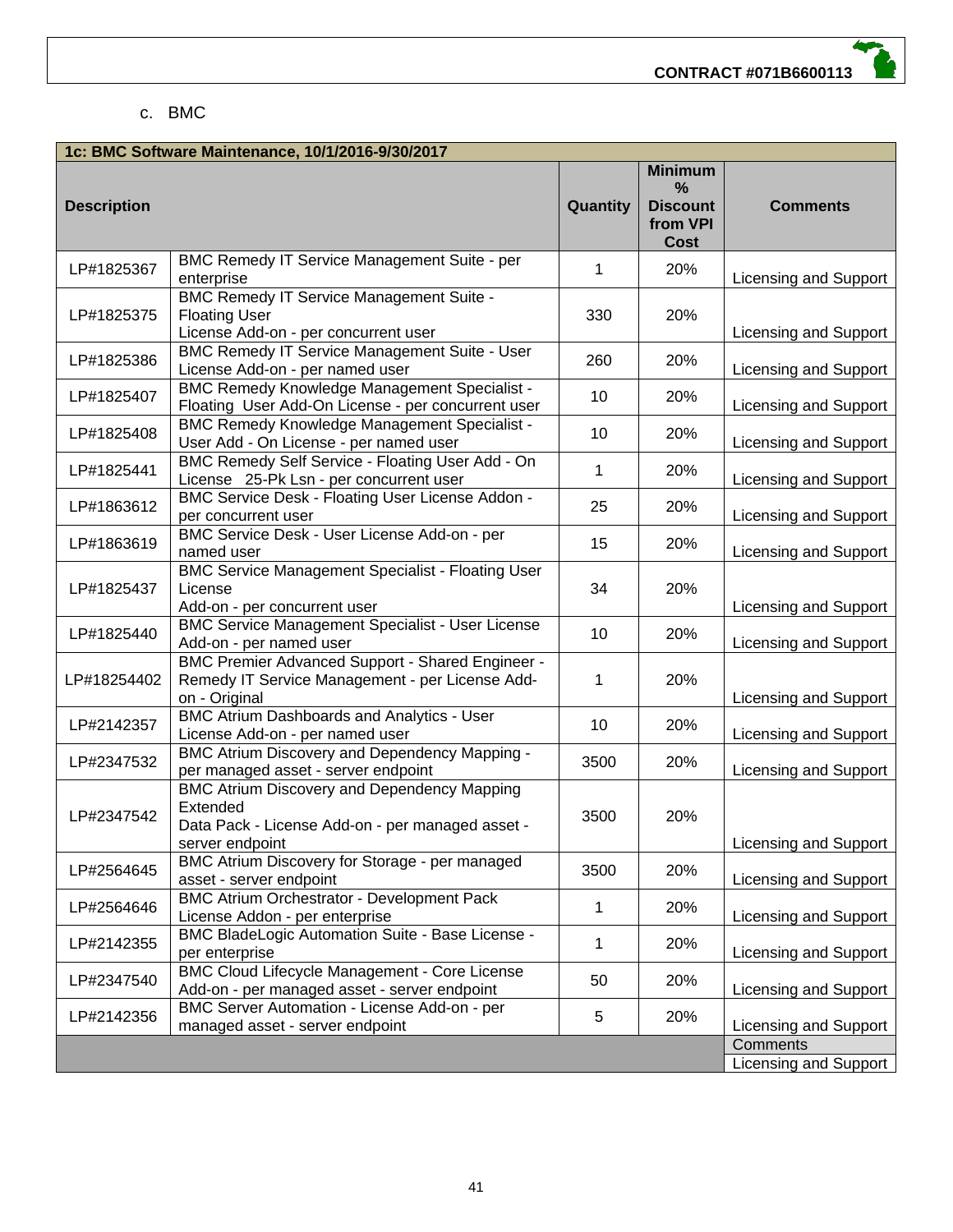#### d. Adobe

|                    | 1d: Adobe Enterprise Term License Agreement, 11/1/2016-10/31/2017                                    |                |                                                                        |                 |
|--------------------|------------------------------------------------------------------------------------------------------|----------------|------------------------------------------------------------------------|-----------------|
| <b>Description</b> |                                                                                                      | Quantity       | <b>Minimum</b><br>$\frac{0}{0}$<br><b>Discount</b><br>from VPI<br>Cost | <b>Comments</b> |
| 210-3280-1         | Adobe Acrobat Standard - Term License & Maintenance &<br>Support 1 User - 12 Month - FLP             | 53             | 10%                                                                    |                 |
| 210-3280-1         | Adobe Acrobat Professional - Term License & Maintenance &<br>Support 1 User - 12 Month - FLP         | 238            | 10%                                                                    |                 |
| 210-3280-1         | Adobe After Effects - Term License & Maintenance & Support 1<br>User - 12 Month - FLP                | $\mathbf{1}$   | 10%                                                                    |                 |
| 210-3280-1         | Adobe Audition - Term License & Maintenance & Support 1 User<br>- 12 Month - FLP                     | $\mathbf 1$    | 10%                                                                    |                 |
| 210-3280-1         | Adobe Dreamweaver - Term License & Maintenance & Support 1<br>User - 12 Month - FLP                  | 14             | 10%                                                                    |                 |
| 210-3280-1         | Adobe Flash Professional - Term License & Maintenance &<br>Support 1 User - 12 Month - FLP           | 1              | 10%                                                                    |                 |
| 210-3280-1         | Adobe Illustrator - Term License & Maintenance & Support 1<br>User - 12 Month - FLP                  | 1              | 10%                                                                    |                 |
| 210-3280-1         | Adobe InCopy - Term License & Maintenance & Support 1 User -<br>12 Month - FLP                       | 1              | 10%                                                                    |                 |
| 210-3280-1         | Adobe InDesign - Term License & Maintenance & Support 1 User<br>- 12 Month - FLP                     | 3              | 10%                                                                    |                 |
| 210-3280-1         | Adobe Photoshop - Term License & Maintenance & Support 1<br>User - 12 Month - FLP                    | 16             | 10%                                                                    |                 |
| 210-3280-1         | Adobe Premiere Pro - Term License & Maintenance & Support 1<br>User - 12 Month - FLP                 | 3              | 10%                                                                    |                 |
| 210-3280-1         | Adobe Design Standard - Term License & Maintenance &<br>Support 1 User - 12 Month - FLP              | $\mathbf{1}$   | 10%                                                                    |                 |
| 210-3280-1         | Adobe Design & Web Premium - Term License & Maintenance &<br>Support 1 User - 12 Month - FLP         | 12             | 10%                                                                    |                 |
| 210-3280-1         | Adobe Production Premium - Term License & Maintenance &<br>Support 1 User - 12 Month - FLP           | 1              | 10%                                                                    |                 |
| 210-3280-1         | Adobe Creative Cloud Enterprise - Term License & Maintenance<br>& Support 1 User - 12 Month - FLP    | $\overline{4}$ | 10%                                                                    |                 |
| 210-3280-1         | Adobe Lightroom - Term License & Maintenance & Support 1<br>User - 12 Month - FLP                    | 1              | 10%                                                                    |                 |
| 210T-3238          | Adobe FrameMaker Enterprise Term License with Maintenance<br>& Gold Support - 12 Months              | 1              | 10%                                                                    |                 |
| 210T-3251          | Adobe RoboHelp Office Enterprise Term License with<br>Maintenance & Gold Support - 12 Months         | 1              | 10%                                                                    |                 |
| 210T-3251-<br>S    | Adobe RoboHelp Server Enterprise Term License with<br>Maintenance & Gold Support - 12 Months         | 1              | 10%                                                                    |                 |
| 210T-3225          | Adobe Captivate Enterprise Term License with Maintenance &<br>Gold Support - 12 Months               | 1              | 10%                                                                    |                 |
| 210T-6178          | Adobe Presenter Enterprise Term License with Maintenance &<br>Gold Support - 12 Months               | 1              | 10%                                                                    |                 |
| 210T-3230          | Adobe eLearning Suite Enterprise Term License with<br>Maintenance & Gold Support - 12 Months         | 1              | 10%                                                                    |                 |
| 210-3280-1         | Adobe Photoshop Elements - Term License &<br>Maintenance & Support 1 User - 12 Month -<br><b>FLP</b> | 1              | 10%                                                                    |                 |
|                    |                                                                                                      |                |                                                                        | Comments        |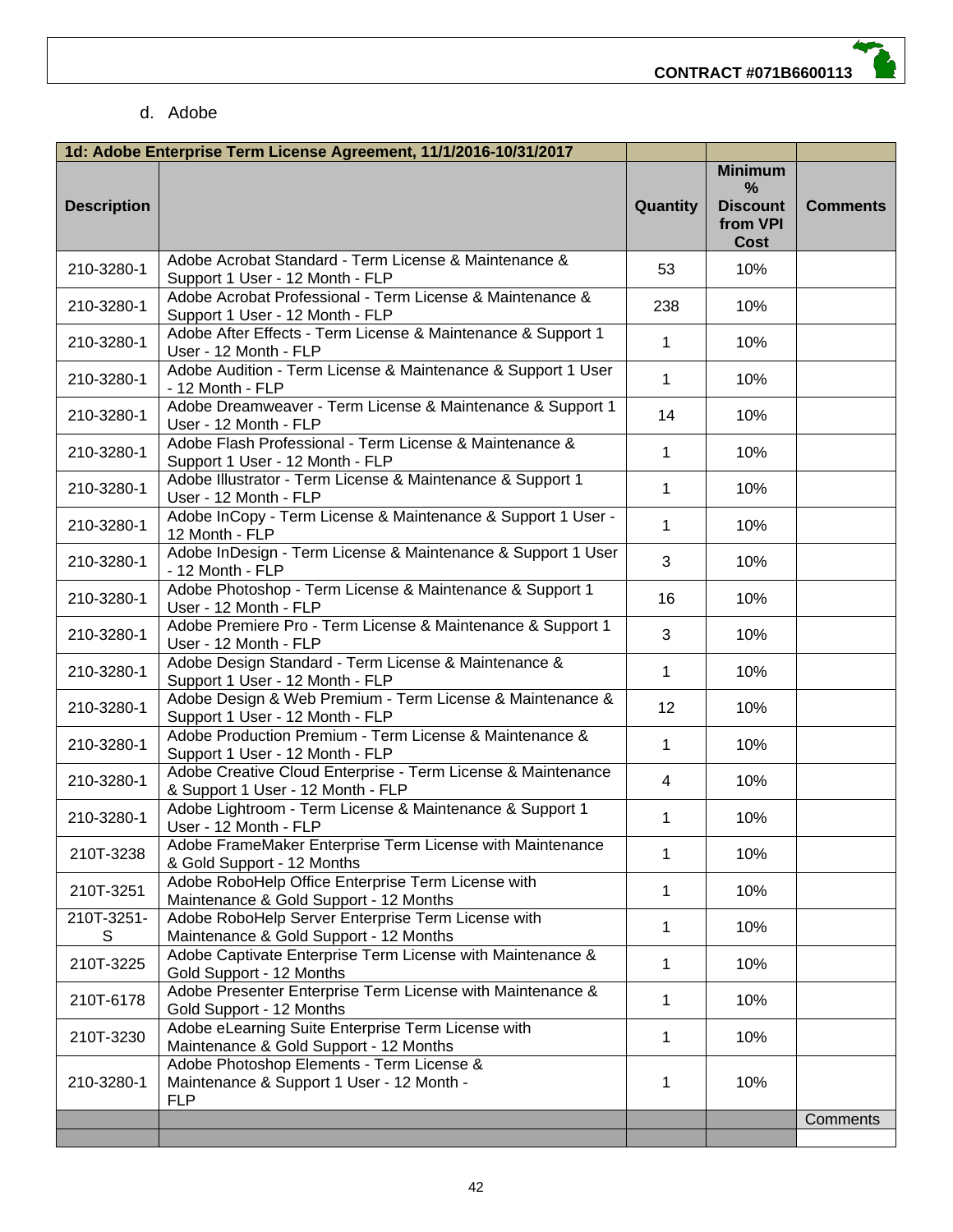#### e. Citrix

| 1e: Citrix Software Maintenance, 10/1/2016 - 9/30/2017 |                                                                                                                                          |  |                                                                               |                                      |
|--------------------------------------------------------|------------------------------------------------------------------------------------------------------------------------------------------|--|-------------------------------------------------------------------------------|--------------------------------------|
|                                                        | <b>Description and Quantity</b>                                                                                                          |  | <b>Minimum</b><br>$\frac{9}{6}$<br><b>Discount</b><br>from VPI<br><b>Cost</b> | <b>Evaluation</b><br><b>Comments</b> |
|                                                        | XenApp Platinum Edition 4.5 with Feature Pack 1 from<br>XenApp Enterprise Upgrade - User Count 410 -<br>Coverage dates: 10/1/14 - 7/1/17 |  | 12%                                                                           | Includes All Line Items              |
|                                                        | XenApp Platinum Edition 4.5 with Feature Pack 1 from<br>XenApp Enterprise Upgrade - User Count 390 -<br>Coverage dates: 10/1/14 - 7/1/17 |  | 12%                                                                           | Included                             |
|                                                        | XenApp Platinum Edition 4.5 with Feature Pack 1 from<br>XenApp Enterprise Upgrade - User Count 25 -<br>Coverage dates: 10/1/14 - 7/1/17  |  | 12%                                                                           | Included                             |
|                                                        | XenApp Platinum Edition 4.5 with Feature Pack 1 from<br>XenApp Enterprise Upgrade - User Count 70 -<br>Coverage dates: 3/29/15 - 7/1/17  |  | 12%                                                                           | Included                             |
|                                                        | UPG XENAPP PLAT ED F/ ENT - X1 CONC U CONN<br>LICS W/ SUB ADV ELP-3                                                                      |  | 12%                                                                           | Included                             |
|                                                        | ELA-3 XENDESKTOP PLAT ED TRADE UP FROM<br><b>XENAPP ADV X1 CCU</b>                                                                       |  | 12%                                                                           | Included                             |
|                                                        | NETSCALER MPX 12500 FIPS PLAT ED 2X10GX<br>SFP+ 8X1000BX SFP+ ELA-3                                                                      |  | 12%                                                                           | Included                             |
|                                                        | NETSCALER MPX 9700 FIPS PLAT ED 2X10GX SFP+<br>8X1000BASE-X SFP+ ELA-3                                                                   |  | 12%                                                                           | Included                             |
|                                                        | ELA3 3YR GOLD MNT NETSCALER MPX 12500 FIPS<br>10GE PLAT ED                                                                               |  | 12%                                                                           | Included                             |
|                                                        | ELA3 3YR GOLD MNT NETSCALER MPX 9700 FIPS<br>10GE PLAT ED                                                                                |  | 12%                                                                           | Included                             |
|                                                        | 300M NETSCALER SFP+ 10GB ENET SHORT<br><b>RANGE SINGLE ELA-3</b>                                                                         |  | 12%                                                                           | Included                             |
|                                                        | NETSCALER APP SWITCH SFP PACK 4GFB                                                                                                       |  | 12%                                                                           | Included                             |
|                                                        | PREFERRED EXT HOURS SUPPORT SOFTWARE                                                                                                     |  | 12%                                                                           | Included                             |
|                                                        | SOFTWARE PREFERRED 200HRS TRM ADD-ON                                                                                                     |  | 12%                                                                           | Included                             |
|                                                        | 2YR SUB XENAPP PLAT ED ADV ADD-ON ELP-3                                                                                                  |  | 12%                                                                           | Included                             |
|                                                        | ELA-3 2YR XENDESKTOP PLAT ED SUB ADV ADD<br>ON X1 CCU                                                                                    |  | 12%                                                                           | Included                             |
|                                                        |                                                                                                                                          |  |                                                                               | Comments                             |
|                                                        |                                                                                                                                          |  |                                                                               |                                      |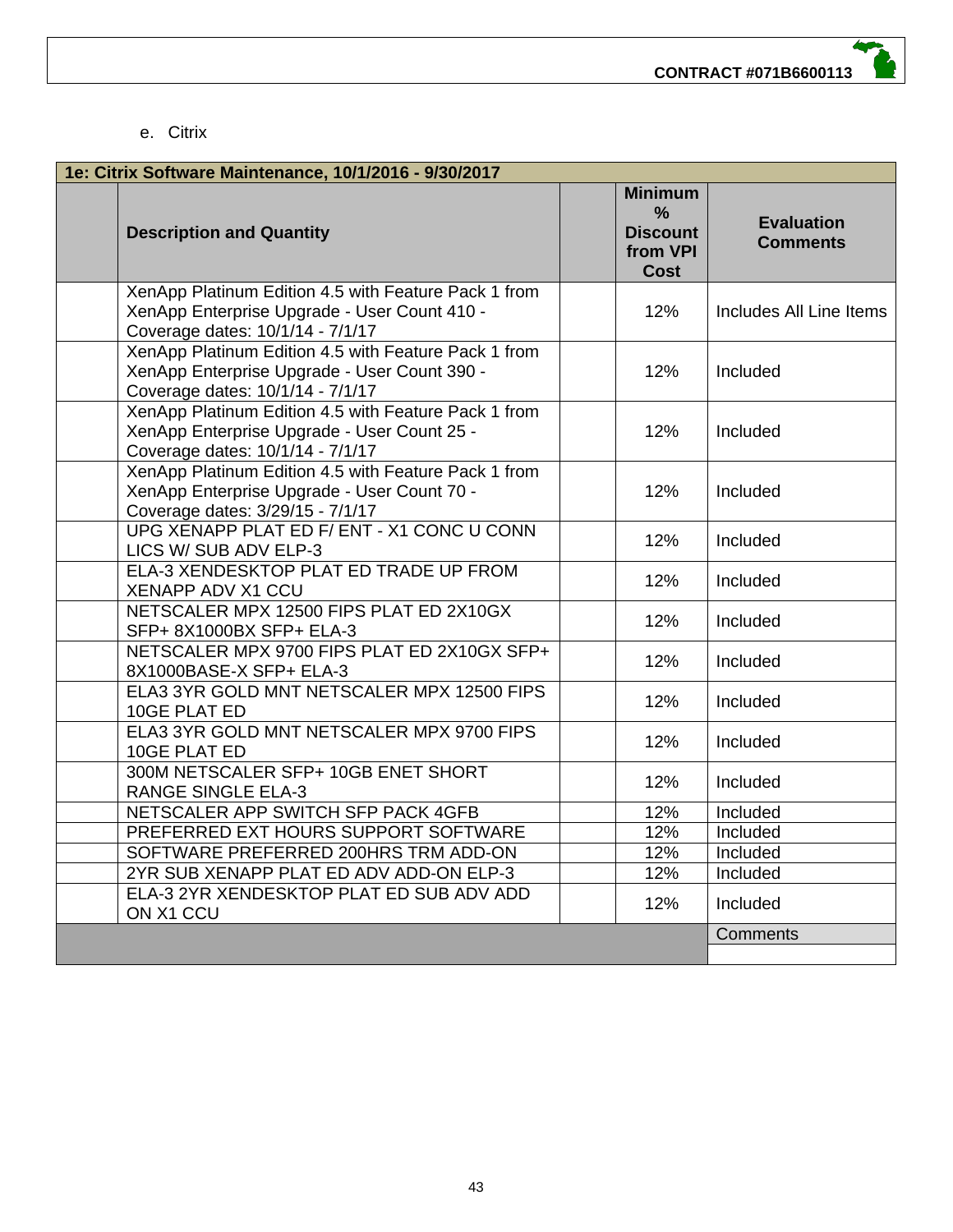#### f. HP

|                    | 1f: HP Software Maintenance, 10/1/2016 - 9/30/2017                                       |                |                                                                   |                                      |
|--------------------|------------------------------------------------------------------------------------------|----------------|-------------------------------------------------------------------|--------------------------------------|
| <b>Description</b> |                                                                                          | Quantity       | <b>Minimum</b><br>%<br><b>Discount</b><br>from VPI<br><b>Cost</b> | <b>Evaluation</b><br><b>Comments</b> |
| <b>T6489AAE</b>    | HP Enterprise Std Unlimited Support for QC Add'l<br>Defects Site CC Usr SW LTU           | $\overline{7}$ | 29%                                                               | Includes All Line Items              |
| T6471AAE           | HP Enterprise Std Unlimited Support for QC Ent<br>Area 5 CC Usr Pk SW LTU                | 1              |                                                                   | Included                             |
| <b>T6481AAE</b>    | HP Enterprise Std Unlimited Support for QC Ent<br>Area CC Usr SW E-LTU                   | 5              |                                                                   | Included                             |
| T6821AA            | HP Enterprise Std Unlimited Support for QTP Siebel<br>Add-in Site CC Usr SW LTU          | 5              |                                                                   | Included                             |
| T6822AA            | HP Enterprise Std Unlimited Support for QTP Site<br>CC Usr SW LTU                        | 5              |                                                                   | Included                             |
| A8F90AAE           | HP Enterprise SW maintenance for HP LR<br>Foundation Entitlement SW E-LTU                | 1              |                                                                   | Included                             |
| A8F57AAE           | HP Enterprise SW maintenance for HP LR Oracle<br>EB 1-499 VU+C SW E-LTU                  | 200            |                                                                   | Included                             |
| TF063AAE           | HP FT Seat to UFT Seat Upgrade SW E-LTU / HP<br>SW Tech Unlimited Sppt & HP SW Updts Svc | 5              |                                                                   | Included                             |
| TA332AAE           | HP FT Seat Usr SW E-LTU                                                                  | $\overline{5}$ |                                                                   | Included                             |
| TF060AAE           | HP FT Site to UFT CC User UPG SW E-LTU                                                   | 15             |                                                                   | Included                             |
| TD028AAE           | HP LR Database 100-499 VU SW E-LTU                                                       | 100            |                                                                   | Included                             |
| TD010AAE           | HP LR Oracle EB 500-4999 VU SW E-LTU                                                     | 2000           |                                                                   | Included                             |
| TC969AAE           | HP LR Web 2.0 500-4999 VU SW E-LTU                                                       | 2000           |                                                                   | Included                             |
| TC967AAE           | HP LR Web/Mmed 100-499 VU SW E-LTU                                                       | 200            |                                                                   | Included                             |
| TC964AAE           | HP LR Web/Mmed 500-4999 VU SW E-LTU                                                      | 2400           |                                                                   | Included                             |
| TC964AAE           | HP LR Web/Mmed 500-4999 VU SW E-LTU                                                      | 500            |                                                                   | Included                             |
| TB141AAE           | HP LR/PC Diag for Comp Applnst SW E-LTU                                                  | 17             |                                                                   | Included                             |
| <b>T6234AAE</b>    | HP LRner Cntlr & Monitors SW E-LTU                                                       | $\overline{4}$ |                                                                   | Included                             |
| <b>T6482AAE</b>    | HP QC ENT Global CC User SW E-LTU                                                        | 30             |                                                                   | Included                             |
| <b>T6470AAE</b>    | HP QC Ent Site 5 CC Usr Pk SW E-LTU                                                      | $\mathbf 1$    |                                                                   | Included                             |
| <b>T6480AAE</b>    | HP QC Ent Site CC Usr SW E-LTU                                                           | 57             |                                                                   | Included                             |
|                    | HP QC Ent Site CC Usr SW E-LTU - HP SW                                                   |                |                                                                   |                                      |
| <b>T6480AAE</b>    | Technical Unlimited Support & SW Updates Svc                                             | 15             |                                                                   | Included                             |
| T6822AA            | HP QTP Site CC Usr SW LTU                                                                | 10             |                                                                   | Included                             |
|                    | HP Software Enterprise Basic Support for HP ALM                                          |                |                                                                   |                                      |
| <b>T9871AAE</b>    | Area CC Usr SW E-LTU                                                                     | 5              |                                                                   | Included                             |
| TF008AAE           | HP Software Enterprise Basic Support for HP UFT<br>CC User SW E-LTU                      | 15             |                                                                   | Included                             |
| <b>T7373AAE</b>    | HP SW Enterprise Basic Support - HP PPM DM<br>Oracle Ext Named Usr SW E-LTU              | 1              |                                                                   | Included                             |
| TA333AAE           | HP SW Enterprise Basic Support for HP Functional<br>Test Site CC Usr SW E-LTU            | 15             |                                                                   | Included                             |
| TD038AAE           | HP SW Technical Unlimited Support & Updates Svc<br>for HP LR .NET 100-499 VU SW E-LTU    | 100            |                                                                   | Included                             |
| TC997AAE           | HP SW Technical Unlimited Support & Updates Svc<br>for HP LR RIA 100-499 VU SW E-LTU     | 100            |                                                                   | Included                             |
| <b>T6481AAE</b>    | HP SW Technical Unlimited Support & Updates Svc<br>for HP QC Ent Area CC Usr SW E-LTU    | 15             |                                                                   | Included                             |
| <b>T9500AAE</b>    | HP Tech Sppt & Updates Svc for AM Srv SW LTU                                             | $\mathbf{1}$   |                                                                   | Included                             |
| T9503AAE           | HP Tech Sppt & Updates Svc for AM Asset Portfolio<br>CC Usr SW LTU                       | 5              |                                                                   | Included                             |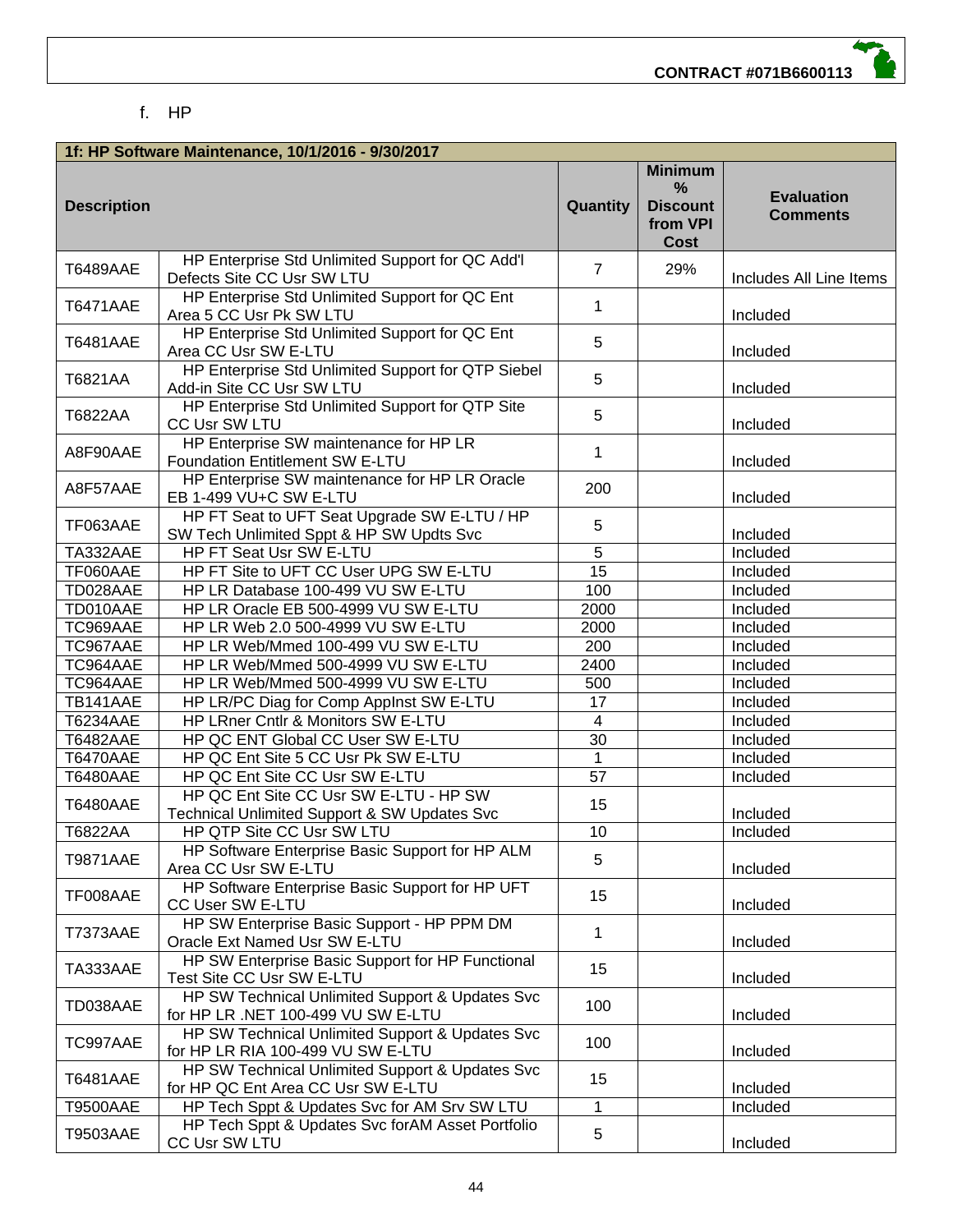#### **CONTRACT #071B6600113**

| <b>T9502AAE</b> | HP Tech Sppt & Updates Svc forAM Asset Portfolio<br>Nmd Usr SW LTU                    | 5               | Included |
|-----------------|---------------------------------------------------------------------------------------|-----------------|----------|
| <b>T9513AAE</b> | HP Tech Sppt & Updates Svc forAM Contract Mgmt<br>Flt Usr SW LTU                      | 5               | Included |
| <b>T9512AAE</b> | HP Tech Sppt & Updates Svc for AM Contract Mgmt<br>Nmd Usr SW LTU                     | 5               | Included |
| <b>T9509AAE</b> | HP Tech Sppt & Updates Svc forAM Financial Mgmt<br>Flt Usr SW LTU                     | 5               | Included |
| <b>T9508AAE</b> | HP Tech Sppt & Updates Svc forAM Financial Mgmt<br>Nmd Usr SW LTU                     | 5               | Included |
| <b>T9520AAE</b> | HP Tech Sppt & Updates Svc for AM Procurement Flt<br>Usr SW LTU                       | 5               | Included |
| <b>T9519AAE</b> | HP Tech Sppt & Updates Svc for AM Procurement<br>Nmd Usr SW LTU                       | 5               | Included |
| <b>T4247AAE</b> | HP Tech Sppt & Updates Svc forCnct Base<br><b>Connectors SW E-LTU</b>                 | $\mathbf{1}$    | Included |
| TF235AAE        | HP Tech Sppt & Updates Svc for UCMDB 10.00+<br>FndFedTpl Entitlement SW E-LTU         | $\mathbf{1}$    | Included |
| <b>T4247AAE</b> | HP Tech Support and Updates Svc for HP Cnct Base<br><b>Connectors SW E-LTU</b>        | $\mathbf{1}$    | Included |
| <b>T4503AAE</b> | HP Tech Support and Updates Svc for HP Cnct<br>Database Usr SW E-LTU                  | 10              | Included |
| <b>T4505AAE</b> | HP Tech Support and Updates Svc for HP Cnct<br>Email Usr SW E-LTU                     | 10              | Included |
| <b>T4511AAE</b> | HP Tech Support and Updates Svc for HP Cnct<br>LDAP Usr SW E-LTU                      | 10              | Included |
| <b>T9768AAE</b> | HP Tech Support and Updates Svc for HP IT<br>Change Mgmt Suite Nmd Usr SW E-LTU       | 10 <sup>1</sup> | Included |
| <b>T5015AAE</b> | HP Tech Support and Updates Svc for HP SM<br>Foundation Nmd Usr SW E-LTU              | 10              | Included |
| <b>T5017AAE</b> | HP Tech Support and Updates Svc for HP SM Help<br>Desk Nmd Usr SW E-LTU               | 10              | Included |
| <b>T5000AAE</b> | HP Tech Support and Updates Svc for HP SM<br>Server SW E-LTU                          | $\mathbf 1$     | Included |
| <b>T5025AAE</b> | HP Tech Support and Updates Svc for HP SM SLM<br>Nmd Usr SW E-LTU                     | 10              | Included |
| TF235AAE        | HP Tech Support and Updates Svc for HP UCMDB<br>10.00+ FndFedTpl Entitlement SW E-LTU | $\mathbf{1}$    | Included |
| TF008AAE        | HP UFT CC User SW E-LTU - HP SW Enterprise<br><b>Standard Support</b>                 | 10              | Included |
|                 |                                                                                       |                 | Comments |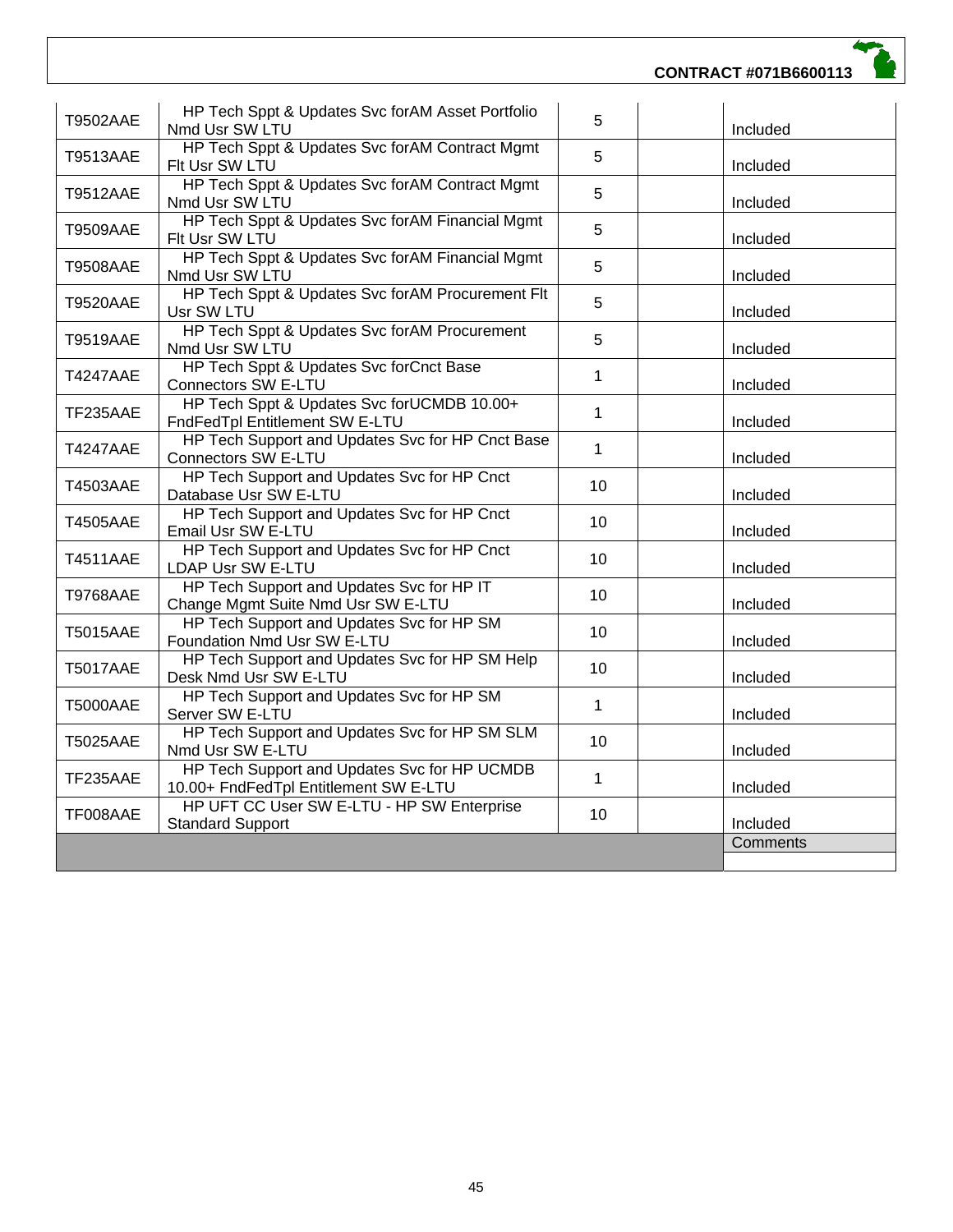#### g. VMWare

| 1g: VMWare Enterprise License Agreement, 1/1/2016-12/31/2019 |                                                                           |                 |                                                                               |                 |
|--------------------------------------------------------------|---------------------------------------------------------------------------|-----------------|-------------------------------------------------------------------------------|-----------------|
|                                                              | <b>Description</b>                                                        | <b>Quantity</b> | <b>Minimum</b><br>$\frac{0}{2}$<br><b>Discount</b><br>from VPI<br><b>Cost</b> | <b>Comments</b> |
|                                                              | vCenter Server Standard                                                   | 2               | 12%                                                                           |                 |
|                                                              | vCenter Site Recovery Manager                                             |                 | 12%                                                                           |                 |
|                                                              | vCloud Suite Enterprise                                                   | 40              | 12%                                                                           |                 |
|                                                              | vSphere with Operations Management Standard for 1<br>Processor            | 4               | 12%                                                                           |                 |
|                                                              | Horizon Suite 10 Pack                                                     | 3               | 12%                                                                           |                 |
|                                                              | vCenter Ops Management Suite Standard (25 VM Pack)                        |                 | 12%                                                                           |                 |
|                                                              | Workstation for Linux and Windows                                         | 5               | 12%                                                                           |                 |
|                                                              | Workstation for Linux and Windows (volume pricing for 10-<br>99 licenses) | 15              | 12%                                                                           |                 |
|                                                              | <b>Fusion Professional Edition</b>                                        | 10              | 12%                                                                           |                 |
|                                                              |                                                                           |                 |                                                                               | Comments        |
|                                                              |                                                                           |                 |                                                                               |                 |

#### 4. Discretionary Software

| <b>II: Discretionary Software</b>   |                             |                               |  |
|-------------------------------------|-----------------------------|-------------------------------|--|
|                                     | <b>Minimum</b>              |                               |  |
|                                     | $\%$                        |                               |  |
|                                     | <b>Discount</b><br>from VPI |                               |  |
| <b>Transaction Cost Band</b>        | Cost                        | <b>Comments</b>               |  |
|                                     |                             |                               |  |
| Less than $$10,000$                 | 4%                          | Discounts extended off of VPI |  |
| \$10,000 - less than \$25,000       | 6%                          | Discounts extended off of VPI |  |
| \$25,000 - less than \$250,000      | 6%                          | Discounts extended off of VPI |  |
| \$250,000 - less than \$2.5 million | 6%                          | Discounts extended off of VPI |  |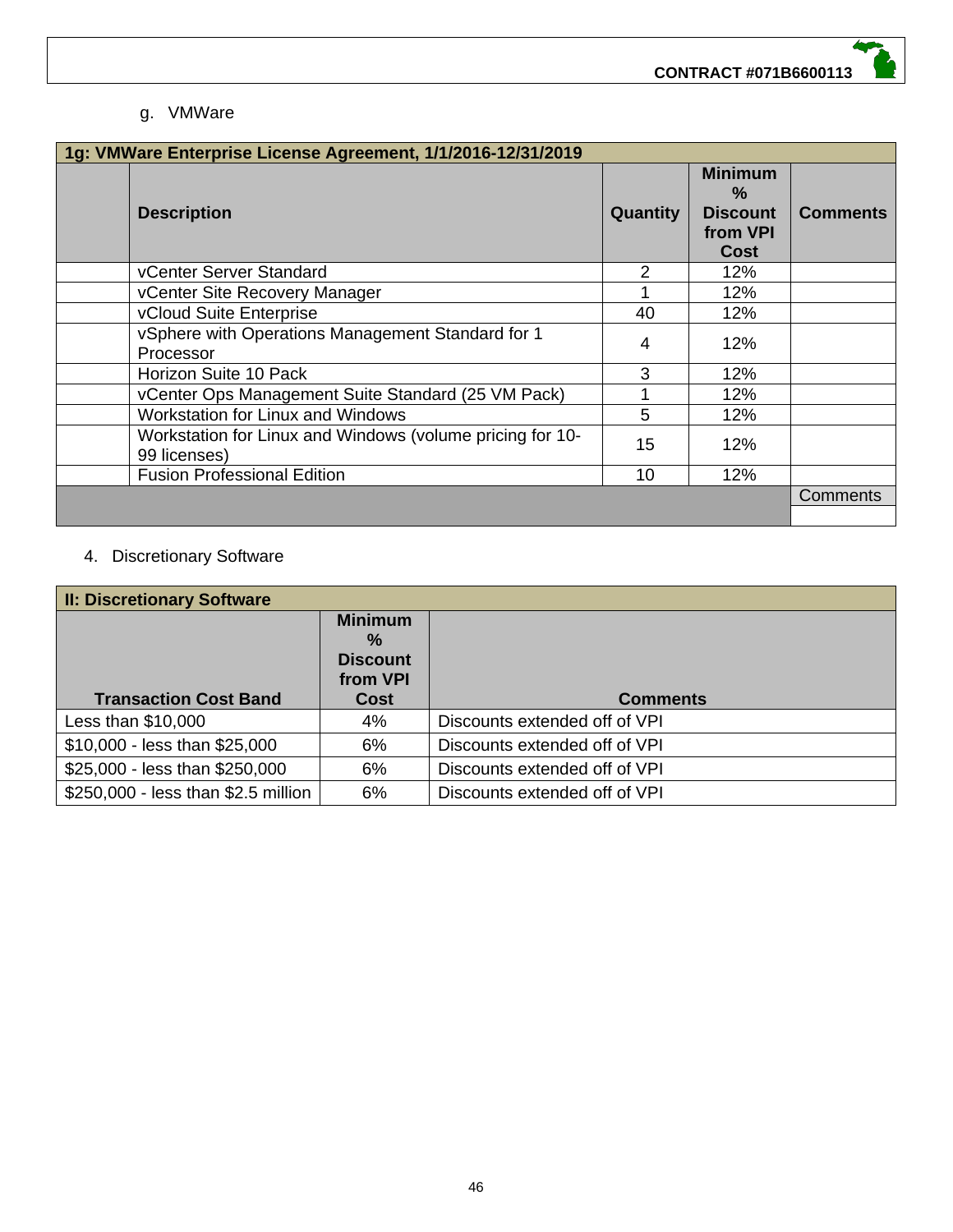

#### 5. Optional Software Titles

| <b>III: Optional Software Titles</b> |                                                                                                                                    |                                                                                                                                         |                                                                                           |                                                                                                                         |                                                             |
|--------------------------------------|------------------------------------------------------------------------------------------------------------------------------------|-----------------------------------------------------------------------------------------------------------------------------------------|-------------------------------------------------------------------------------------------|-------------------------------------------------------------------------------------------------------------------------|-------------------------------------------------------------|
| <b>Publisher</b>                     | <b>Maximum</b><br>(not-to-<br>exceed) %<br><b>Markup to</b><br><b>Bidder cost on</b><br><b>Purchases</b><br>less than<br>\$500,000 | <b>Minimum</b><br>$\frac{9}{6}$<br><b>Discount</b><br>to Bidder<br><b>VPI cost</b><br>on<br><b>Purchases</b><br>\$500,000<br>or greater | <b>Estimated Cost to</b><br>renew FY2017<br><b>Software</b><br><b>Maintenance/Support</b> | <b>Additional</b><br>%<br><b>Discount</b><br>to Other<br><b>Titles for</b><br><b>Inclusion</b><br>in<br><b>Contract</b> | <b>Comments</b>                                             |
| CA                                   | 10%                                                                                                                                | 14%                                                                                                                                     | No Markup Extended<br>on Maintenance or<br>Renewals                                       | 10%                                                                                                                     | <b>Discounts</b><br>do not<br>reflect<br>renewal<br>pricing |
| Compuware                            | 10%                                                                                                                                | 14%                                                                                                                                     | No Markup Extended<br>on Maintenance or<br>Renewals                                       | 10%                                                                                                                     | <b>Discounts</b><br>do not<br>reflect<br>renewal<br>pricing |
| <b>IBM</b>                           | 10%                                                                                                                                | 14%                                                                                                                                     | No Markup Extended<br>on Maintenance or<br>Renewals                                       | 10%                                                                                                                     | <b>Discounts</b><br>do not<br>reflect<br>renewal<br>pricing |
| <b>Novell</b>                        | 10%                                                                                                                                | 14%                                                                                                                                     | No Markup Extended<br>on Maintenance or<br>Renewals                                       | 10%                                                                                                                     | <b>Discounts</b><br>do not<br>reflect<br>renewal<br>pricing |
| Oracle                               | 10%                                                                                                                                | 14%                                                                                                                                     | No Markup Extended<br>on Maintenance or<br>Renewals                                       | 10%                                                                                                                     | <b>Discounts</b><br>do not<br>reflect<br>renewal<br>pricing |
| <b>SAP</b>                           | 10%                                                                                                                                | 14%                                                                                                                                     | No Markup Extended<br>on Maintenance or<br>Renewals                                       | 10%                                                                                                                     | <b>Discounts</b><br>do not<br>reflect<br>renewal<br>pricing |

6. Installation, integration and implementation hourly rates – see Schedule B, Exhibit 3 – Services Price Tables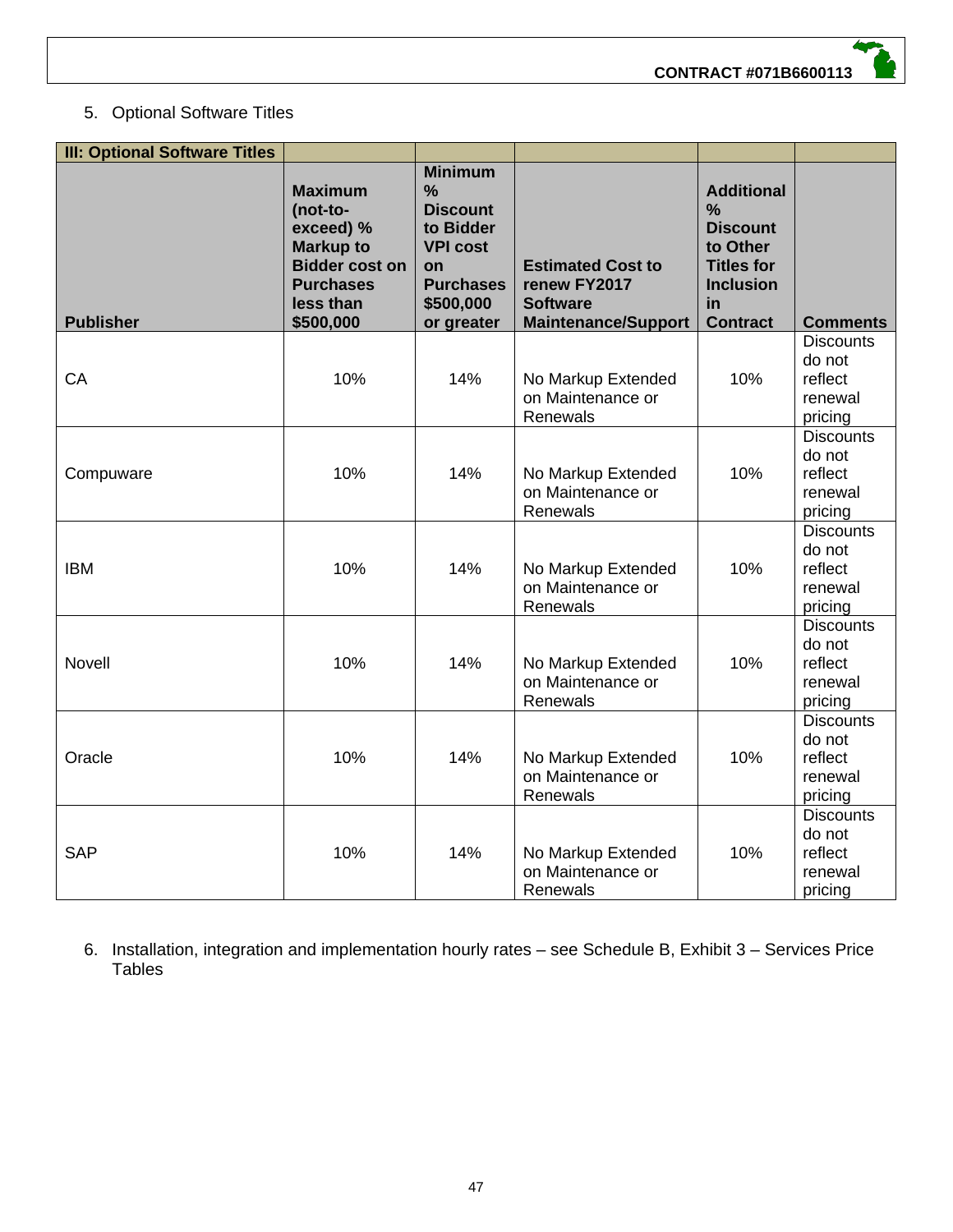#### Schedule B - Pricing Exhibit 3 -Services Price Tables

- 1. Hardware Services- RESERVED (for Hardware Module Services Pricing Tables language if awarded in the future).
- 2. Software Services Pricing will be determined on a per-purchase competitive bidding process between vendors who have been selected to source hardware to the State through the Michigan Master Computing Program. Below are guaranteed not to exceed hourly rates available to the State (services are not limited to the individual positions below):

| Hardware Installation, Integration, and Implementation Hourly Rates (not to exceed). |                                  |                                               |  |  |  |
|--------------------------------------------------------------------------------------|----------------------------------|-----------------------------------------------|--|--|--|
| <b>Description</b>                                                                   | <b>Hourly Rate</b>               | Comments                                      |  |  |  |
|                                                                                      | <b>Bidder's Badged Resources</b> |                                               |  |  |  |
| <b>Application/Software Engineer</b>                                                 | \$142--\$192                     | exact amount dependent upon Statement of Work |  |  |  |
| Application/Software Engineer Sr                                                     | $$177 - $227$                    | exact amount dependent upon Statement of Work |  |  |  |
| Application/Software Engineer, Level 3                                               | $$213 - $263$                    | exact amount dependent upon Statement of Work |  |  |  |
| <b>Systems Analyst</b>                                                               | \$159--\$209                     | exact amount dependent upon Statement of Work |  |  |  |
| <b>Systems Analyst Sr</b>                                                            | $$213 - $263$                    | exact amount dependent upon Statement of Work |  |  |  |
| Database Administrator                                                               | \$159--\$209                     | exact amount dependent upon Statement of Work |  |  |  |
| Database Administrator Sr.                                                           | \$230--\$280                     | exact amount dependent upon Statement of Work |  |  |  |
| Database Analyst                                                                     | \$124 -- \$174                   | exact amount dependent upon Statement of Work |  |  |  |
| Database Analyst Sr.                                                                 | \$159--\$209                     | exact amount dependent upon Statement of Work |  |  |  |
| <b>Technical Writer</b>                                                              | \$133--\$183                     | exact amount dependent upon Statement of Work |  |  |  |
| <b>Technical Writer Sr.</b>                                                          | $$168 - $218$                    | exact amount dependent upon Statement of Work |  |  |  |
| <b>Testing Technician</b>                                                            | $$124 - $174$                    | exact amount dependent upon Statement of Work |  |  |  |
| Testing Technician Sr.                                                               | $$177 - $227$                    | exact amount dependent upon Statement of Work |  |  |  |
| <b>Quality Assurance Analyst</b>                                                     | $$124 - $174$                    | exact amount dependent upon Statement of Work |  |  |  |
| Quality Assurance Analyst Sr.                                                        | $$177 - $227$                    | exact amount dependent upon Statement of Work |  |  |  |
| <b>Security Analyst</b>                                                              | \$195 -- \$245                   | exact amount dependent upon Statement of Work |  |  |  |
| <b>Security Specialist</b>                                                           | \$239-\$289                      | exact amount dependent upon Statement of Work |  |  |  |
| Field Services Technician - Junior                                                   | $$115 - $165$                    | exact amount dependent upon Statement of Work |  |  |  |
| Field Services Technician - Senior                                                   | \$150 -- \$200                   | exact amount dependent upon Statement of Work |  |  |  |
| Microsoft Resources (if not included already)                                        |                                  |                                               |  |  |  |
| Included in RFP                                                                      |                                  |                                               |  |  |  |
|                                                                                      |                                  |                                               |  |  |  |
| <b>Symantec Badged Resources</b>                                                     |                                  |                                               |  |  |  |
| <b>Solutions Specialist</b>                                                          | \$368                            |                                               |  |  |  |
| <b>Product Management</b>                                                            | \$368                            |                                               |  |  |  |
|                                                                                      |                                  |                                               |  |  |  |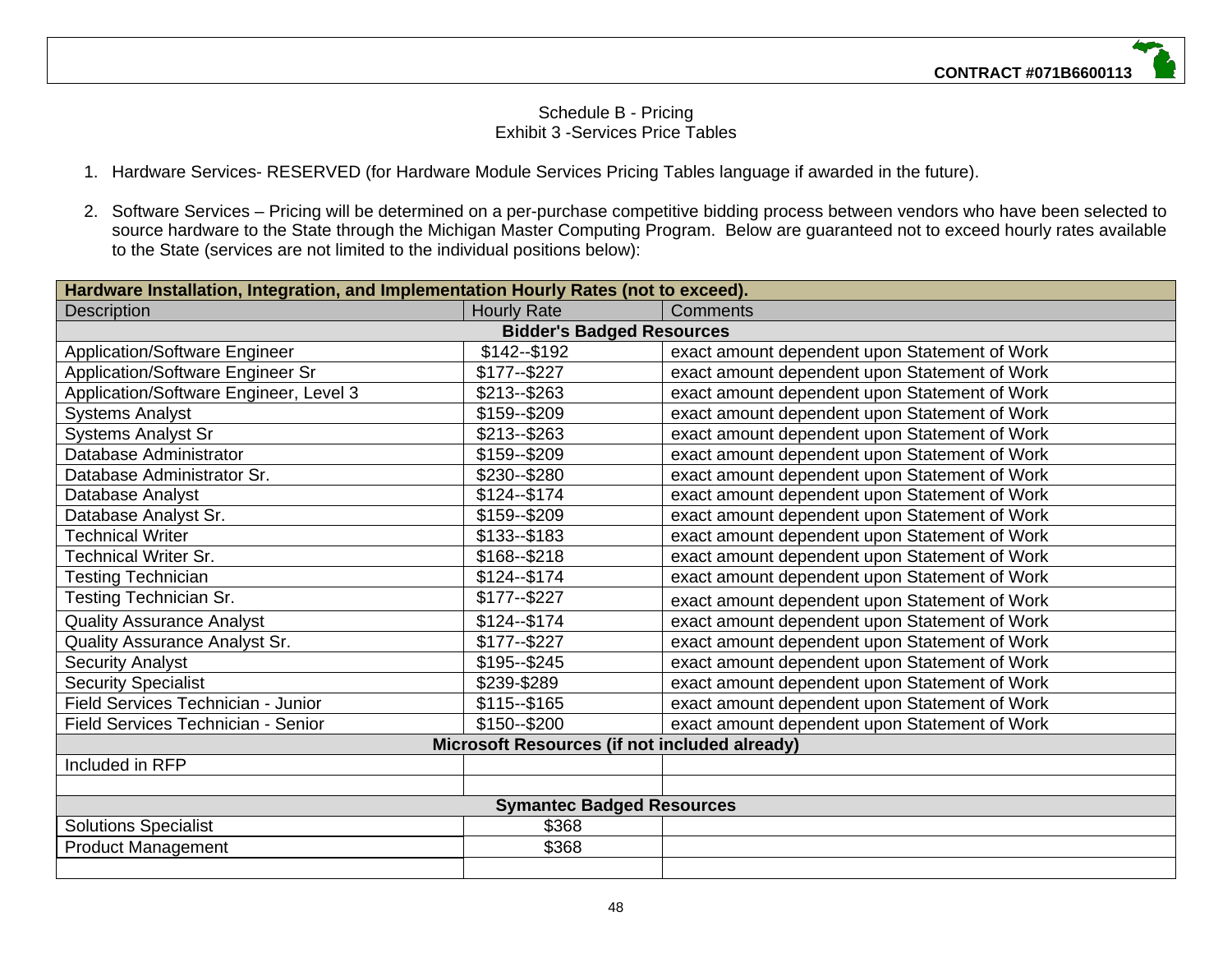

| <b>BMC Badged Resources</b>           |                                     |  |  |  |
|---------------------------------------|-------------------------------------|--|--|--|
| Architect                             | \$299                               |  |  |  |
| Program Manager                       | $\overline{$249}$                   |  |  |  |
| <b>Implementation Engineer</b>        | \$399                               |  |  |  |
|                                       |                                     |  |  |  |
|                                       | <b>Adobe Badged Resources</b>       |  |  |  |
| <b>Solution Architect</b>             | \$299                               |  |  |  |
|                                       |                                     |  |  |  |
|                                       | <b>Citrix Badged Resources</b>      |  |  |  |
| Architect                             | \$279                               |  |  |  |
| Implementation                        | \$349                               |  |  |  |
| Design Engineer                       | \$399                               |  |  |  |
|                                       |                                     |  |  |  |
|                                       | <b>HP Software Badged Resources</b> |  |  |  |
| Architect                             | \$349                               |  |  |  |
| Implementation                        | \$299                               |  |  |  |
| Sr Engineer                           | \$399                               |  |  |  |
|                                       |                                     |  |  |  |
|                                       | <b>VMWare Badged Resources</b>      |  |  |  |
| Associate                             | \$178                               |  |  |  |
| <b>Associate Consultant</b>           | \$114                               |  |  |  |
| <b>Consultant Airwatch</b>            | \$170                               |  |  |  |
| Consultant                            | \$267                               |  |  |  |
| Sr. Consultant                        | \$334                               |  |  |  |
| Architect                             | \$415                               |  |  |  |
| Sr. Architect                         | \$446                               |  |  |  |
| <b>Enterprise Architect</b>           | \$476                               |  |  |  |
| Inside Project Manager                | \$204                               |  |  |  |
| Project Manager                       | \$267                               |  |  |  |
| Sr. Project Manager                   | \$324                               |  |  |  |
| Program Manager                       | \$392                               |  |  |  |
| <b>Business Consultant</b>            | \$292                               |  |  |  |
| <b>Senior Business Consultant</b>     | \$343                               |  |  |  |
| <b>Business Architect</b>             | \$402                               |  |  |  |
| <b>Business Strategist</b>            | \$490                               |  |  |  |
| <b>Business Practice Principal</b>    | \$515                               |  |  |  |
| <b>CA Badged Resources (Optional)</b> |                                     |  |  |  |
|                                       |                                     |  |  |  |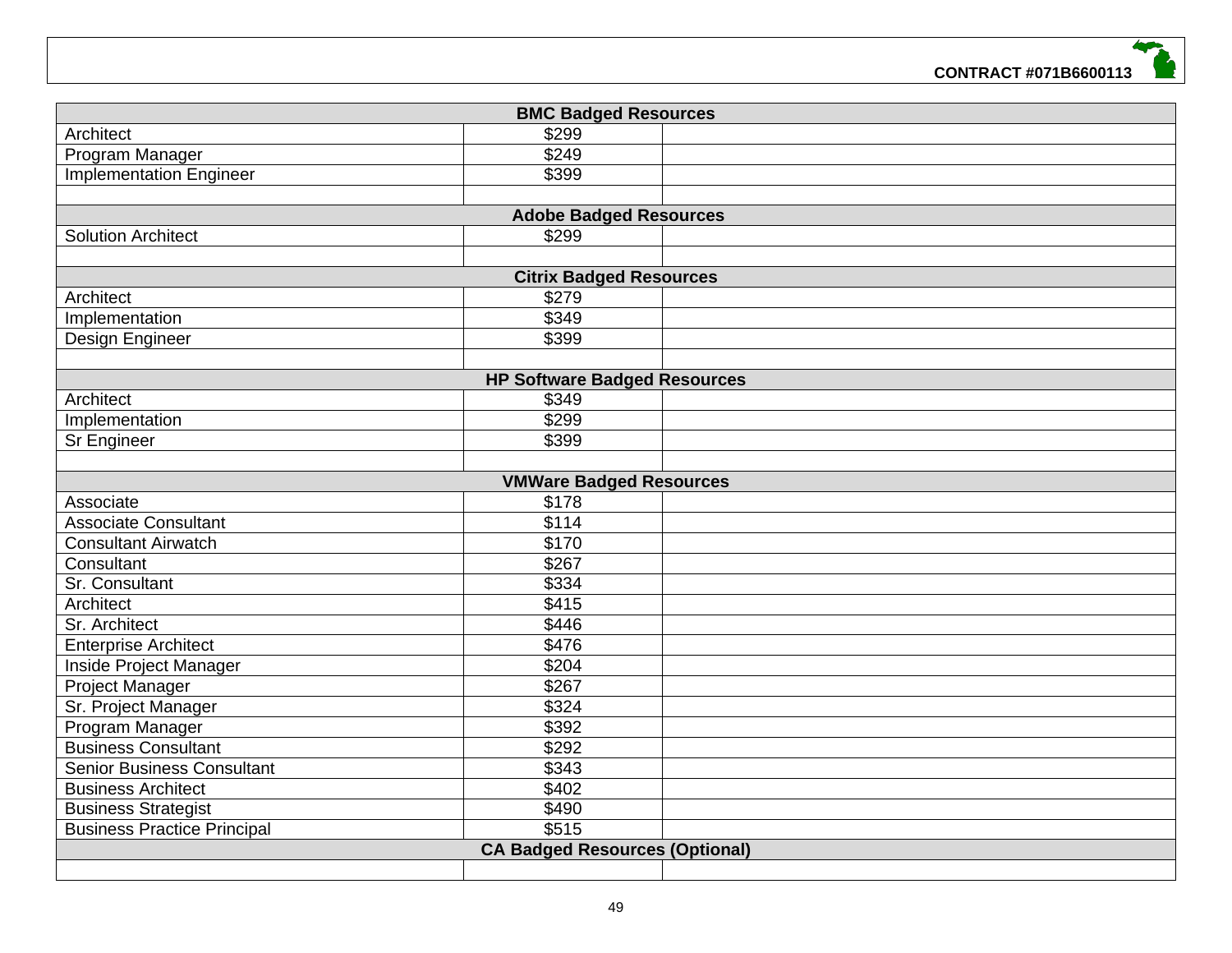|                                           | <b>Compuware Badged Resources (Optional)</b> |  |  |  |
|-------------------------------------------|----------------------------------------------|--|--|--|
|                                           |                                              |  |  |  |
|                                           |                                              |  |  |  |
|                                           | <b>IBM Badged Resources (Optional)</b>       |  |  |  |
|                                           |                                              |  |  |  |
|                                           |                                              |  |  |  |
|                                           | <b>Novell Badged Resources (Optional)</b>    |  |  |  |
|                                           |                                              |  |  |  |
|                                           |                                              |  |  |  |
| <b>Oracle Badged Resources (Optional)</b> |                                              |  |  |  |
|                                           |                                              |  |  |  |
|                                           |                                              |  |  |  |
| <b>SAP Badged Resources (Optional)</b>    |                                              |  |  |  |
|                                           |                                              |  |  |  |
|                                           |                                              |  |  |  |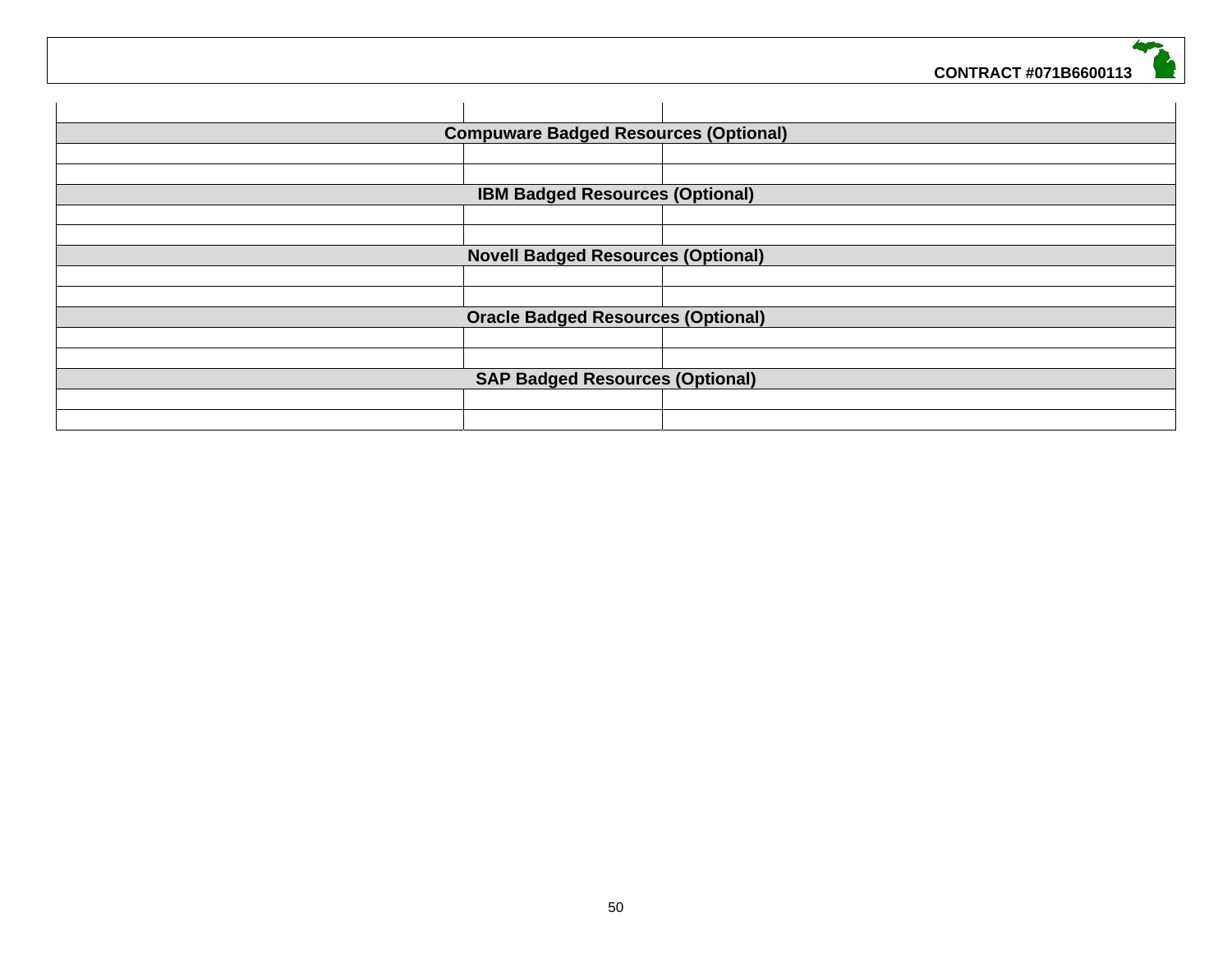#### Schedule C Exhibit 1 – Value Added Services

#### **MICROSOFT**

Please find below information on additional value added service that SHI can offer specifically around Microsoft if awarded. Some of these were included in our initial response and others are an elaboration of what was discussed in our oral presentation.

#### **CONTRACT DISCOUNTS**

SHI will work with the State to help negotiate the EA upon renewal. We work to educate our customers and assist in dialogue with Microsoft to help work toward the best deal. Discounts overall are based on a few things:

- Full Platform versus Component EAs Michigan has a full platform EA which shows a larger commitment to Microsoft and typically leads to more aggressive discounts.
- Federated versus Enterprise Contract model Michigan has an Enterprise model (all agencies roll up to one EA Master) which shows a larger commitment to Microsoft and typically leads to more aggressive discounts.
- Product Driven Discounts Adding certain products to your EA will could lead to better overall discounts. These "focus" products change from year to year.
- Usage Driven Discounts for subscription based products, showing consumption or activation and use of the product will typically lead to better discounts.
- Overall Size of Contract States with larger seat counts that are committed Enterprise wide will typically get more aggressive discount structures than States with smaller seat counts.

SHI is happy to share our comparative States findings with you as well. We are happy to set up a call to discuss in more detail at your convenience. In addition, in May, SHI will begin to host a CIO Call Series to facilitate discussion across states. This is designed to help create open dialogue and create a platform to for the State to build a more efficient and productive relationship with partners, starting with Microsoft.

#### **ROI ON INVESTMENT**

SHI will work with you after procurement of O365 and Azure to ensure that the products you invest in are deployed correctly and that you are getting the most out of the products.

- Microsoft O365 Jumpstart program please see attached PDF for description of services
- Microsoft Azure Jumpstart program while this is still in the development stage, SHI plans to roll out similar assistance to customers around Azure. The need for this is based on customers having issues with multiple tenants, overage, and other implementation issues.

#### **Software Asset Management**

SHI's IT Asset Management Organization helps our customers optimize investments in Microsoft technology to ensure continuous compliance and cost savings. Customers choose from: